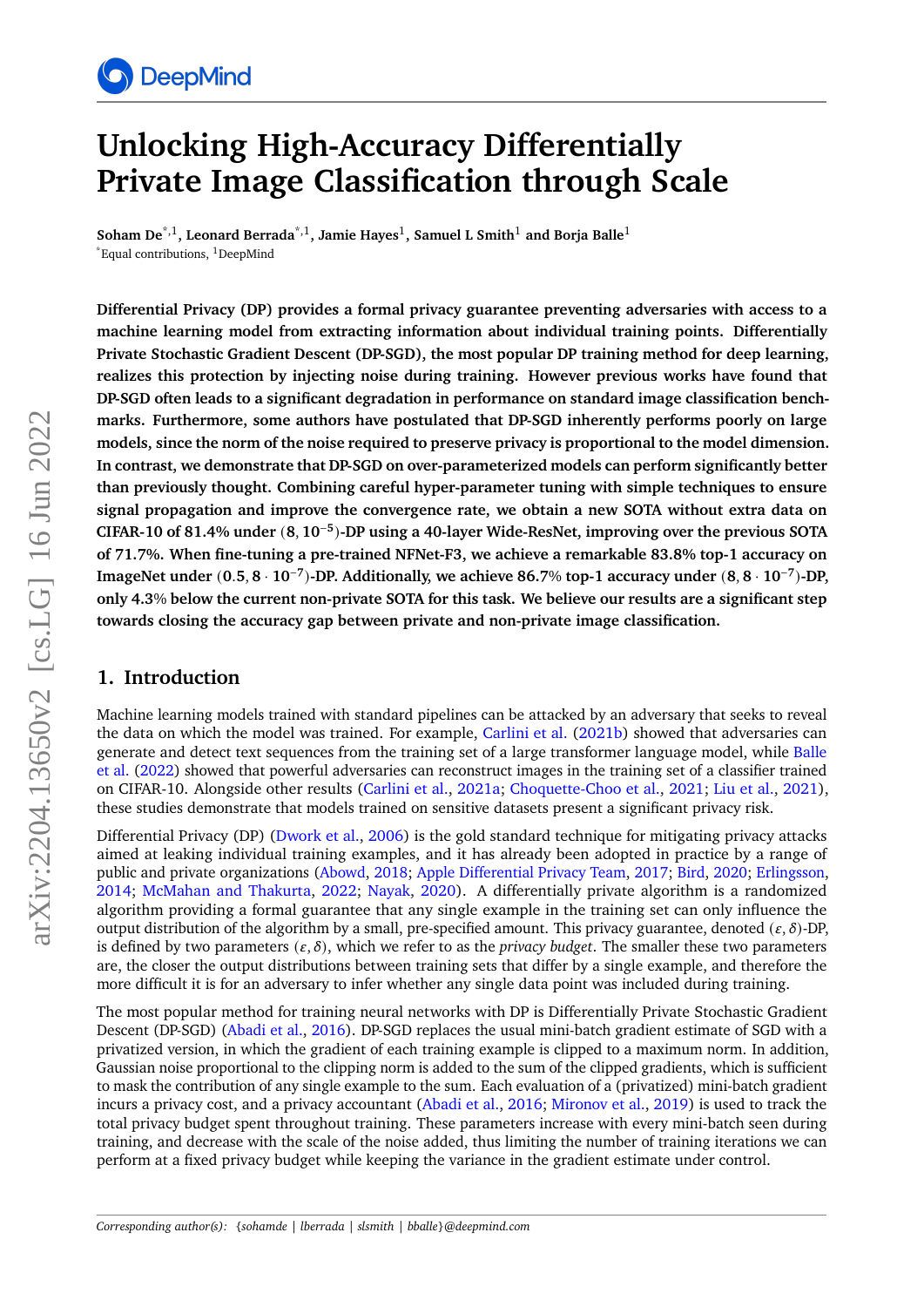<span id="page-1-0"></span>

Figure 1 | (a) When training on CIFAR-10 without additional data, we improve on previously published results under ( $\varepsilon$ , 10<sup>-5</sup>)-DP whenever  $\varepsilon \ge 3$ . At  $\varepsilon = 8$ , we improve on the previous SOTA of [Klause et al.](#page-18-2) [\(2022\)](#page-18-2) by 9.7%. Note we report the mean and standard error across 5 independent runs. (b) When fine-tuning a pre-trained NFNet-F3 [\(Brock et al.,](#page-17-5) [2021b\)](#page-17-5) on ImageNet under (8, 8 · 10−<sup>7</sup> )-DP, we achieve 86.7% top-1 accuracy, only 4.3% below the current non-private SOTA of 91.0% [\(Yu et al.,](#page-21-0) [2022\)](#page-21-0). We also obtain 83.8% top-1 accuracy under a much tighter (0.5, 8 · 10−<sup>7</sup> )-DP guarantee, which exceeds the performance of many popular non-private models (e.g., ResNet-50).

Training with DP-SGD involves a delicate balancing act between different hyper-parameters such as the amount of added noise, the batch size, and the number of training iterations, in order to reach optimal performance within a specified privacy budget. In particular, the noise added to the gradient is a significant barrier to optimization, typically resulting in a significant degradation in performance compared to standard non-private training [\(Dörmann et al.,](#page-17-6) [2021;](#page-17-6) [Klause et al.,](#page-18-2) [2022;](#page-18-2) [Kurakin et al.,](#page-19-4) [2022\)](#page-19-4). Furthermore, several authors have postulated that highly over-parameterized models, which perform well in non-private settings, do not work well when used with DP-SGD, because the norm of the added noise increases with the dimension of the gradient [\(Kurakin et al.,](#page-19-4) [2022;](#page-19-4) [Shen et al.,](#page-20-0) [2021;](#page-20-0) [Tramèr and Boneh,](#page-20-1) [2021;](#page-20-1) [Yu et al.,](#page-21-1) [2021b\)](#page-21-1), leading to a "curse of dimensionality". Consequently, many works have focused either on developing specialized architectures for private training [\(Papernot et al.,](#page-19-5) [2021;](#page-19-5) [Tramèr and Boneh,](#page-20-1) [2021\)](#page-20-1), or on reducing the dimensionality of the model during training [\(Golatkar et al.,](#page-18-3) [2022;](#page-18-3) [Yu et al.,](#page-21-1) [2021b;](#page-21-1) [Zhang et al.,](#page-21-2) [2021;](#page-21-2) [Zhou et al.,](#page-21-3) [2021\)](#page-21-3).

On the contrary, we show that standard over-parameterized architectures, which achieve close to state-of-the-art performance in non-private training, can also perform very well when trained using DP-SGD if properly tuned. To achieve this, we introduce a number of techniques which help convergence and ensure trainability at initialization, and we explore the benefits of using pre-trained models. Our main contributions are listed below:

- We describe a set of simple techniques which, when combined, significantly improve the performance of DP-SGD. First, we revisit ideas that have previously been identified as useful for private training, including using large batch sizes [\(McMahan et al.,](#page-19-6) [2018b\)](#page-19-6), and replacing batch normalization layers with alternatives that ensure good signal propagation at initialization [\(van der Maaten and Hannun,](#page-21-4) [2020\)](#page-21-4). In addition, we propose further modifications that improve the convergence rate of DP-SGD, and that have not previously been used for private training. Specifically, we suggest using weight standardization in convolutional layers [\(Qiao et al.,](#page-20-2) [2019\)](#page-20-2), leveraging the benefits of data augmentation by averaging per-example gradients across multiple augmentations of the same image before the clipping operation [\(Hoffer et al.,](#page-18-4) [2019\)](#page-18-4) and applying parameter averaging techniques [\(Polyak and Juditsky,](#page-19-7) [1992\)](#page-19-7).
- Applying the techniques above, we significantly improve the performance of DP-SGD when training randomly initialized over-parameterized models. Training Wide-ResNets [\(Zagoruyko and Komodakis,](#page-21-5) [2016\)](#page-21-5) on CIFAR-10 without extra data, we achieve a new SOTA of 81.4% under (8, 10−<sup>5</sup> )-DP. This is a substantial improvement on the previous SOTA of 71.7% achieved under (7.5, 10<sup>-5</sup>)-DP [\(Klause et al.,](#page-18-2)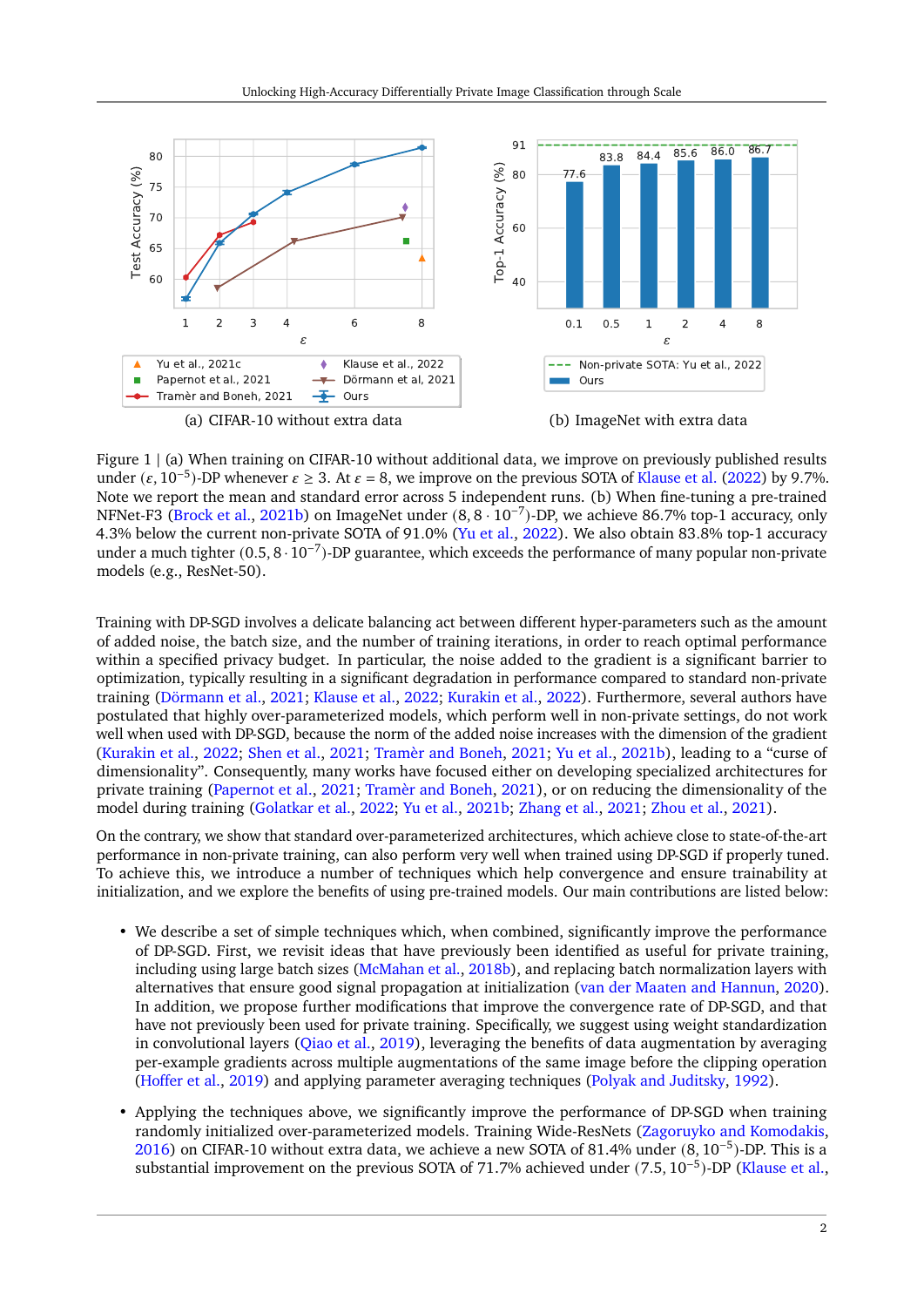| Dataset    | Pre-Training    |      | Top-1 Accuracy (%)                                          |      |      |                   | <b>Section</b>   |
|------------|-----------------|------|-------------------------------------------------------------|------|------|-------------------|------------------|
|            | Data            |      | $\epsilon = 1$ $\epsilon = 2$ $\epsilon = 4$ $\epsilon = 8$ |      |      |                   |                  |
| CIFAR-10   |                 | 56.8 | 65.9                                                        | 73.5 | 81.4 | $10^{-5}$         | 3.2 <sub>2</sub> |
| ImageNet   |                 |      |                                                             |      | 32.4 | $8 \cdot 10^{-7}$ | 3.3              |
| CIFAR-10   | ImageNet        | 94.7 | 95.4                                                        | 96.1 | 96.7 | $10^{-5}$         | 4.1              |
| CIFAR-100  | ImageNet        | 70.3 | 74.7                                                        | 79.2 | 81.8 | $10^{-5}$         | 4.1              |
| ImageNet   | JFT-4B          | 84.4 | 85.6                                                        | 86.0 | 86.7 | $8 \cdot 10^{-7}$ | 4.2              |
| Places-365 | <b>JFT-300M</b> |      |                                                             |      | 55.1 | $5 \cdot 10^{-7}$ | 4.3              |

<span id="page-2-0"></span>Table 1 | A summary of the best results provided in this paper when training with DP-SGD. All numbers in bold are SOTA. For the CIFAR-10 and CIFAR-100 experiments, we report the median accuracy across 5 independent runs. All experiments on CIFAR use Wide-ResNets with group normalization, while the ImageNet and Places-365 experiments use NF-ResNets or NFNets. See relevant sections for further details.

[2022\)](#page-18-2). As shown in Figure [1\(a\),](#page-1-0) we achieve SOTA results on this task across a range of  $\varepsilon$  values between 3 and 8. We also achieve a new SOTA top-1 accuracy on ImageNet of 32.4% under (8, 8 · 10−<sup>7</sup> )-DP when training a Normalizer-Free ResNet-50 (NF-ResNet-50) [\(Brock et al.,](#page-17-7) [2021a;](#page-17-7) [He et al.,](#page-18-5) [2016\)](#page-18-5).

- We show that non-private pre-training on public/non-sensitive data, followed by fine-tuning with DP-SGD on the private dataset, yields remarkable performance benefits on image classification benchmarks. For example, when privately fine-tuning an NF-ResNet-200 pre-trained on JFT-300M [\(Sun et al.,](#page-20-3) [2017\)](#page-20-3), we achieve 81.3% top-1 accuracy on ImageNet under (8, 8 · 10−<sup>7</sup> )-DP. We observe further improvements in performance from increasing both the size of the model and the size of the pre-training dataset, achieving .<br>86.7% top-1 accuracy under (8, 8·10<sup>-7</sup>)-DP with an NFNet-F3 [\(Brock et al.,](#page-17-5) [2021b\)](#page-17-5) pre-trained on JFT-4B. This network also obtains 83.8% top-1 accuracy under a much tighter privacy budget of (0.5, 8 · 10−<sup>7</sup> )-DP. For comparison, fine-tuning the same pre-trained network on ImageNet without privacy reaches 88.5%.
- We provide novel insights into how optimal hyper-parameters relate to each other when training with DP. We empirically observe that (1) there is an optimal budget of training iterations given a fixed batch-size, (2) larger batch sizes improve validation accuracy but require more training epochs after the batch size exceeds a certain threshold, and (3) the optimal choice of learning-rate for DP-SGD is proportional to the batch size when the batch size is small but constant for large batch sizes, similar to non-private training.

We summarize our key results in Table [1,](#page-2-0) with our SOTA results shown in bold.<sup>[1](#page-2-1)</sup> We emphasize that all our results use standard vision architectures which have been shown to work well for non-private training. We believe these results are a significant step towards practically useful differentially private image classification.

**Paper outline.** We provide a brief introduction to Differential Privacy and DP-SGD in Section [2,](#page-2-2) where we also discuss the challenges that arise when applying DP-SGD to deep networks. In Section [3,](#page-5-0) we describe a range of techniques that enhance the performance of networks trained with DP-SGD, achieving SOTA performance on CIFAR-10 and ImageNet when training without additional data. In Section [4,](#page-10-1) we show that privately fine-tuning strong pre-trained models dramatically improves the performance of private image classification. Finally, we provide additional insights into how the hyper-parameters of DP-SGD influence performance in Section [5.](#page-13-1)

**Reproducibility.** To help researchers reproduce and verify our results, we are releasing the implementation of DP-SGD used in our experiments at [https://github.com/deepmind/jax\\_privacy](https://github.com/deepmind/jax_privacy). We also provide the configuration scripts and pre-trained checkpoints necessary to reproduce all of our results on CIFAR-10 and CIFAR-100, as well as our results on ImageNet without extra data. We provide further details about our DP-SGD implementation in Appendix [A,](#page-22-0) together with a description of the steps we undertook to audit its correctness.

<span id="page-2-2"></span><span id="page-2-1"></span><sup>&</sup>lt;sup>1</sup>Shortly after our paper was released, [Klause et al.](#page-18-2) [\(2022\)](#page-18-2) updated their paper to combine our techniques with their suggested ScaleNorm, achieving a new SOTA test accuracy of 82.5% on CIFAR-10 without extra data at  $\epsilon = 8$ . Additionally, [Bu et al.](#page-17-8) [\(2022\)](#page-17-8) also published their work showing the benefits of large models when fine-tuning with differential privacy by achieving a new SOTA test accuracy .<br>with extra data of 96.7% on CIFAR-10 and 83.0% on CIFAR-100 under (1, 10<sup>-5</sup>)-DP using a large ViT model pre-trained on ImageNet.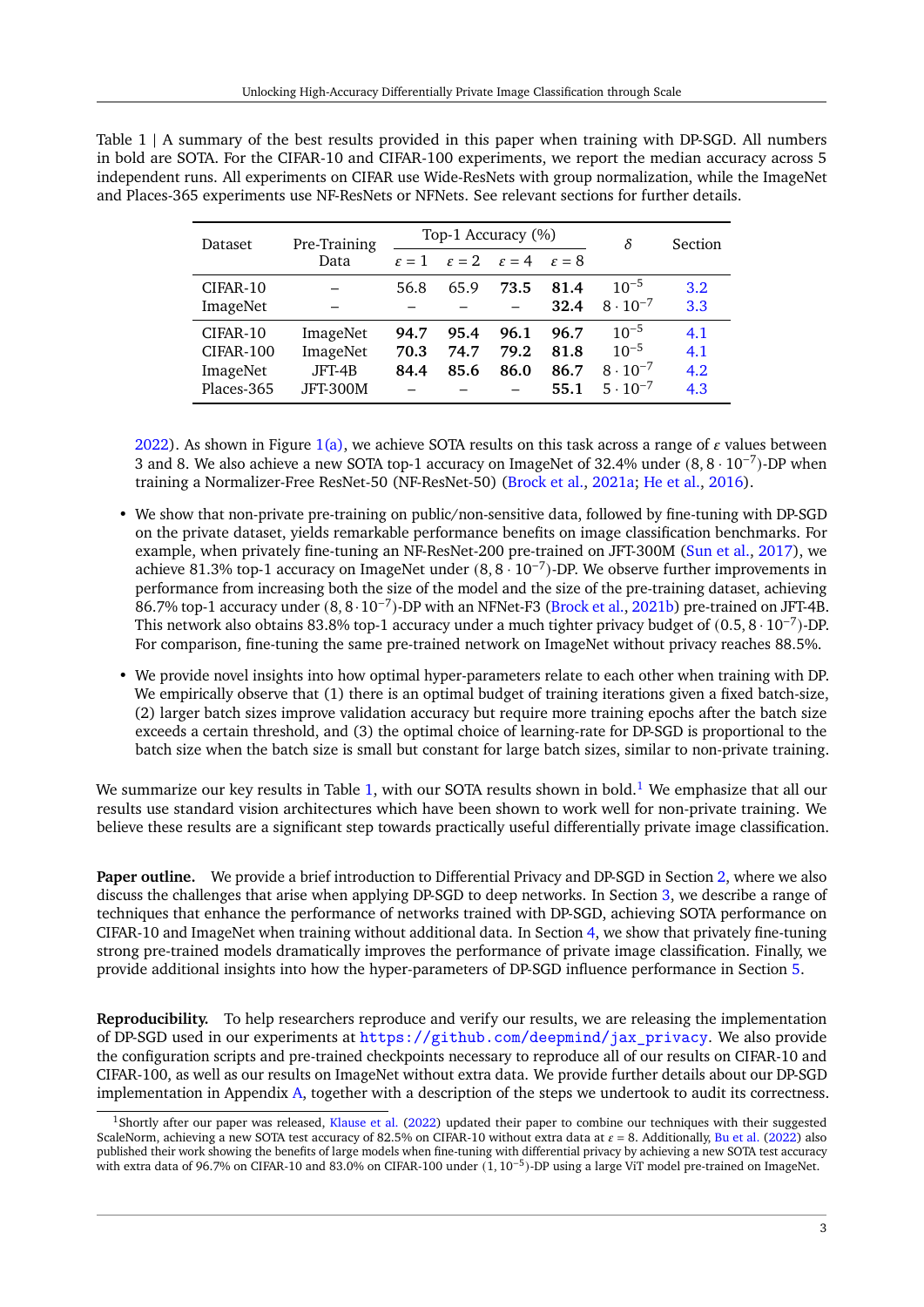### **2. Background**

#### **2.1. Differential Privacy (DP)**

Differential privacy (DP) is a formal privacy guarantee that applies to randomized data analysis algorithms. By construction, differentially private algorithms prevent an adversary that observes the output of a computation from inferring any property pertaining to individual data points in the input data used during the computation. The strength of this guarantee is controlled by two parameters:  $\varepsilon > 0$  and  $\delta \in [0, 1]$ . Roughly speaking,  $\varepsilon$ bounds the log-likelihood ratio of any particular output that can be obtained when running the algorithm on two datasets differing in a single data point, and  $\delta$  is a small probability which bounds the occurrence of infrequent outputs that violate this bound. The privacy guarantee becomes stronger as both parameters get smaller. A standard rule of thumb states that, to obtain meaningful privacy,  $\varepsilon$  should be a small constant while  $\delta$  should be smaller than  $1/N$ , where N is the size of the input dataset. More formally, we have the following.

**Definition 2.1** (Differential Privacy [\(Dwork et al.,](#page-18-0) [2006\)](#page-18-0)). Let  $A: \mathcal{D} \to S$  be a randomized algorithm, and let  $\varepsilon > 0$ ,  $\delta \in [0, 1]$ . We say that A is  $(\varepsilon, \delta)$ -DP if for any two neighboring datasets  $D, D' \in \mathcal{D}$  differing by a single element, we have that

<span id="page-3-0"></span>
$$
\forall S \subset \mathcal{S}, \, \mathbb{P}[A(D) \in S] \le \exp(\varepsilon) \mathbb{P}[A(D') \in S] + \delta \quad . \tag{1}
$$

The privacy protection afforded by DP holds under an exceedingly strong threat model: inferences about individuals are protected even in the face of an adversary that has full knowledge of the DP algorithm, unbounded computational power, and arbitrary side knowledge about the input data. Furthermore, DP satisfies a number of appealing properties from the algorithm design standpoint, including preservation under post-processing and a smooth degradation with multiple accesses to the same data. These properties are exploited in the construction of complex DP algorithms based on the combination of small building blocks that inject carefully calibrated noise into operations that access the data. The magnitude of the noise required to satisfy the privacy guarantee increases with the strength of the privacy parameters, leading to an unavoidable trade-off between utility and privacy, as illustrated by the Fundamental Law of Information Recovery [\(Dwork and Roth,](#page-18-6) [2014\)](#page-18-6).

Together, the strength of the formal guarantee it provides and the variety of tools available for the construction of DP algorithms, have led to the growing adoption of DP as a gold standard for privacy-preserving machine learning. For convex learning problems there exists a variety of methods for obtaining differentially private algorithms, including output perturbation [\(Chaudhuri et al.,](#page-17-9) [2011;](#page-17-9) [Wu et al.,](#page-21-6) [2017\)](#page-21-6), objective perturbation [\(Chaudhuri et al.,](#page-17-9) [2011;](#page-17-9) [Kifer et al.,](#page-18-7) [2012\)](#page-18-7) and gradient perturbation [\(Bassily et al.,](#page-17-10) [2014;](#page-17-10) [Song et al.,](#page-20-4) [2013\)](#page-20-4). The nature of convex problems enables the formal analysis of the privacy-utility offered by these algorithms, and by now there are large classes of problems for which algorithms achieving (nearly) optimal privacy-utility trade-offs are known [\(Asi et al.,](#page-16-3) [2021;](#page-16-3) [Bassily et al.,](#page-17-10) [2014;](#page-17-10) [Feldman et al.,](#page-18-8) [2020;](#page-18-8) [Song et al.,](#page-20-5) [2021;](#page-20-5) [Talwar et al.,](#page-20-6) [2015\)](#page-20-6). For non-convex learning problems, the range of available algorithms is more limited and privacy-utility trade-offs are harder to analyze theoretically. Nonetheless, for such problems there exist two families of algorithms that have been shown to achieve reasonable privacy-utility-computation trade-offs in practice: gradient perturbation applied to standard optimizers like SGD [\(Abadi et al.,](#page-16-2) [2016\)](#page-16-2), and private aggregation of teacher ensembles [\(Papernot et al.,](#page-19-8) [2018\)](#page-19-8). In this work we focus on the former, which is most commonly used.

#### <span id="page-3-1"></span>**2.2. Differentially Private Stochastic Gradient Descent (DP-SGD)**

In this work, we assume that the differentially private algorithm  $A$  (see Equation [\(1\)](#page-3-0)) is a learning algorithm that maps a training dataset  $D = \{(x_i, y_i)\}_{1 \le i \le N}$  to a vector of learned neural network parameters  $w \in S = \mathbb{R}^p$ . Let  $\mathcal{L}(w, x, y)$  denote the learning objective (e.g., the cross-entropy loss), given the model parameters w, input example x and label y. For convenience, we use the shorthand notation  $l_i(w) = \mathcal{L}(w, x_i, y_i)$ .

In the non-private setting, a parameter update using Stochastic Gradient Descent (SGD) at iteration  $t$  draws  $B$ examples at random from the dataset, and performs an update of the form:

$$
w^{(t+1)} = w^{(t)} - \eta_t \frac{1}{B} \sum_{i \in \mathcal{B}_t} \nabla l_i(w^{(t)}) \enspace ,
$$

where  $\eta_t$  is the step-size for the  $t^{th}$  update,  $\nabla$  denotes the gradient operator, and  $\mathcal{B}_t$  represents the set of examples sampled at iteration *t* with  $|\mathcal{B}_t| = B$ . In order to make this algorithm differentially private, we apply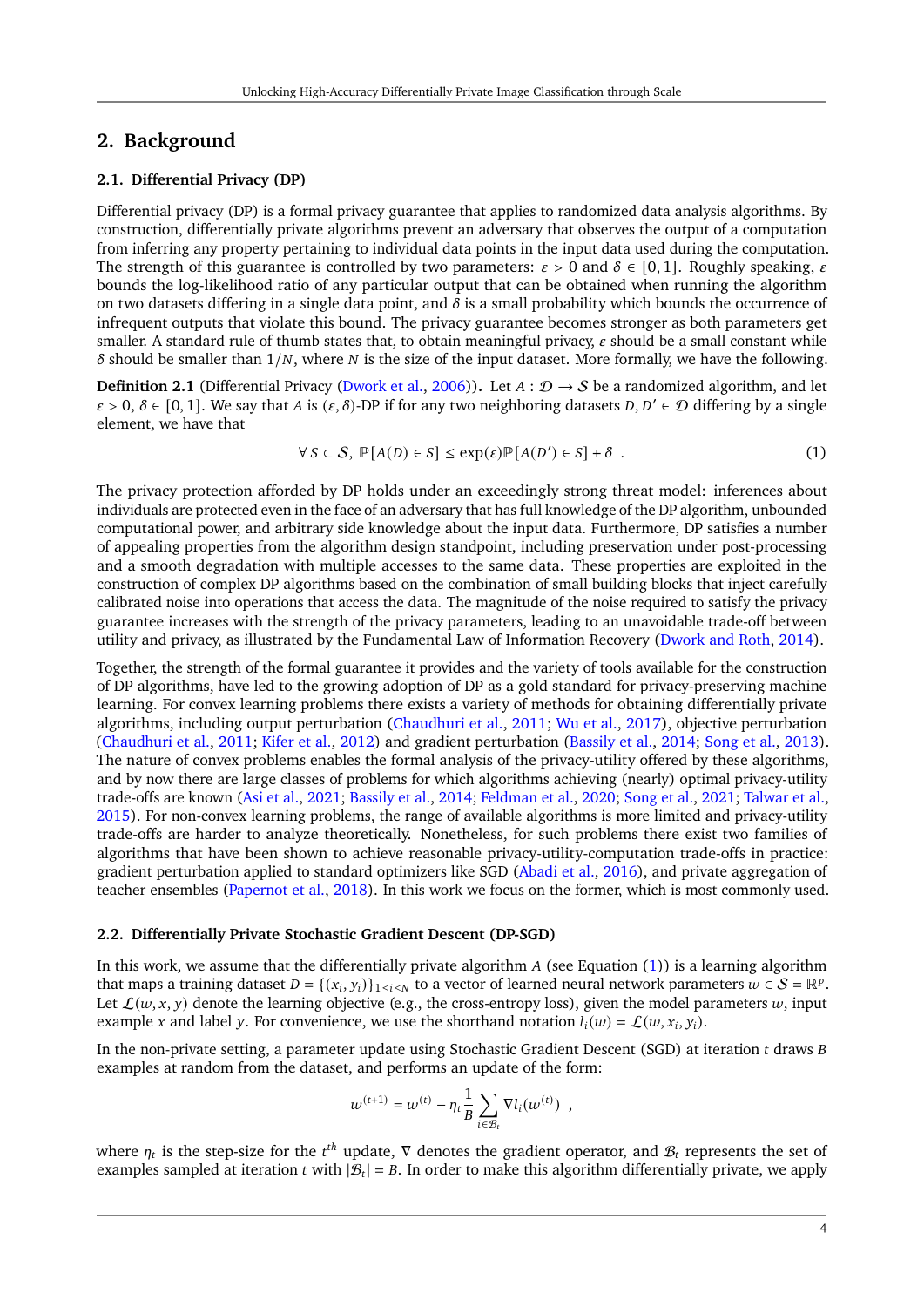the following modifications. First, the gradient for each example in the mini-batch is clipped to a maximal norm  $C$ , and second, Gaussian noise with standard deviation proportional to  $C$  is added to the mean of the clipped gradients. Let  $\text{clip}_C: v \in \mathbb{R}^p \mapsto \min\left\{1, \frac{C}{\|v\|_2}\right\} \cdot v \in \mathbb{R}^p$  denote the clipping function which re-scales its input so that the output has a maximal  $\ell_2$  norm of C. The new update step is:

<span id="page-4-0"></span>
$$
w^{(t+1)} = w^{(t)} - \eta_t \left\{ \frac{1}{B} \sum_{i \in \mathcal{B}_t} \text{clip}_C \left( \nabla l_i(w^{(t)}) \right) + \frac{\sigma C}{B} \xi \right\},\tag{2}
$$

where  $\xi \sim N(0, I_n)$  is a standard p-dimensional Gaussian random variable and σ specifies the standard deviation of the added noise. The resulting algorithm is called Differentially Private-Stochastic Gradient Descent (DP-SGD) [\(Abadi et al.,](#page-16-2) [2016\)](#page-16-2). Intuitively, performing a model update using Equation [\(2\)](#page-4-0) provides differential privacy because adding Gaussian noise with standard deviation proportional to  $C$  is sufficient to mask the contribution of any single example whose clipped gradient has norm less than or equal to C. While we use privatized SGD as our optimizer throughout this work, a similar privatization method can also be used in combination with other first-order optimization algorithms, such as SGD with momentum or Adam [\(McMahan et al.,](#page-19-9) [2018a\)](#page-19-9).

Throughout this paper we use a modified version of DP-SGD where the privatized gradient is normalized by  $C$ :

<span id="page-4-1"></span>
$$
w^{(t+1)} = w^{(t)} - \eta_t \left\{ \frac{1}{B} \sum_{i \in \mathcal{B}_t} \frac{1}{C} c \text{lip}_C \left( \nabla l_i(w^{(t)}) \right) + \frac{\sigma}{B} \xi \right\} \quad . \tag{3}
$$

This is a re-parameterization of Equation [\(2\)](#page-4-0) in which the learning rate  $\eta_t$  absorbs a factor of C. This has no effect on the privacy guarantees, but ensures the clipping norm does not influence the scale of the update, which simplifies hyper-parameter tuning (See Appendix  $B.1$ ). Note that to preserve the DP guarantees, we must divide by *after* the clipping operation. Appendix [A.1](#page-22-1) provides further details about our DP-SGD implementation, including a description of our approach to virtual batching to enable training with large batch sizes.

**Privacy accounting.** The privacy guarantee of DP-SGD is determined by three parameters: the standard deviation  $\sigma$ , the sampling ratio  $q = B/N$  and the number of training iterations T. In practice, the privacy budget  $(\varepsilon, \delta)$  is usually fixed, and these three hyper-parameters are chosen to provide the best possible performance within this budget. There may also be additional practical constraints (e.g., the maximum compute budget available). The privacy calibration process is performed using a privacy accountant: a numerical algorithm providing tight upper bounds for the privacy budget as a function of the hyper-parameters [\(Abadi et al.,](#page-16-2) [2016\)](#page-16-2), which in turn can be combined with numerical optimization routines to optimize one hyper-parameter given the privacy budget and the other two hyper-parameters. In this work we use the accounting method for DP-SGD proposed by [Mironov et al.](#page-19-3) [\(2019\)](#page-19-3) and implemented in TensorFlow Privacy [\(Google,](#page-18-9) [2018\)](#page-18-9). This privacy accountant relies on a "composition" analysis across iterations, which allows us to release not only the final model, but also *every* intermediate model obtained during training (under the same privacy budget).

#### **2.3. Challenges of DP-SGD**

As described above, there are three key differences between DP-SGD and non-private SGD: (1) the per-example gradients are clipped to a maximal  $\ell_2$  norm before they are averaged, (2) Gaussian noise is added to the average of the clipped gradients, and (3) the maximum number of updates allowed within the privacy budget is bounded, and depends on the batch size/added noise. These differences introduce a number of challenges:

**Hyper-parameter tuning and regularization.** The noise added to the gradient estimate in the DP-SGD update (Equation [\(3\)](#page-4-1)) is a significant barrier to efficient optimization, and if we reduce the scale of this noise, the number of training iterations allowed within the privacy budget decreases. This constraint alters the optimal values of key hyper-parameters like the batch size/learning rate, and defaults from non-private training can be highly sub-optimal [\(Papernot et al.,](#page-19-5) [2021\)](#page-19-5). Consequently, DP-SGD requires careful hyper-parameter tuning.<sup>[2](#page-4-2)</sup>

<span id="page-4-2"></span><sup>&</sup>lt;sup>2</sup>In this paper we do not account for the privacy cost of hyper-parameter tuning [\(Papernot and Steinke,](#page-19-10) [2021\)](#page-19-10), and instead favour thorough sweeps on the same dataset in order to better understand how the hyper-parameters of DP-SGD influence model performance.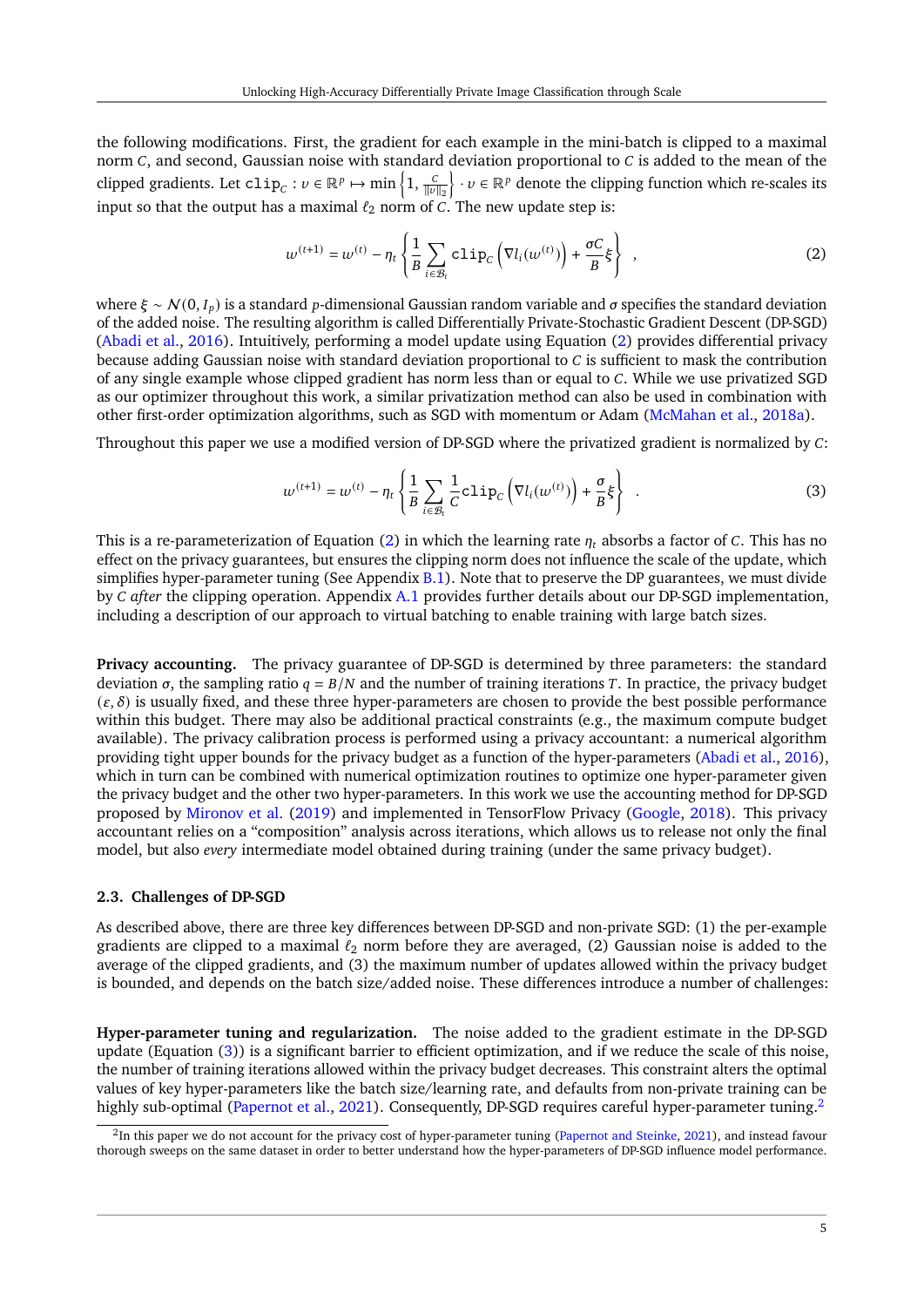We also found in our experiments that, when training with DP-SGD, improvements in training accuracy usually translate directly to improved generalization, without requiring strong regularization. Inspired by this observation, our philosophy is that methods that reduce the number of training iterations required to reach high training accuracy in non-private training are likely to improve the test accuracy achieved in private training. Consistent with this approach, it is usually beneficial to remove explicit regularization methods.

**Bias and variance of the DP-SGD update.** The gradient estimator used by DP-SGD is biased because of the use of per-example gradient clipping, and in general it does not correspond to the gradient of any differentiable function [\(Song et al.,](#page-20-5) [2021\)](#page-20-5). More importantly, the clipping norm  $C$  introduces a bias-variance trade-off [\(Chen et al.,](#page-17-11) [2020;](#page-17-11) [Thakkar et al.,](#page-20-7) [2021\)](#page-20-7). This can be viewed from the DP-SGD update shown in Equation [\(3\)](#page-4-1). When C is very large,  $\text{clip}_{C}$  is the identity function, so the privatized gradient is an unbiased estimator of the true gradient, but the clipped gradient  $\frac{1}{C}$ clip<sub>c</sub> ( $\nabla l_i(w^{(t)})$ ) is very small compared to the noise (which is independent of  $C$ ) – overall the privatized gradient estimate has low bias and high variance. Conversely, if  $C$  is small, the clipping operation introduces bias, but the clipped gradient  $\frac{1}{C}$ clip $\int_C (\nabla l_i(w^{(t)}))$  is larger, and thus is not necessarily small compared to the noise – overall the privatized gradient estimate has high bias and low variance. Note that when  $C$  is very small (smaller than the smallest per-example gradient norm), further lowering C does not change  $\frac{1}{C}$ clip<sub>C</sub> ( $\bar{v}_{l}(\omega^{(t)})$ ), which indicates that the bias and variance in the update both approach a constant as  $C \to 0$ . Intriguingly, previous work has observed that wide ranges of the clipping norm  $c$  can provide near optimal performance provided that (i) the clipping norm is small enough, and (ii) the learning-rate is re-scaled accordingly [\(Kurakin et al.,](#page-19-4) [2022;](#page-19-4) [Li et al.,](#page-19-11) [2021\)](#page-19-11). This suggests that reducing the variance introduced by noise may be more important than reducing the bias introduced by clipping.

**Making standard models work.** Differentially private training has recently obtained promising results with standard architectures in NLP, both when training a BERT model [\(Devlin et al.,](#page-17-12) [2018\)](#page-17-12) from random initialization [\(Anil et al.,](#page-16-4) [2021\)](#page-16-4), and when fine-tuning a large Transformer language model [\(Vaswani et al.,](#page-21-7) [2017\)](#page-21-7) from a pre-trained set of parameters [\(Li et al.,](#page-19-11) [2021;](#page-19-11) [Yu et al.,](#page-21-8) [2021a\)](#page-21-8). However, similar results have not been obtained in computer vision, and the literature does not provide clear recommendations on which model architectures perform well. For instance, surveying recent research on private training for CIFAR-10, [Kurakin](#page-19-4) [et al.](#page-19-4) [\(2022\)](#page-19-4), [Papernot et al.](#page-19-5) [\(2021\)](#page-19-5) and [Dörmann et al.](#page-17-6) [\(2021\)](#page-17-6) use variants of shallow VGG models [\(Simonyan](#page-20-8) [and Zisserman,](#page-20-8) [2015\)](#page-20-8), while [Tramèr and Boneh](#page-20-1) [\(2021\)](#page-20-1) use ScatterNets [\(Oyallon and Mallat,](#page-19-12) [2015\)](#page-19-12) to train linear models on handcrafted features, achieving an impressive 69.3% test accuracy under a tight privacy budget of (3, 10<sup>-5</sup>)-DP. Finally, [Klause et al.](#page-18-2) [\(2022\)](#page-18-2) achieve the SOTA test accuracy for  $\epsilon \le 8$  without extra data of 71.7% when training a shallow 9-layer residual network [\(He et al.,](#page-18-5) [2016\)](#page-18-5) under (7.5, 10−<sup>5</sup> )-DP.

The  $\ell_2$  norm of the noise added in the DP-SGD update scales proportional to the dimension of the gradient (the number of parameters). This observation has led many researchers to believe that standard over-parameterized models will perform poorly with DP-SGD, and instead focus on reducing the explicit or implicit dimension of the update, either through the use of small models/hand-crafted features [\(Tramèr and Boneh,](#page-20-1) [2021\)](#page-20-1) or through dimensionality reduction techniques [\(Yu et al.,](#page-21-1) [2021b](#page-21-1)[,c\)](#page-21-9). Another key obstacle to the use of standard models for private training in computer vision has been that in order to provide tight DP guarantees, DP-SGD requires that the gradients evaluated on different training examples are independent. This excludes the use of any method that enables communication between training examples, such as batch normalization [\(Ioffe and](#page-18-10) [Szegedy,](#page-18-10) [2015\)](#page-18-10), which until recently has been almost ubiquitous in standard vision architectures [\(Brock et al.,](#page-17-5) [2021b;](#page-17-5) [Dosovitskiy et al.,](#page-17-13) [2020;](#page-17-13) [He et al.,](#page-18-5) [2016;](#page-18-5) [Tan and Le,](#page-20-9) [2019;](#page-20-9) [Zagoruyko and Komodakis,](#page-21-5) [2016\)](#page-21-5).

### <span id="page-5-0"></span>**3. Improving the Privacy-Utility Trade-off of DP-SGD in Image Classification**

<span id="page-5-1"></span>In this section, we describe the key techniques we use to enhance the performance of models trained with DP-SGD on standard image classification benchmarks. In all the experiments in this section we train randomly initialized models without using any extra data. In Section [3.1](#page-5-1) we provide an empirical ablation of these techniques on CIFAR-10, while in Sections [3.2](#page-8-0) and [3.3](#page-9-0) we evaluate the performance of our best models on CIFAR-10 and ImageNet. We focus on standard architectures popular in the computer vision community, since we believe that these models represent the most promising avenue for achieving long-term progress.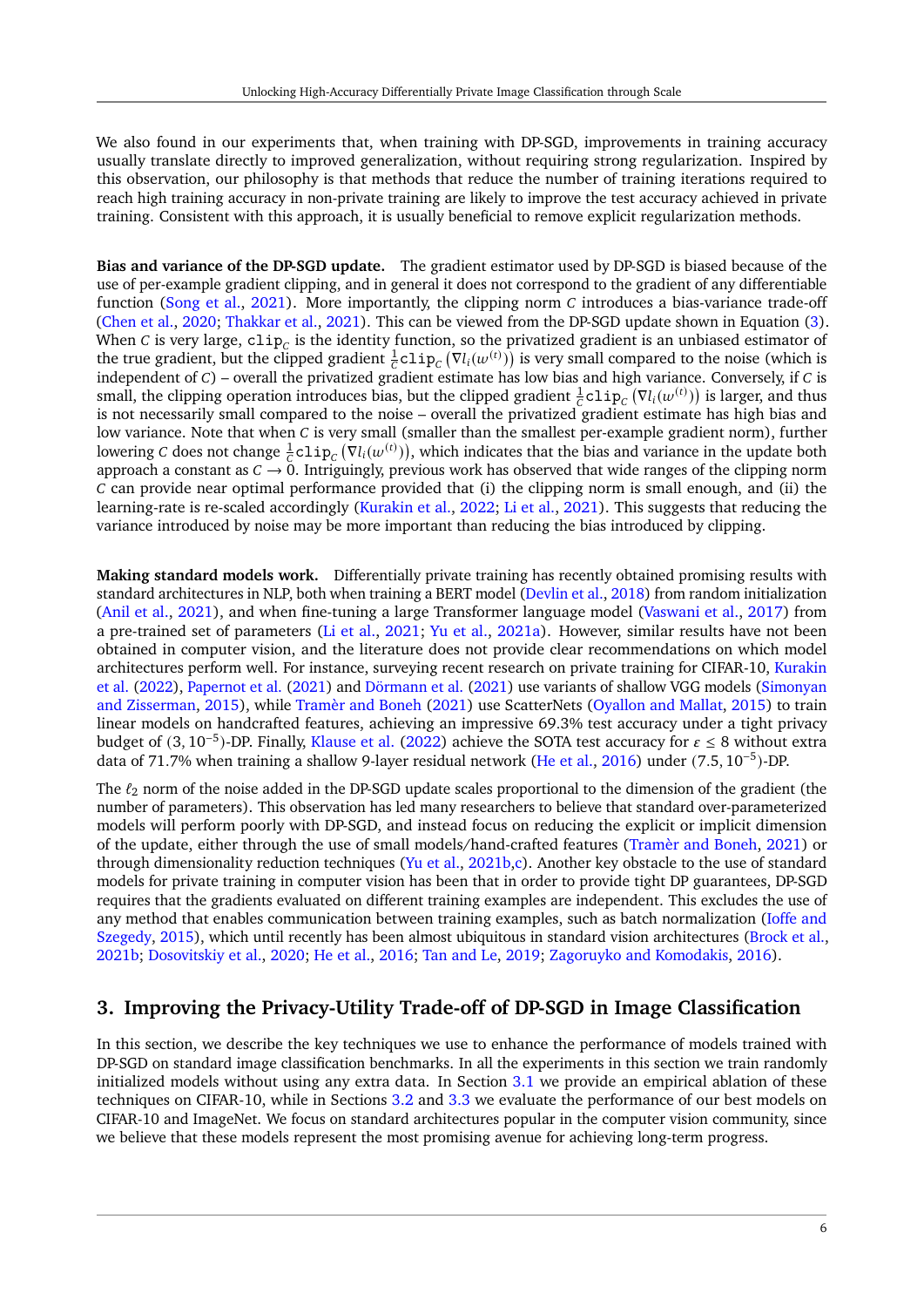<span id="page-6-0"></span>Table 2 | An ablation study on the effect of a range of architectural modifications and changes to the training pipeline for models trained on CIFAR-10 under (8, 10−<sup>5</sup> )-DP. We report median and standard deviation values over 5 runs. The baseline is a WRN-40-4 without batch normalization trained with DP-SGD using batch-size 256 without data augmentation. We report accuracy on our own validation set, not the official test set.

|                                                                                                      | Accuracy (%)                               |                             |
|------------------------------------------------------------------------------------------------------|--------------------------------------------|-----------------------------|
|                                                                                                      | Validation                                 | Training                    |
| Baseline (WRN-40-4 w/o batch normalization)                                                          | 50.8 $(0.7)$ 51.2 $(0.7)$                  |                             |
| + Group normalization (16 groups)<br>+ Larger batch size (batch size of 4096)                        | 66.3 (0.6) 67.9 (0.3)<br>70.0              | $(0.6)$ <b>73.4</b> $(0.9)$ |
| + Weight standardization                                                                             | $71.2$ $(1.0)$ $74.7$ $(1.3)$              |                             |
| + Augmentation multiplicity (16 augmentations)<br>+ Parameter averaging (exponential moving average) | 78.4 $(0.9)$ 79.4 $(0.9)$<br>(0.2)<br>79.7 | 81.5<br>(0.2)               |

### **3.1. Training on CIFAR-10 Without Additional Data – An Ablation Study**

In Table [2](#page-6-0) we provide an ablation study of a range of techniques, which collectively significantly enhance the performance of DP-SGD when training from random initialization on CIFAR-10 [\(Krizhevsky et al.,](#page-19-13) [2009\)](#page-19-13). These techniques include replacing batch normalization with group normalization [\(Wu and He,](#page-21-10) [2020\)](#page-21-10), using large batch sizes, weight standardization [\(Qiao et al.,](#page-20-2) [2019\)](#page-20-2), a modification to DP-SGD which we call augmentation multiplicity [\(Fort et al.,](#page-18-11) [2021;](#page-18-11) [Hoffer et al.,](#page-18-4) [2019;](#page-18-4) [Touvron et al.,](#page-20-10) [2021a\)](#page-20-10) and parameter averaging [\(Polyak and](#page-19-7) [Juditsky,](#page-19-7) [1992\)](#page-19-7). Prior research has already identified group normalization and large batch sizes as beneficial for training with DP-SGD [\(Anil et al.,](#page-16-4) [2021;](#page-16-4) [Dörmann et al.,](#page-17-6) [2021;](#page-17-6) [Kurakin et al.,](#page-19-4) [2022;](#page-19-4) [Li et al.,](#page-19-11) [2021;](#page-19-11) [Luo et al.,](#page-19-14) [2021;](#page-19-14) [van der Maaten and Hannun,](#page-21-4) [2020;](#page-21-4) [Yu et al.,](#page-21-9) [2021c\)](#page-21-9), while to our knowledge the other techniques have not previously been used for private training. We first define our baseline model/training pipeline, and then discuss each modification in turn. For all experiments in this section, we split the official CIFAR-10 training dataset of 50K examples into a training set of 45K examples and a validation set of 5K examples. We train with DP-SGD on this reduced training set under (8, 10−<sup>5</sup> )-DP. In order to avoid tuning on the official held-out test set, throughout this subsection we report accuracies obtained on the training and validation set only.

**Baseline model and private training pipeline for CIFAR-10.** As our baseline for CIFAR-10, we study the Wide-ResNet (WRN) model family [\(Zagoruyko and Komodakis,](#page-21-5) [2016\)](#page-21-5). We note that WRN models obtain high accuracies on CIFAR-10 when trained non-privately: the 16 layer network with width factor 4 (denoted as WRN-16-4) achieves >94% test accuracy, while the WRN-40-4 achieves >95% [\(Zagoruyko and Komodakis,](#page-21-5) [2016\)](#page-21-5). The model parameters are initialized using Gaussian random variables following [Glorot and Bengio](#page-18-12) [\(2010\)](#page-18-12). We train using DP-SGD without Momentum (Equation [\(3\)](#page-4-1)). We observed no benefit from decaying the learning rate during training, and therefore use a constant learning rate in all experiments reported in this paper. We also do not use weight decay or dropout which we found to reduce both training and validation accuracies for private training. This is similar to observations made in [Tramèr and Boneh](#page-20-1) [\(2021\)](#page-20-1), although [Anil et al.](#page-16-4) [\(2021\)](#page-16-4) reported improved performance when using weight decay with DP-Adam on BERT models. Unless otherwise specified, we train without data augmentation. For all experiments in this subsection, we tune the learning rate  $\eta$  and the noise parameter  $\sigma$  on the validation set. We fix the clipping norm  $C = 1$  for all experiments in this paper. Given a target privacy guarantee  $(\varepsilon, \delta)$ -DP and specific hyper-parameter settings for  $\sigma$  and  $q = B/N$ , we compute the maximum number of training iterations T using the privacy accountant discussed in Section [2.2.](#page-3-1) We provide additional details for each of our experiments in Appendix [C.](#page-29-0)

**Training deep networks without batch normalization.** As mentioned previously, most computer vision architectures, including the WRN model family, contain batch normalization layers, which are not compatible with DP-SGD. Therefore, for our experiments on WRNs, we replace all batch normalization layers by group normalization layers [\(Wu and He,](#page-21-10) [2020\)](#page-21-10), as has been previously done by several authors [\(Kurakin et al.,](#page-19-4) [2022;](#page-19-4) [Luo et al.,](#page-19-14) [2021;](#page-19-14) [van der Maaten and Hannun,](#page-21-4) [2020;](#page-21-4) [Yu et al.,](#page-21-9) [2021c\)](#page-21-9). Group normalization splits the channels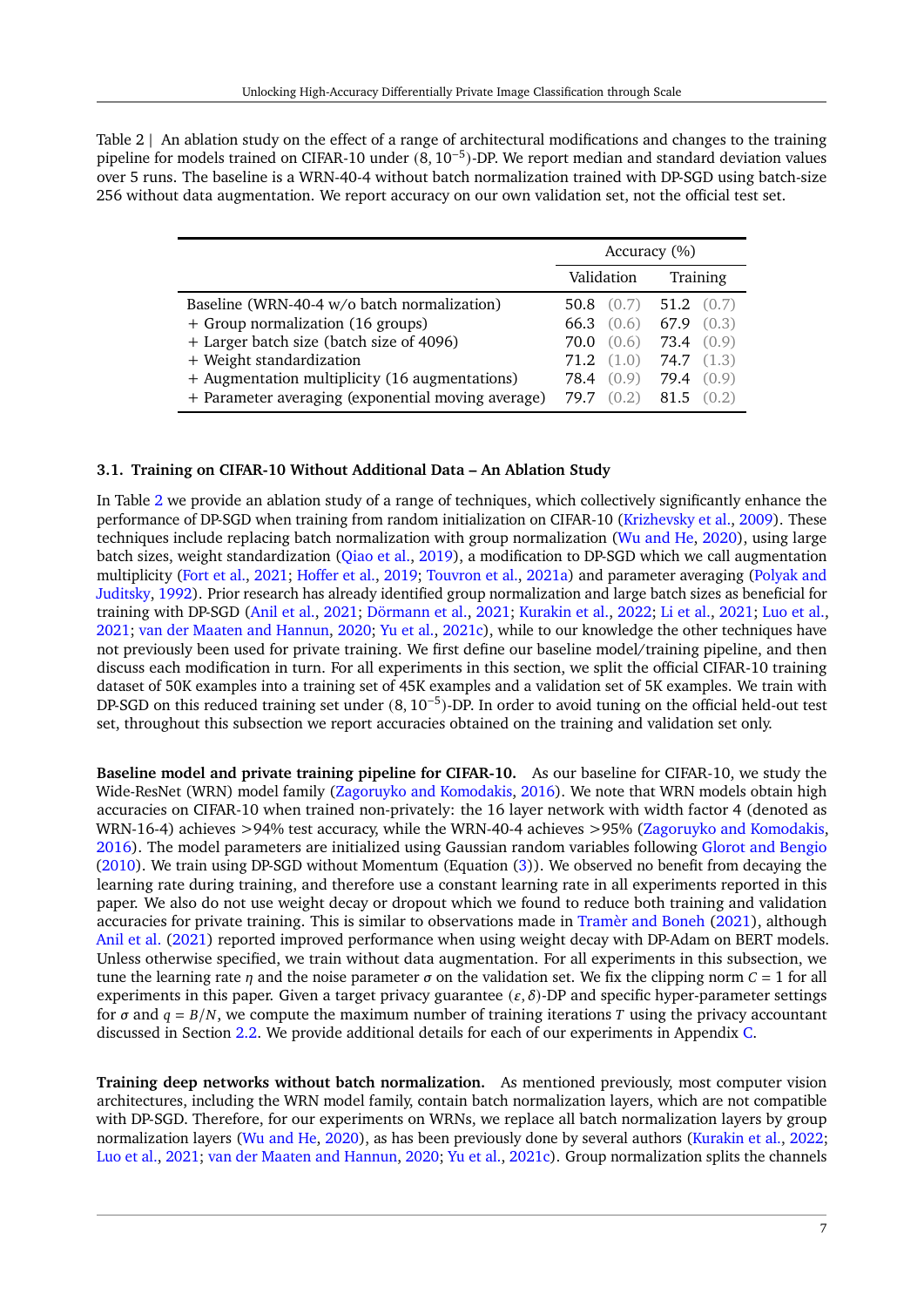<span id="page-7-0"></span>



Figure 2 | Increasing batch sizes on the WRN-16-4 model leads to improved training and validation accuracy under  $(8, 10^{-5})$ -DP. We plot the mean and standard error across 5 independent runs.

Figure 3 | Increasing augmentation multiplicities on WRN-16-4 leads to improved training and validation accuracy under  $(8, 10^{-5})$ -DP. We plot the mean/standard error across 5 independent runs.

of the hidden activations of a single image into groups and normalizes the hidden activations within each group. It therefore does not break the independence between gradients evaluated on different examples. Note however that it is crucial to place the group normalization layers on the residual branch of the network to recover the benefits of batch normalization for training deep networks [\(De and Smith,](#page-17-14) [2020\)](#page-17-14). We fix the number of groups of the group normalization layers to 16 in all our experiments. In Table [2,](#page-6-0) we show that this simple change significantly improves the performance of deep WRNs when training with DP-SGD.

A range of other alternatives to batch normalization have recently been identified in non-private deep learning [\(Brock et al.,](#page-17-7) [2021a;](#page-17-7) [De and Smith,](#page-17-14) [2020;](#page-17-14) [Kolesnikov et al.,](#page-19-15) [2020;](#page-19-15) [Zhang et al.,](#page-21-11) [2018b\)](#page-21-11). These alternatives can train very deep networks [\(De and Smith,](#page-17-14) [2020;](#page-17-14) [Zhang et al.,](#page-21-11) [2018b\)](#page-21-11) and some even achieve superior train and test accuracies on standard benchmarks such as ImageNet classification [\(Brock et al.,](#page-17-7) [2021a,](#page-17-7)[b\)](#page-17-5). We will provide additional results when training Normalizer-Free ResNets [\(Brock et al.,](#page-17-7) [2021a\)](#page-17-7) in later sections.

**Large batch sizes.** As observed in several recent papers [\(Anil et al.,](#page-16-4) [2021;](#page-16-4) [Dörmann et al.,](#page-17-6) [2021;](#page-17-6) [Hoory et al.,](#page-18-13) [2021;](#page-18-13) [Li et al.,](#page-19-11) [2021;](#page-19-11) [Luo et al.,](#page-19-14) [2021\)](#page-19-14), increasing the batch size can significantly improve the privacy-utility trade-off of DP-SGD. In Table [2](#page-6-0) we show that increasing the batch size from 256 to 4096 significantly increases both training and validation accuracy. Additionally in Figure [2,](#page-7-0) we evaluate the effect of the batch size on a WRN-16-4 where we sweep the batch size from  $2^8 = 256$  to  $2^{14} = 16384$ . We find that performance consistently improves as the batch size rises. The effect of increasing the batch size is discussed further in Section [5.](#page-13-1)

We note that the gap between the training and validation accuracy in Figure [2](#page-7-0) also increases with the batch size. As discussed by [Yeom et al.](#page-21-12) [\(2018\)](#page-21-12), increased overfitting can be an indication of a rise in privacy leakage, and training under DP implies generalization bounds that prevent overfitting when  $\varepsilon$  is small [\(Bassily et al.,](#page-17-15) [2016;](#page-17-15) [Dwork et al.,](#page-18-14) [2015\)](#page-18-14). However these bounds degrade rapidly with increasing  $\varepsilon$ , and even the best bounds we are aware of are vacuous in our setting [\(Feldman and Steinke,](#page-18-15) [2017;](#page-18-15) [Jung et al.,](#page-18-16) [2020\)](#page-18-16). In Appendix [A.2](#page-24-0) we audit our implementation using membership inference attacks exploiting the generalization gap to assess privacy leakage, and find that the observed gaps are within the theoretical predictions for all values of  $\varepsilon$  considered.

**Weight standardization.** Next, we apply Weight Standardization [\(Qiao et al.,](#page-20-2) [2019\)](#page-20-2) to all convolutional layers, which normalizes the rows of the weight matrix of each convolution over the fan-in of each output unit (See Appendix [C.1](#page-29-1) for implementation details). Several authors have shown that using weight standardization combined with group normalization can be an effective replacement for batch normalization in non-private training, especially when training with large batch size [\(Kolesnikov et al.,](#page-19-15) [2020;](#page-19-15) [Qiao et al.,](#page-20-2) [2019;](#page-20-2) [Richemond](#page-20-11) [et al.,](#page-20-11) [2020\)](#page-20-11), while [Brock et al.](#page-17-7) [\(2021a\)](#page-17-7) found Weight Standardization improves the performance of NF-ResNets. We found that weight standardization also improves the performance of DP-SGD, particularly for large batch sizes. In Table [2,](#page-6-0) we show the improvement in both the training and validation accuracies when using weight standardization with group normalization and a large batch size of 4096 on the WRN-40-4 model.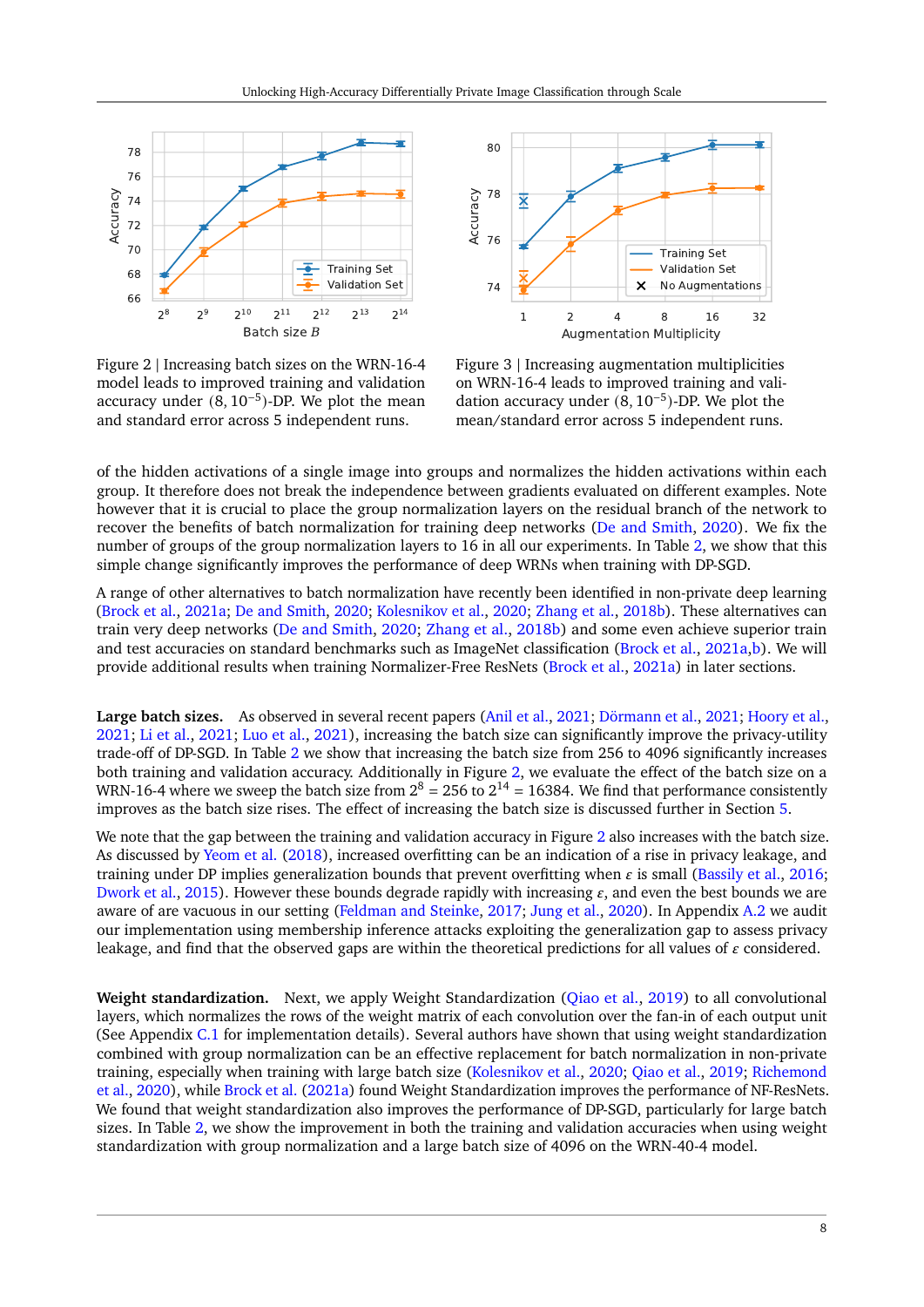**Augmentation multiplicity.** Data augmentation is a crucial component of non-private training, which significantly improves the performance of over-parameterized models on vision tasks [\(Cubuk et al.,](#page-17-16) [2020;](#page-17-16) [Shorten](#page-20-12) [and Khoshgoftaar,](#page-20-12) [2019;](#page-20-12) [Zhang et al.,](#page-21-13) [2018a\)](#page-21-13). However, in our experiments with DP-SGD, we found that data augmentation as it is usually implemented in non-private training (using one augmentation per independent example in the mini-batch) reduced both training and validation accuracies (See Figure [3\)](#page-7-0). We believe this occurs because data augmentation introduces variance into the gradient [\(Fort et al.,](#page-18-11) [2021\)](#page-18-11), which increases the number of training iterations required to minimize the loss. In non-private training, several authors have shown that using multiple augmentations per unique example in a mini-batch can improve performance [\(Fort et al.,](#page-18-11) [2021;](#page-18-11) [Hoffer et al.,](#page-18-4) [2019;](#page-18-4) [Touvron et al.,](#page-20-13) [2021b\)](#page-20-13). We now explore using multiple augmentations per example in the DP-SGD update to see if we can recover the benefits of data augmentation in private training. The naive approach when using multiple augmentations per example with DP-SGD would be to compute one clipped gradient for each augmented image, however this would lead to a privacy cost scaling with the number of augmentations per training example in each mini-batch. To circumvent this issue, we average the gradients of different augmentations of the same training example *before* clipping the per-example gradients. This approach does not increase the sensitivity of the mini-batch gradient to any single training example, and therefore does not incur any additional privacy cost. The resulting update can be written as follows:

<span id="page-8-1"></span>
$$
w^{(t+1)} = w^{(t)} - \eta_t \left\{ \frac{1}{B} \sum_{i \in \mathcal{B}_t} \frac{1}{C} c \text{lip}_C \left( \frac{1}{K} \sum_{j \in \mathcal{R}_t^i} \nabla l_j(w^{(t)}) \right) + \frac{\sigma}{B} \xi \right\} \tag{4}
$$

Here  $\mathcal{K}^i_t$  represents the set of  $K$  randomly sampled augmentations for the  $i^{th}$  training example on the  $t^{th}$  iteration. We refer to the number of per-example augmentations  $K$  as the *augmentation multiplicity*. When training with augmentation multiplicity on CIFAR-10, we use random crops and random horizontal flips of the input images, following [Zagoruyko and Komodakis](#page-21-5) [\(2016\)](#page-21-5). In Table [2,](#page-6-0) we show that augmentation multiplicity, as described in Equation [\(4\)](#page-8-1), significantly boosts both the training and validation accuracy of the WRN-40-4 model. Additionally, we perform a sweep of augmentation multiplicities ranging from 2 to 32 on the WRN-16-4 model at a batch size of 4096 in Figure [3,](#page-7-0) and show that performance consistently improves with higher augmentation multiplicities, significantly exceeding the performance achieved without data augmentation.

**Parameter averaging.** Since the privacy analysis for DP-SGD assumes that all intermediate parameter values obtained during training can be released, parameter averaging techniques do not incur any additional privacy cost. We found that using an exponential moving average (EMA) of the parameters consistently improved final accuracy on both the training and validation sets [\(Tan and Le,](#page-20-9) [2019\)](#page-20-9), as shown in Table [2](#page-6-0) (See Appendix [C](#page-29-0) for implementation details). All results in the remainder of this paper use EMA unless specified otherwise.

#### <span id="page-8-0"></span>**3.2. Training on CIFAR-10 Without Additional Data – Official Evaluation**

In Section [3.1,](#page-5-1) we described a collection of techniques which substantially enhanced the performance of DP-SGD when training Wide-ResNets on CIFAR-10 [\(Zagoruyko and Komodakis,](#page-21-5) [2016\)](#page-21-5). For those experiments, we split the dataset of 50K examples into a training set of 45K examples and a validation set of 5K examples, and did not evaluate on the held out test set. In this section, we take the insights identified above, re-train our models on the full dataset of 50K examples, and evaluate performance on the official test set of 10K examples. We run experiments on both WRN-16-4 and WRN-40-4, at a range of  $\varepsilon$  values. To determine the best hyper-parameters, we first train on the reduced training set of 45K examples, tuning the learning rate  $\eta$  and the noise parameter  $\sigma$ on the validation set. We then expand the training set to 50K examples and re-train without additional tuning. We report the median accuracy of 5 independent training runs on the CIFAR-10 test set. All experiments in this section apply group normalization, weight standardization and parameter averaging as described above.

We first consider the WRN-16-4 model. Using a batch size of  $B = 4096$  and augmentation multiplicity  $K = 16$ , this model achieves a held-out test accuracy of 78.7% under (8, 10−<sup>5</sup> )-DP. Next, we consider the deeper WRN-40-4 model, and scale up the batch size *B* to  $2^{14} = 16384$  and the augmentation multiplicity *K* to 32. With this setting, we achieve our best test accuracy on CIFAR-10 of 81.4% under (8, 10−<sup>5</sup> )-DP. This exceeds the previous SOTA on CIFAR-10 for this privacy budget [\(Klause et al.,](#page-18-2) [2022\)](#page-18-2) by 9.7%. We also provide the test accuracy across a range of  $\varepsilon$  values between 1 and 8. For these experiments, we tune the learning rate  $\eta$  and the noise parameter  $\sigma$  independently for each  $\varepsilon$  (on the validation set as described above). As shown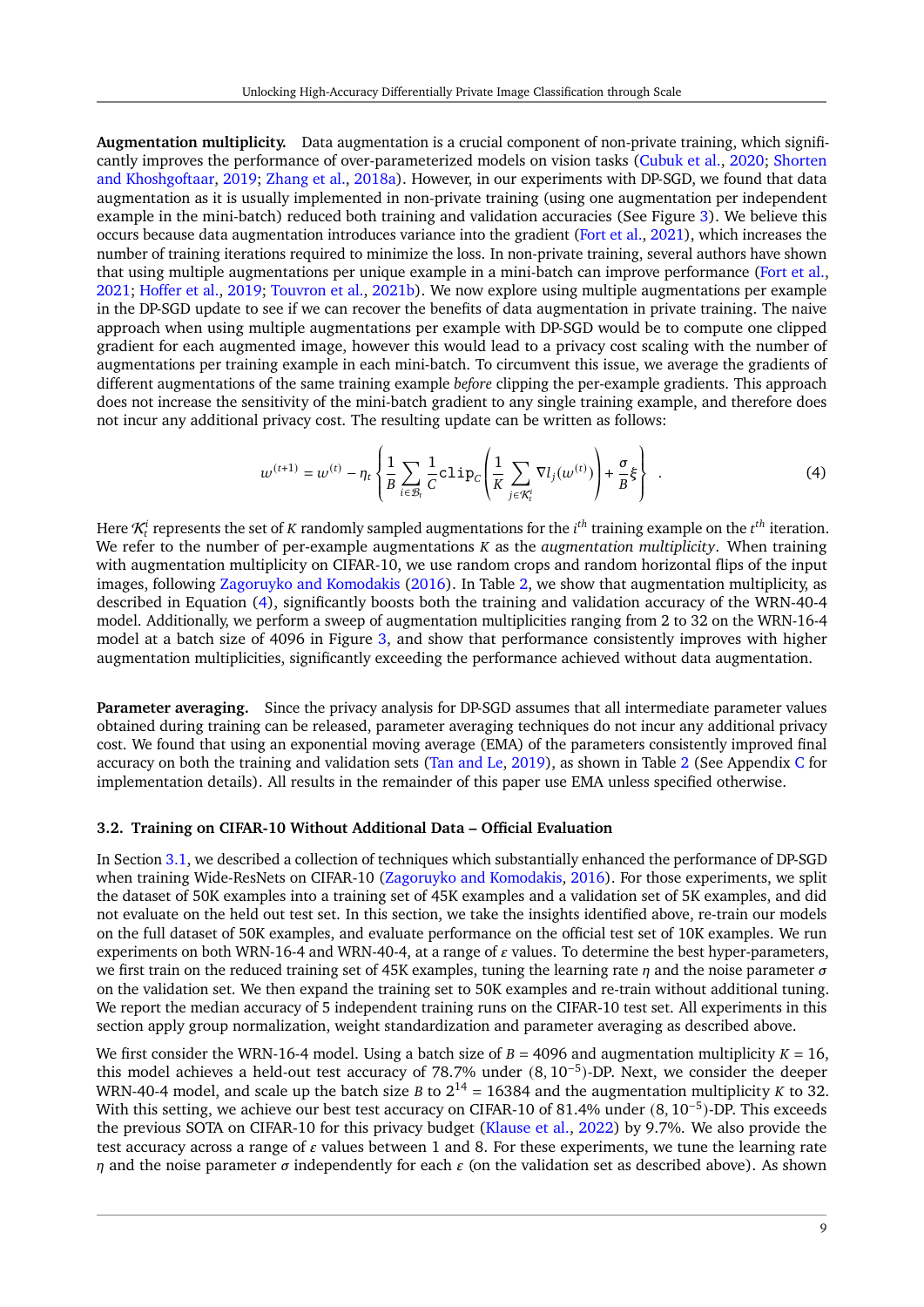|                         | $\mathcal{E}_{\mathcal{L}}$ |        | Test Accuracy (%) |
|-------------------------|-----------------------------|--------|-------------------|
|                         |                             | Median | Std. Dev.         |
|                         | 1                           | 60.3   |                   |
| Tramèr and Boneh (2021) | 2                           | 67.2   |                   |
|                         | 3                           | 69.3   |                   |
|                         | 1.93                        | 58.6   |                   |
| Dörmann et al. (2021)   | 4.21                        | 66.2   |                   |
|                         | 7.42                        | 70.1   |                   |
| Klause et al. (2022)    | 7.5                         | 71.7   |                   |
|                         | 1                           | 56.8   | (0.6)             |
|                         | 2                           | 64.9   | (0.5)             |
|                         | 3                           | 69.2   | (0.3)             |
| Ours (WRN-16-4)         | 4                           | 71.9   | (0.3)             |
|                         | 6                           | 77.0   | (0.8)             |
|                         | 8                           | 79.5   | (0.7)             |
|                         | 1                           | 56.4   | (0.6)             |
|                         | 2                           | 65.9   | (0.5)             |
|                         | 3                           | 70.7   | (0.2)             |
| Ours (WRN-40-4)         | 4                           | 73.5   | (0.6)             |
|                         | 6                           | 78.8   | (0.4)             |
|                         | 8                           | 81.4   | (0.2)             |

<span id="page-9-1"></span>Table 3 | CIFAR-10 test accuracy of our Wide-ResNet models trained with DP-SGD without additional data. For our results, we report the median computed over five independent runs as well as the standard deviation.

<span id="page-9-2"></span>Table 4 | Top-1 and top-5 accuracy when training on ImageNet using DP-SGD without additional data.

| Method                | Model        | $(\varepsilon, \delta)$  | Accuracy (%) | Top-1 Top-5 |
|-----------------------|--------------|--------------------------|--------------|-------------|
| Kurakin et al. (2022) | ResNet-18    | $(13.2, 10^{-6})$        | 6.9          | 55.8        |
| Ours                  | NF-ResNet-50 | $(8.0, 8 \cdot 10^{-7})$ | 32.4         |             |

in Figure [1\(a\)](#page-1-0) and the more detailed comparison in Table [3,](#page-9-1) we improve the current SOTA for all values of  $\epsilon \geq 3$ . We note that for small values of  $\epsilon$ , the model used by [Tramèr and Boneh](#page-20-1) [\(2021\)](#page-20-1) performs best, likely due to its ability to get good performance with a low number of updates. However, the capacity of this model is limited – only reaching 71% in non-private training [\(Tramèr and Boneh,](#page-20-1) [2021\)](#page-20-1), and thus the more expressive WRN models outperform it whenever  $\varepsilon \geq 3$ . We also note that the WRN-16-4 slightly outperforms the deeper WRN-40-4 model at  $\varepsilon = 1$ , while the WRN-40-4 performs better at all larger values of  $\varepsilon$ . These observations are consistent with our experiments in Appendix [B.2,](#page-26-1) which show that the optimal model depth increases with  $\varepsilon$ .

### <span id="page-9-0"></span>**3.3. Training on ImageNet Without Additional Data**

To confirm that the insights above can improve the performance of DP-SGD on large datasets, we now train a classifier with DP from random initialization on the ImageNet dataset [\(Russakovsky et al.,](#page-20-14) [2015\)](#page-20-14).

We use a Normalizer-Free ResNet-50 (NF-ResNet-50) [\(Brock et al.,](#page-17-7) [2021a\)](#page-17-7), which is a modified version of the standard ResNet-50 model, designed to ensure good signal propagation. The model does not contain batch normalization layers and it applies weight standardization to convolutional layers [\(Qiao et al.,](#page-20-2) [2019\)](#page-20-2). We note that this model has been shown to match the performance of the standard batch normalized ResNet-50 for ImageNet classification in non-private training [\(Brock et al.,](#page-17-7) [2021a\)](#page-17-7). We initialize the model parameters using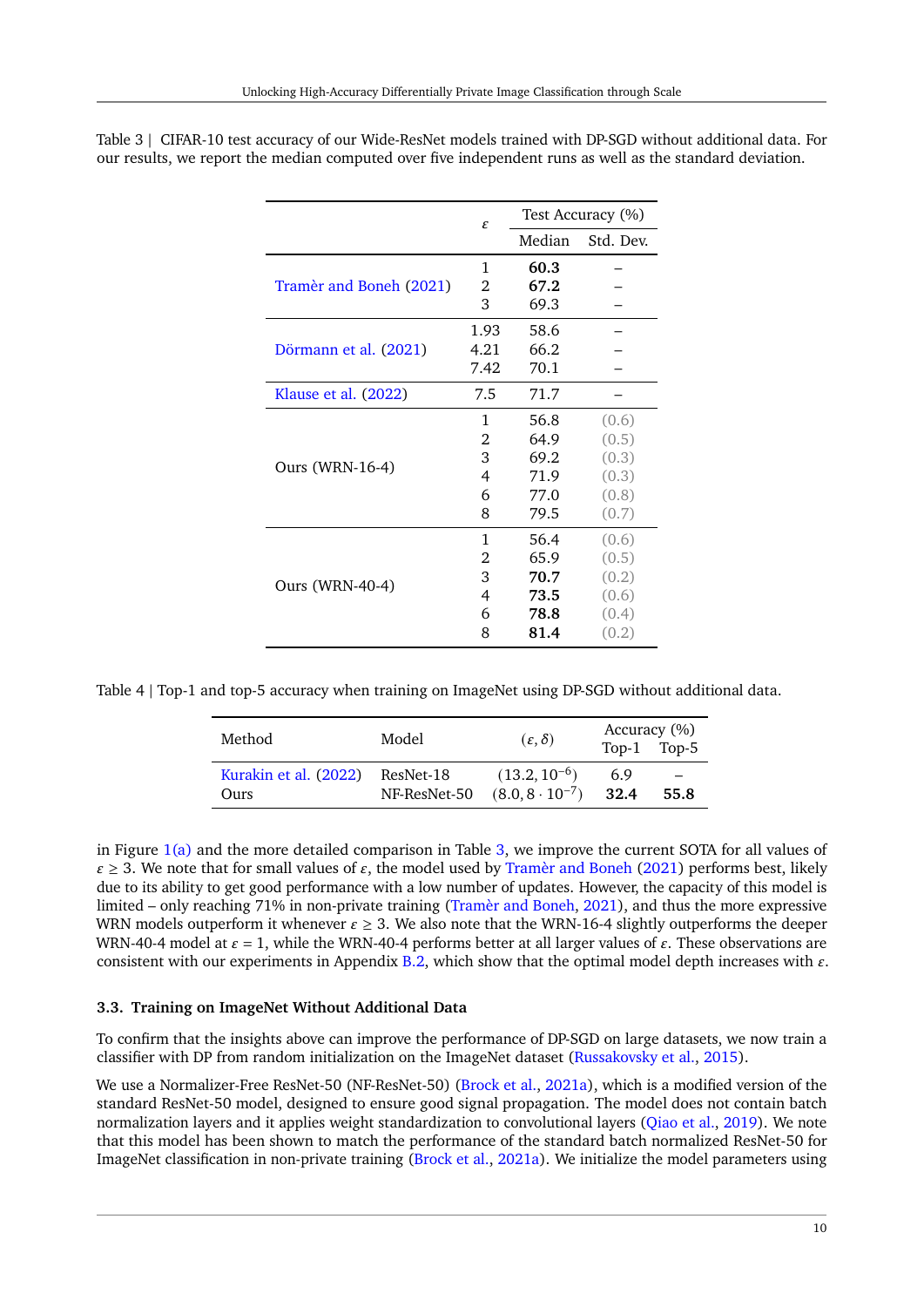Gaussian random variables as for CIFAR-10 classification [\(Glorot and Bengio,](#page-18-12) [2010\)](#page-18-12), and we remove all explicit regularization methods such as dropout, stochastic depth, label smoothing and weight decay. We reserve 10K images from the official training set of ImageNet as our validation set to tune hyper-parameters, and train on the remaining 1.27 million training examples. We use the official validation set of 50K examples as our test set. We use a batch size of 16384 and set augmentation multiplicity  $K = 4$ . See Appendix [C](#page-29-0) for further experimental details. Training on ImageNet is significantly more computationally expensive than on CIFAR-10. We therefore only ran a very limited sweep of the learning rate  $\eta$  and the noise parameter  $\sigma$  for a single random seed.

As shown in Table [4,](#page-9-2) our NF-ResNet-50 model achieves a top-1 accuracy of 32.4% and a top-5 accuracy of 55.8% under (8, 8 · 10−<sup>7</sup> )-DP. We note that this is a significant improvement on the previous SOTA for training on ImageNet with DP without using additional data, which achieves a top-1 accuracy of 6.9% under a larger privacy budget of (13.2, 10<sup>-6</sup>)-DP using a ResNet-18 model [\(Kurakin et al.,](#page-19-4) [2022\)](#page-19-4).

# <span id="page-10-1"></span>**4. High-Accuracy Differentially Private Image Classification with Fine-Tuning**

We now consider the setting where we have access to a large non-sensitive/public dataset on which we can pre-train our model, using standard non-private training. We then fine-tune this pre-trained model with DP-SGD on the sensitive/private dataset. This approach has been recently used successfully when privately fine-tuning language models [\(Li et al.,](#page-19-11) [2021;](#page-19-11) [Yu et al.,](#page-21-8) [2021a\)](#page-21-8), and it has also been shown to improve the performance of DP-SGD on both CIFAR-10 [\(Abadi et al.,](#page-16-2) [2016;](#page-16-2) [Tramèr and Boneh,](#page-20-1) [2021;](#page-20-1) [Yu et al.,](#page-21-1) [2021b\)](#page-21-1) and ImageNet [\(Kurakin et al.,](#page-19-4) [2022\)](#page-19-4). However, the best reported performance of DP-SGD on image classification benchmarks is still significantly lower than non-private training, particularly on large challenging datasets like ImageNet.

Using the techniques described in Section [3,](#page-5-0) we now show that we can significantly reduce the performance gap between private and non-private models in the fine-tuning regime. In Section [4.1](#page-10-0) we provide results when fine-tuning on CIFAR-10 and CIFAR-100 from a model pre-trained on ImageNet. In Section [4.2](#page-11-0) we provide results when fine-tuning on ImageNet using models pre-trained on either JFT-300M or JFT-4B [\(Sun et al.,](#page-20-3) [2017\)](#page-20-3), two internal datasets containing 300 million and 4 billion labelled images respectively. Finally, to confirm the versatility of our approach, in Section [4.3](#page-13-0) we fine-tune from JFT-300M to Places-365 [\(Zhou et al.,](#page-21-14) [2017\)](#page-21-14), a challenging scene recognition dataset. For all experiments in this section, we explore both fine-tuning the final layer and fine-tuning all layers simultaneously. Except on ImageNet, almost all our best results are obtained by fine-tuning all layers of the model simultaneously.

### <span id="page-10-0"></span>**4.1. Fine-tuning on CIFAR-10 and CIFAR-100**

In this section, we consider differentially-private fine-tuning on the CIFAR-10 and CIFAR-100 datasets, using models that were pre-trained on ImageNet without privacy. We consider WRN-28-10 and WRN-40-4 models, which we pre-train on ImageNet using images down-sampled to  $32 \times 32$  [\(Chrabaszcz et al.,](#page-17-17) [2017\)](#page-17-17). For pretraining, we use SGD with momentum for 240K iterations with a constant learning rate and a batch size of 1024. We use a weight decay of 5 · 10−<sup>5</sup> , and apply data augmentation including random flips and crops of the input images with augmentation multiplicity 1 (See Appendix  $C$  for further experimental details).

We fine-tune the pre-trained model on both the CIFAR-10 and CIFAR-100 datasets using DP-SGD. As in Section [3,](#page-5-0) we use a constant learning rate without additional regularization techniques, although we do apply data augmentation with augmentation multiplicity  $K = 16$ . We explore two fine-tuning scenarios, one where we fine-tune all layers of the model simultaneously, and a second where we only train the final classifier layer. We show our results with the WRN-28-10 model in Table [5.](#page-11-1) On CIFAR-10, we achieve a new SOTA test accuracy of 94.7% under (1, 10−<sup>5</sup> )-DP, exceeding the previous SOTA of 94.3% at the same privacy budget from [Yu](#page-21-1) [et al.](#page-21-1) [\(2021b\)](#page-21-1). We also provide test accuracies at a range of different privacy budgets for both CIFAR-10 and CIFAR-100. Under (8, 10−<sup>5</sup> )-DP, we reach 96.7% on CIFAR-10 and 81.8% on CIFAR-100. On this task, fine-tuning all the layers of the model simultaneously outperforms fine-tuning only the classifier layer.

We provide additional results for fine-tuning on CIFAR-10 with the WRN-40-4 model in Appendix [B.3.](#page-27-0) While the 40-4 model also performs well and reaches a test accuracy of 95.6% under (8, 10−<sup>5</sup> )-DP, the 28-10 model performs better at all  $\varepsilon$  values considered. To interpret these results, we note that the WRN-28-10 is a stronger pre-trained model, achieving 62.4% top-1 accuracy on the down-sampled ImageNet validation set, while the WRN-40-4 achieves 57.4% top-1 accuracy. This phenomenon was consistent across all our fine-tuning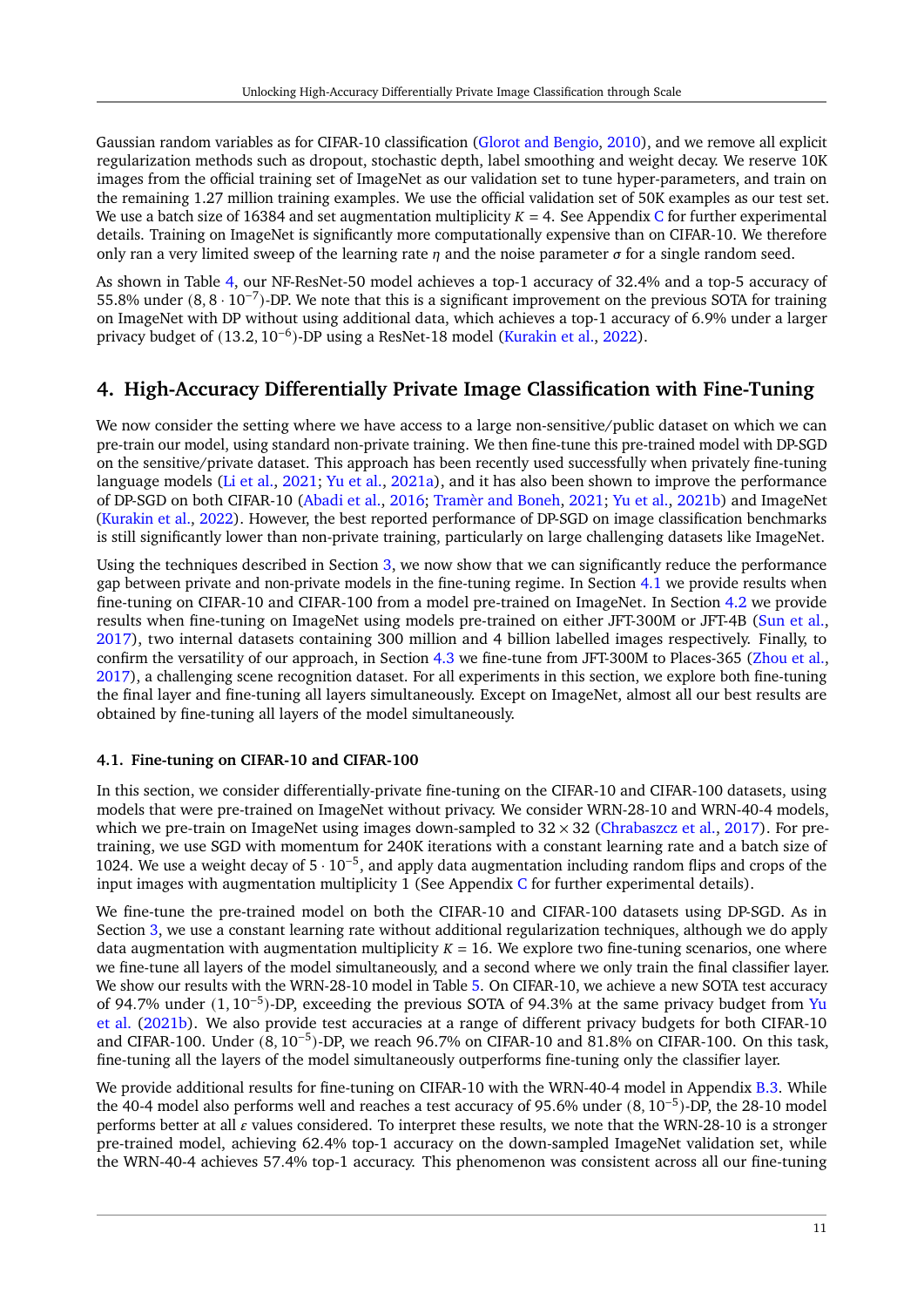|                         |   | Test Accuracy (%) |           |           |           |  |
|-------------------------|---|-------------------|-----------|-----------|-----------|--|
| Fine-tuning Method      |   |                   | CIFAR-10  | CIFAR-100 |           |  |
|                         |   | Median            | Std. Dev. | Median    | Std. Dev. |  |
| Yu et al. (2021b)       | 1 | 94.3              |           |           |           |  |
|                         | 2 | 94.8              |           |           |           |  |
| Tramèr and Boneh (2021) | 2 | 92.7              |           |           |           |  |
|                         | 1 | 93.1              | (0.03)    | 70.3      | (0.09)    |  |
| Classifier layer        | 2 | 93.6              | (0.05)    | 73.9      | (0.32)    |  |
|                         | 4 | 94.0              | (0.08)    | 76.1      | (0.31)    |  |
|                         | 8 | 94.2              | (0.07)    | 77.6      | (0.10)    |  |
|                         | 1 | 94.8              | (0.08)    | 67.4      | (0.17)    |  |
| All layers              | 2 | 95.4              | (0.15)    | 74.7      | (0.15)    |  |
|                         | 4 | 96.1              | (0.06)    | 79.2      | (0.24)    |  |
|                         | 8 | 96.6              | (0.08)    | 81.8      | (0.07)    |  |

<span id="page-11-1"></span>Table 5 | CIFAR-10 and CIFAR-100 test accuracies when fine-tuning with DP-SGD a 28-10 Wide-ResNet pretrained on ImageNet (down-sampled to  $32 \times 32$ ). We report the median accuracy across 5 runs.

experiments: models which achieved stronger performance on the pre-training task consistently achieved higher test accuracies after private fine-tuning. Additionally, in Appendix [B.4,](#page-27-1) we provide results for privately fine-tuning on CIFAR-10 using a 40-4 Wide-ResNet model pre-trained non-privately on CIFAR-100, where we again show consistent improvements over previous baselines [\(Luo et al.,](#page-19-14) [2021\)](#page-19-14) at all values of  $\varepsilon$ .

### <span id="page-11-0"></span>**4.2. Fine-tuning on ImageNet**

In this section, we fine-tune image classifiers with DP-SGD on the ImageNet dataset, using models pre-trained either on JFT-300M or JFT-4B. JFT-300M is an internal dataset of 300 million labelled images from 18k classes, while JFT-4B contains 4 billion images from 30k classes [\(Sun et al.,](#page-20-3) [2017\)](#page-20-3). Pre-training on JFT-300M or JFT-4B has been recently used by several authors to achieve SOTA performance when fine-tuning on ImageNet without privacy [\(Brock et al.,](#page-17-5) [2021b;](#page-17-5) [Dosovitskiy et al.,](#page-17-13) [2020;](#page-17-13) [Zhai et al.,](#page-21-15) [2021\)](#page-21-15). To preserve privacy guarantees when fine-tuning on ImageNet, we removed all images from both JFT-300M and JFT-4B that were exact or near-duplicates of ImageNet images across common data augmentations [\(Kolesnikov et al.,](#page-19-15) [2020\)](#page-19-15).<sup>[3](#page-11-2)</sup>

We first use the NF-ResNet architecture [\(Brock et al.,](#page-17-7) [2021a\)](#page-17-7) (See Section [3.3\)](#page-9-0), which we pre-train on JFT-300M for 10 epochs with the cross entropy loss, using the training procedure described in [Brock et al.](#page-17-5) [\(2021b\)](#page-17-5). Interestingly, [Brock et al.](#page-17-5) [\(2021b\)](#page-17-5) found that NF-ResNets significantly outperformed batch-normalized ResNets when fine-tuning from JFT-300M to ImageNet without privacy. We use the same training, validation and test splits for ImageNet as in Section [3.3.](#page-9-0) We remove all explicit regularizers from the model such as weight decay or dropout. When fine-tuning on ImageNet, we explore both fine-tuning all layers of the network, as well as fine-tuning only the final classifier layer. Unless otherwise specified, we fine-tune using DP-SGD with a privacy budget of (8, 8 · 10−<sup>7</sup> )-DP. Because of our computational constraints, we could only afford to run limited sweeps with a single random seed to identify the best hyper-parameters. We also do not use augmentation multiplicity to avoid a further increase in the computational cost of training, nor do we use any data augmentation.

We first compare fine-tuning all layers of the model to fine-tuning only the final classifier layer, for a range of NF-ResNet model depths. We use a batch size of 1024 and a fixed noise parameter  $\sigma = 0.6$ , which corresponds to roughly 136 training epochs. We tune the learning rate  $\eta$  independently for each model. Remarkably, we find in Figure [4](#page-12-0) that an NF-ResNet-50 can reach a top-1 accuracy of 75.4% and top-5 accuracy of 93.0% when fine-tuning only the final classifier layer. This far exceeds the previous best reported accuracy for private fine-tuning on ImageNet of 47.8%, achieved under a privacy budget of (10, 10−<sup>6</sup> )-DP [\(Kurakin et al.,](#page-19-4) [2022\)](#page-19-4).

<span id="page-11-2"></span> $3$ In an earlier version, we mistakenly used a version of JFT-300M de-duplicated with respect to the validation set of ImageNet but not the training set. After repeating our experiments on a new version of JFT-300M fully de-duplicated with respect to both ImageNet and Places-365, a number of our results improved. We believe this arises because the de-duplication process also removes low-quality images.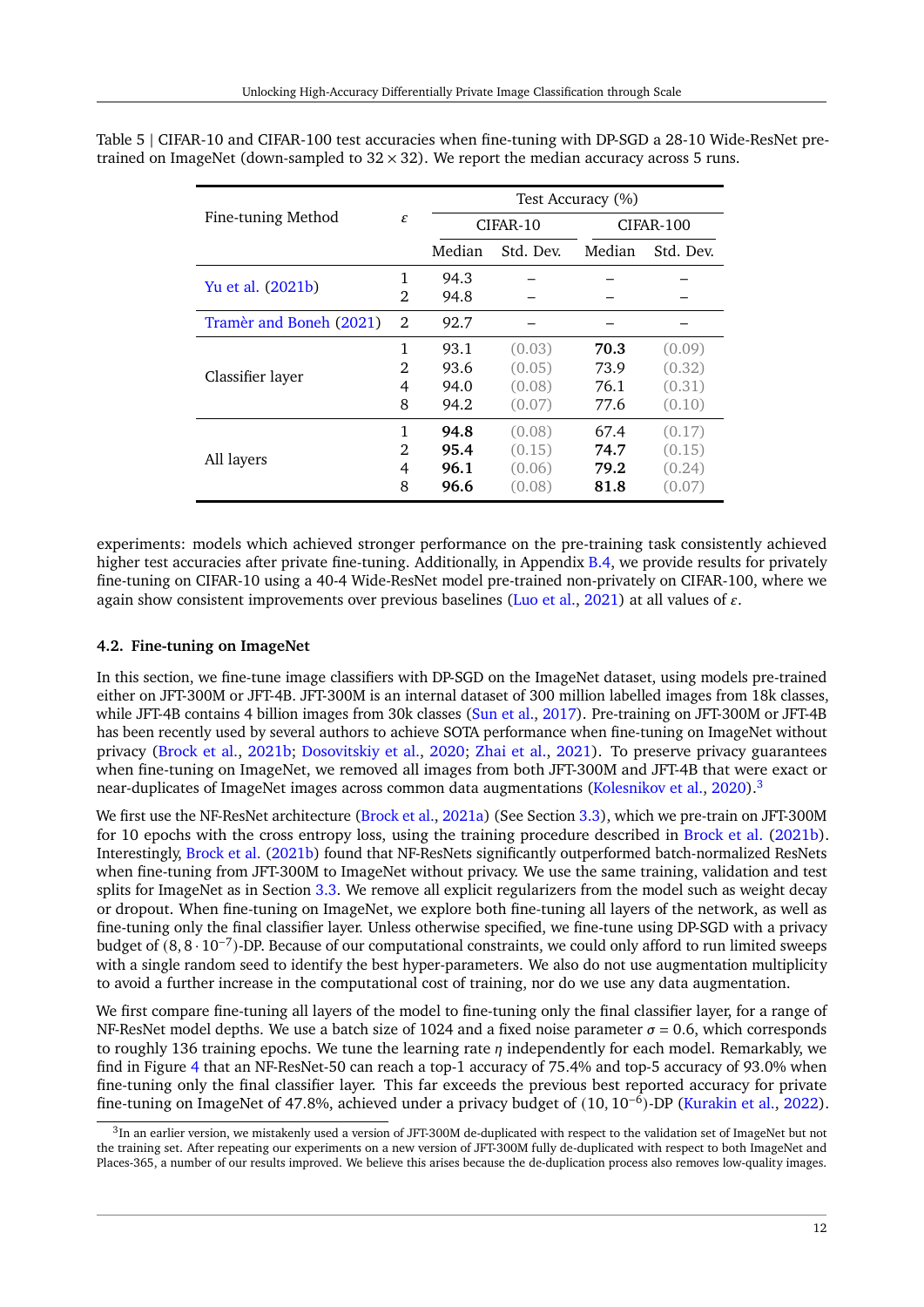<span id="page-12-0"></span>

Figure 4 | Top-1 and top-5 accuracies of NF-ResNets on ImageNet under (8, 8 · 10−<sup>7</sup> )-DP, after fine-tuning either the last layer or all layers. To reduce the cost of these experiments we fix  $B = 1024$  and  $\sigma = 0.6$ .



Figure 5 | Top-1 and top-5 accuracies of NF-ResNet-200 on ImageNet for a range of privacy budgets  $\varepsilon$ fine-tuning only the final layer with  $B = 2^{18}$ . We pre-train either on JFT-300M or on JFT-4B.

Note that [Kurakin et al.](#page-19-4) [\(2022\)](#page-19-4) used Places-365 [\(Zhou et al.,](#page-21-14) [2017\)](#page-21-14) as the pre-training dataset, which is a significantly smaller dataset compared to JFT-300M. In Figure [4,](#page-12-0) we also see consistent benefits from increasing the model depth, both when fine-tuning only the last layer and when fine-tuning all layers simultaneously. For example, the NF-ResNet-200 model achieves a top-1 accuracy of 79.9% when fine-tuning only the final layer.

We note that, in Figure [4,](#page-12-0) fine-tuning only the final classifier layer consistently performed slightly better than fine-tuning the whole network. We therefore only report results when fine-tuning the final classifier layer for our remaining experiments on ImageNet. This also considerably reduces the computational cost of these experiments, since the features can be pre-computed only once and stored on disk – assuming that no data augmentation is used as is the case for our experiments in this section. This enables us to use a very large batch-size of  $B = 2^{18} = 262144$  for the rest of our ImageNet experiments.

We provide the performance of NF-ResNet-200 at a range of privacy budgets  $\varepsilon$  in Figure [5,](#page-12-0) where we compare the effect of pre-training either on JFT-300M or on the larger JFT-4B. We pre-train on JFT-300M for 10 epochs and on JFT-4B for 1 epoch. When privately fine-tuning on ImageNet, we set  $T = 4000$  (which corresponds to  $\sigma = 9.1$ ) when  $\varepsilon = 8$ . We noticed in Section [3.2](#page-8-0) that the optimal number of training iterations scaled approximately linearly with  $\varepsilon$  when keeping other hyper-parameters constant. We use this scaling rule for these experiments to reduce the cost of tuning hyper-parameters. For example, at  $\varepsilon = 4$  we use half the number of training iterations as our best run with  $\varepsilon = 8$ . The noise parameter  $\sigma$  was scaled accordingly, while using the same learning rate. From Figure [5,](#page-12-0) we see that using a larger and more diverse pre-training dataset consistently improves the accuracy across all values of  $\varepsilon$ . After pre-training on the larger JFT-4B dataset and scaling up the batch size, the NF-ResNet-200 model achieves a top-1 accuracy of 82.2% and top-5 accuracy of 96.1% under  $(8, 8 \cdot 10^{-7})$ -DP. Note that these experiments required a substantial number of training epochs at  $\varepsilon = 8$  (roughly 800 epochs at  $\sigma = 9.1$ ), significantly larger than is commonly used when fine-tuning in non-private training.

In all our fine-tuning experiments, we found that a stronger pre-trained model, achieved either through using a larger model or through using a larger pre-training dataset, always improved fine-tuning performance. Indeed, shortly after the first version of our paper was released, [Mehta et al.](#page-19-16) [\(2022\)](#page-19-16) published a study on differentially private fine-tuning on ImageNet using a large ViT model pre-trained on JFT-4B, in which they achieve 81.1% top-1 accuracy under (1, 10−<sup>6</sup> )-DP and 81.7% under (4, 10−<sup>6</sup> )-DP. Our best results when fine-tuning on ImageNet are achieved with an NFNet-F3 [\(Brock et al.,](#page-17-5) [2021b\)](#page-17-5) pre-trained for 2 epochs on JFT-4B, which we fine-tune for  $T = 1000$  training iterations using a batch size  $B = 2^{18}$ . We show these NFNet-F3 results in Table [6.](#page-13-2) We achieve a top-1 accuracy of 86.7% and top-5 accuracy of 98.0% under (8, 8 · 10−<sup>7</sup> )-DP. Most remarkably, this network also achieves a top-1 accuracy of 83.8% under a much tighter privacy budget of (0.5, 8 · 10−<sup>7</sup> )-DP.

For comparison, fine-tuning the same pre-trained NFNet-F3 without privacy using SGD with Momentum, AGC,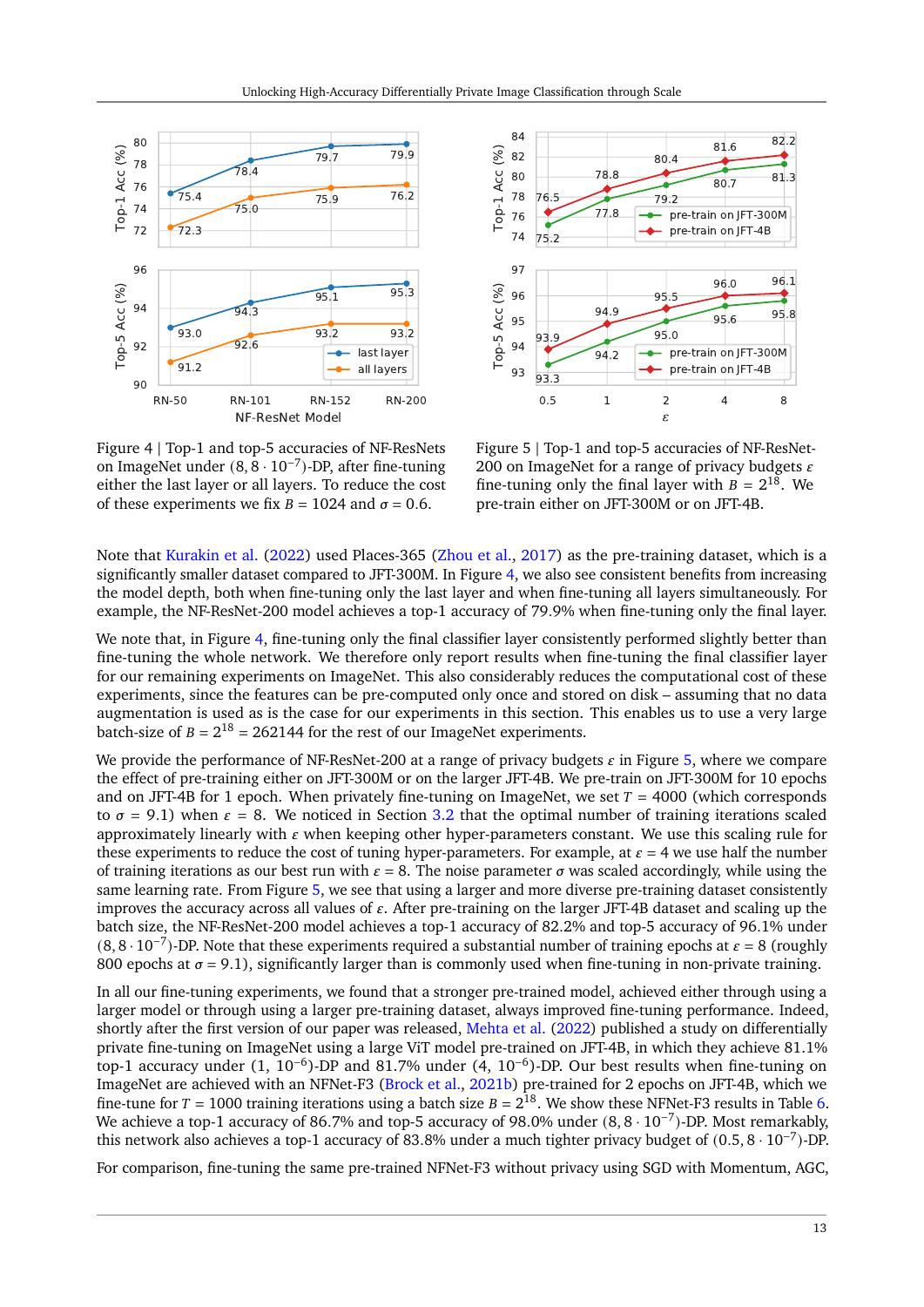| Accuracy (%) |     |  |                               |  |     |     | Non-private |
|--------------|-----|--|-------------------------------|--|-----|-----|-------------|
|              | 0.1 |  | $0.5 \quad 1.0 \quad 2.0$     |  | 4.0 | 8.0 |             |
| Top-1        |     |  | 77.6 83.8 84.4 85.6 86.0 86.7 |  |     |     | 88.5        |
| Top-5        |     |  | 93.0 96.7 96.6 97.5 97.4 98.0 |  |     |     | 98.7        |

<span id="page-13-2"></span>Table 6 | ImageNet top-1 accuracy when fine-tuning the last layer of an NFNet-F3 pre-trained on JFT-4B.

<span id="page-13-3"></span>Table 7 | Places-365 accuracy when fine-tuning with and without DP an NF-ResNet-50 pre-trained on JFT-300M.

| $\mathcal{E}_{\mathcal{L}}$ | Fine-tuning Method | Accuracy (%) |       |  |
|-----------------------------|--------------------|--------------|-------|--|
|                             |                    | $Top-1$      | Top-5 |  |
| 8                           | Classifier layer   | 54.4         | 84.4  |  |
|                             | All layers         | 55.1         | 84.6  |  |
|                             | Classifier layer   | 54.5         | 85.3  |  |
|                             | All layers         | 57.0         | 87.1  |  |

and strong additional regularization including Dropout, Weight Decay and Stochastic Depth [\(Brock et al.,](#page-17-5) [2021b\)](#page-17-5) achieves 88.5% top-1 accuracy on ImageNet, which is only 1.8% higher than the accuracy we achieve with DP at  $\varepsilon = 8$ , and 4.7% higher than the accuracy we obtain at  $\varepsilon = 0.5$ . We conclude that our results significantly reduce the gap between private and non-private training on ImageNet when fine-tuning.

### <span id="page-13-0"></span>**4.3. Fine-tuning on Places-365**

In this section, we provide results for fine-tuning with DP on the Places-365 dataset [\(Zhou et al.,](#page-21-14) [2017\)](#page-21-14). Places-365 is a dataset for scene recognition containing 1.8 million training images from 365 scene categories. We use the NF-ResNet-50 model [\(Brock et al.,](#page-17-7) [2021a\)](#page-17-7) in this section, which is pre-trained on JFT-300M as described in Section [4.2.](#page-11-0) The current non-private SOTA on this dataset is 60.7%, obtained by a large Vision Transformer [\(Dosovitskiy et al.,](#page-17-13) [2020\)](#page-17-13) after pre-training on a labelled dataset of 3.6 billion public Instagram images [\(Singh](#page-20-15) [et al.,](#page-20-15) [2022\)](#page-20-15). To the best of our knowledge, there is no established SOTA for training on Places-365 with DP.

We fine-tune both with and without privacy, in order to illustrate the scale of the privacy-utility trade-off. For both standard and private fine-tuning, no data augmentation is applied and the learning rate is kept constant throughout training. The batch size is set to 1024 for non-private training, and to 4096 for private training. We do not use any weight decay. We tune the learning rate independently for each experiment using a single seed. When using DP-SGD, we set  $\delta = 5 \cdot 10^{-7}$ . We also compare the performance of fine-tuning all layers and fine-tuning only the final classifier layer. When training all layers with DP-SGD, we consider a single noise parameter  $\sigma = 1$ , while when fine-tuning the classifier layer we select the best result from  $\sigma \in \{1, 2, 3\}$ .

We present our results in Table [7,](#page-13-3) where we provide the validation accuracy when training with DP-SGD under (8, 5·10−<sup>7</sup> )-DP, and without privacy using SGD without momentum. Training all layers outperforms training the classifier layer for both private and non-private training. Our non-private baseline achieves a top-1 validation accuracy of 57.0%, which is within a few percent of the current non-private SOTA on this dataset, while our best private model achieves a top-1 accuracy of 55.1%, only 1.9% lower than our non-private baseline.

### <span id="page-13-1"></span>**5. The Interplay between Noise, Batch Size, Compute Budget and Learning Rate**

Carefully tuning the DP-SGD hyper-parameters can significantly boost performance. However intuitions from tuning non-private models do not always carry over to private training. For example, in Figure [2](#page-7-0) we observed an improvement of ∼8% on the validation accuracy after increasing the batch size *B* and re-tuning the learning rate  $\eta$  and noise parameter  $\sigma$ . By contrast, in non-private training under a constant epoch budget, the test accuracy is usually either constant or monotonically decreasing as the batch size rises [\(Goyal et al.,](#page-18-17) [2017;](#page-18-17) [Shallue et al.,](#page-20-16) [2018;](#page-20-16) [Smith et al.,](#page-20-17) [2020,](#page-20-17) [2017\)](#page-20-18). Below we present some of our findings from an empirical analysis on the impact of different hyper-parameters on the performance of models trained with DP-SGD.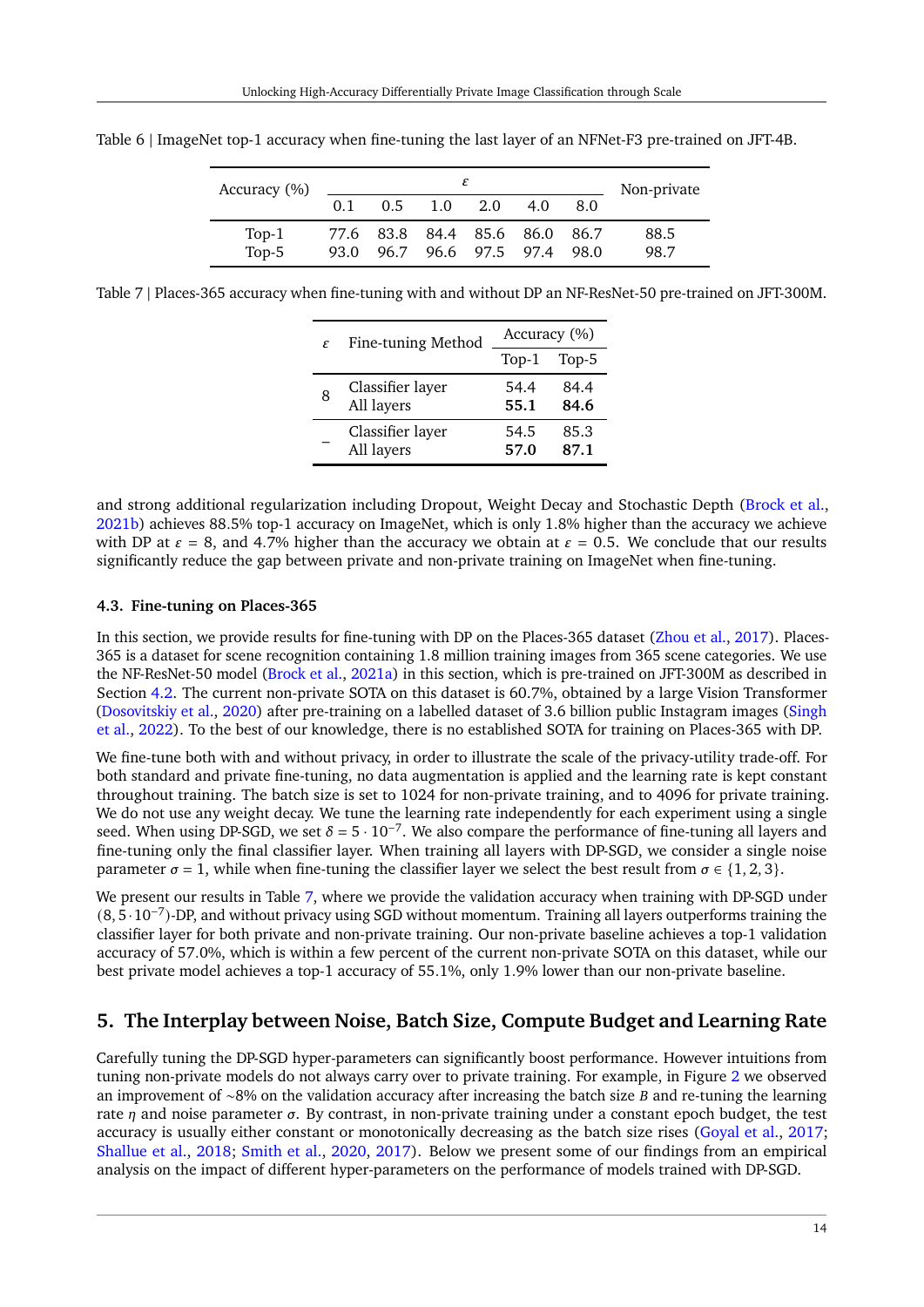<span id="page-14-3"></span><span id="page-14-0"></span>

<span id="page-14-2"></span><span id="page-14-1"></span>Figure 6 | Training WRN-16-4 on CIFAR-10 at batch size 4096 under (8, 10−<sup>5</sup> )-DP. (a) There is an optimal noise parameter,  $\sigma_{opt} \approx 3.0$ , which maximizes validation accuracy. Note that we tune the learning rate independently for each  $\sigma$ . (b) Since the training iteration budget is a function of the batch size and the noise parameter, the optimal noise parameter also implies an optimal budget of training iterations,  $T_{opt} \approx 2500$ . (c) The optimal noise parameter/training iteration budget maximizes training accuracy as well as validation accuracy.

In this section, we only provide experiments on CIFAR-10, using models trained from random initialization without extra data, using the training pipeline described in Section [3.1.](#page-5-1) On this smaller benchmark, we could perform a rigorous empirical evaluation with thorough hyper-parameter sweeps. By contrast, on large datasets (e.g., ImageNet), we were unable to tune hyper-parameters to maximize performance, and instead tuned the noise parameter  $\sigma$  to ensure the training iteration budget T was feasible within our computational constraints.

**There is an optimal noise parameter at fixed batch size, implying an optimal budget of training iterations.** Given a privacy budget  $(\varepsilon, \delta)$  and a batch size B, the noise parameter  $\sigma$  determines the maximum budget of training iterations T. We now investigate whether it is always better to increase the value of  $\sigma$  and train longer, or if there is an optimal value of the noise parameter beyond which the performance of DP-SGD degrades. In Figure [6\(a\),](#page-14-0) we consider a batch size  $B = 4096$  on the WRN-16-4 under  $(8, 10^{-5})$ -DP, and we study the validation accuracy achieved across a range of different noise parameters. We do not use data augmentation (or augmentation multiplicity) in these experiments, and we re-tune the learning rate on the validation set for each choice of  $\sigma$ . We find that there is an optimal value  $\sigma_{opt} \approx 3.0$  that achieves the highest validation accuracy.

The fact there is an optimal value for the noise parameter  $\sigma$  implies that there also exists an optimal value for the number of training iterations  $T$  (since  $\sigma$  and  $B$  determine  $T$ , given a privacy budget), which we illustrate in Figure [6\(b\),](#page-14-1) where the validation accuracy reaches its maximal value for  $T_{opt} \approx 2500$ . This observation also holds for the accuracy on the training set, as illustrated in Figure  $6(c)$ . By contrast, increasing the number of training iterations almost always achieves higher training accuracy in non-private training [\(Smith et al.,](#page-20-17) [2020\)](#page-20-17).

**The optimal epoch budget increases with the batch size.** In Figure [2,](#page-7-0) we showed that increasing the batch size improves the accuracy of DP-SGD (after re-tuning other hyper-parameters). Meanwhile, in Figure [6](#page-14-3) we found that, at a fixed batch size, there is an optimal noise parameter  $\sigma_{opt}$  which implies a corresponding optimal budget of training iterations  $T_{opt}$ . In Figure [7\(a\),](#page-15-0) we study the same WRN-16-4 model/training pipeline described above, and we plot how the optimal iteration budget  $T_{opt}$  (which maximizes validation accuracy after tuning the noise parameter and learning rate) depends on the batch size. We find that the optimal iteration budget  $T_{opt}$  falls rapidly when the batch size is small, but is roughly constant when the batch size is large.

However if the number of training iterations is constant, larger batch sizes will perform more training epochs. Therefore, in Figure [7\(b\),](#page-15-1) we show how the corresponding optimal epoch budget depends on the batch size. We find that the optimal epoch budget is roughly constant when the batch size is small, but increases proportional to the batch size when the batch size is large. We conclude that, although large batch sizes achieve superior accuracies with DP-SGD, very large batch sizes also require more compute. We recommended that practitioners who are compute constrained choose a moderate batch size in practice (e.g.,  $B \approx 2048$  for this dataset/architecture). Note we provide the train/validation accuracies corresponding to Figure [7](#page-15-2) in Figure [2.](#page-7-0)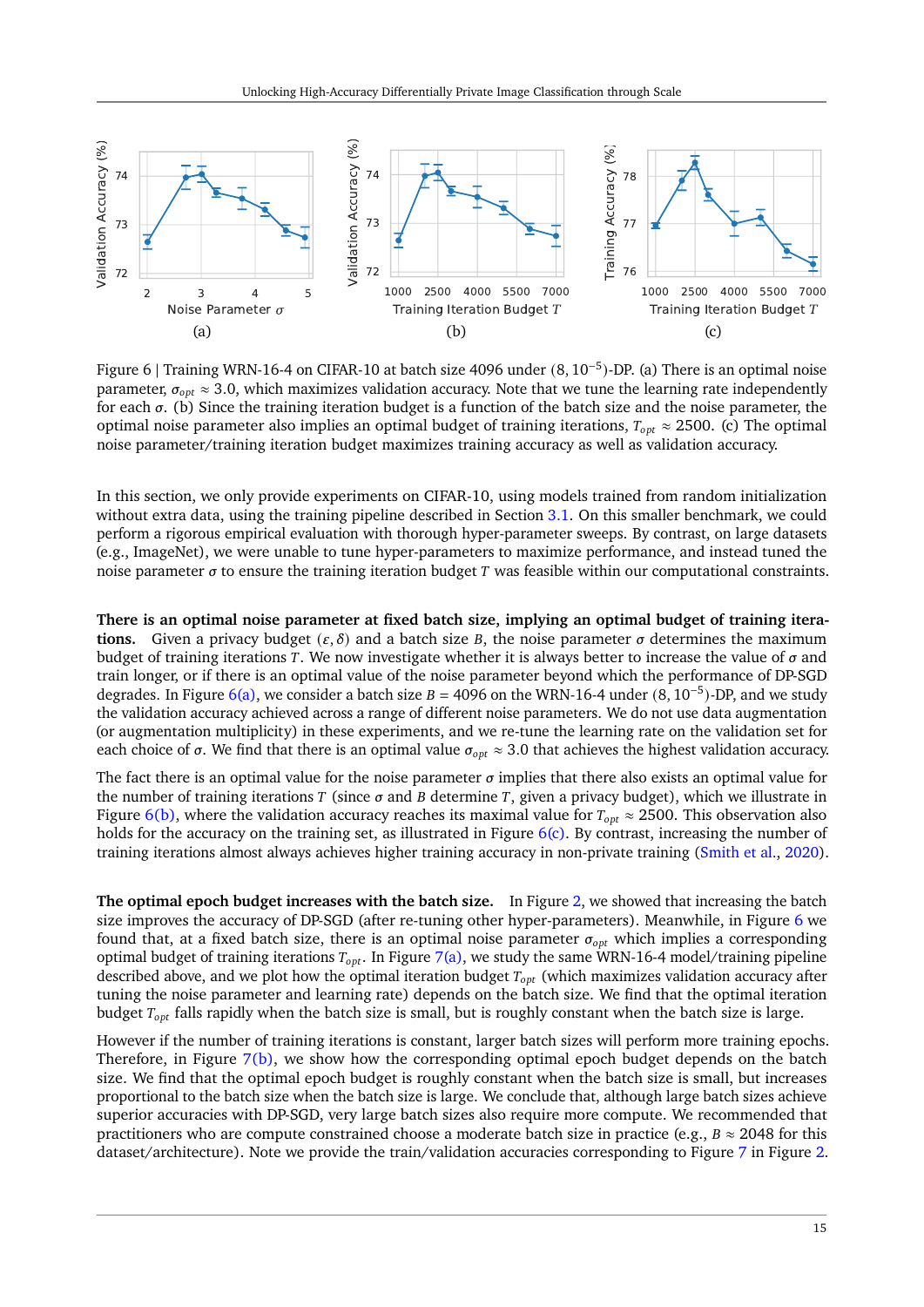<span id="page-15-2"></span><span id="page-15-0"></span>

<span id="page-15-3"></span><span id="page-15-1"></span>Figure 7 | Training a WRN-16-4 on CIFAR-10 under (8, 10−<sup>5</sup> )-DP. (a) The optimal training iteration budget falls as the batch size rises for small batch sizes, but is roughly constant for large batch sizes. (b) The optimal epoch budget is roughly constant for small batch sizes, but proportional to batch size for large batch sizes. (c) The optimal learning rate is proportional to batch size for small batch sizes, but constant for large batch sizes.

**The optimal learning obeys a linear scaling rule for small batch sizes.** In Figure [7\(c\),](#page-15-3) we plot the relationship between the optimal learning rate (after tuning the noise parameter) and the batch size. When the batch size is small, the optimal learning rate is proportional to the batch size, while when the batch size is large, the optimal learning rate is constant. Similar scaling behaviour has previously been observed in non-private training [\(Ma et al.,](#page-19-17) [2018;](#page-19-17) [McCandlish et al.,](#page-19-18) [2018;](#page-19-18) [Smith et al.,](#page-20-17) [2020\)](#page-20-17), while linearly scaling the learning rate with the batch size was suggested as a heuristic for private training by [Tramèr and Boneh](#page-20-1) [\(2021\)](#page-20-1), although as we show this scaling law holds only up to a certain batch size. Notice that the optimal epoch budget in Figure [7\(b\)](#page-15-1) begins to rise at the same batch size where the optimal learning rate ceases to rise in Figure [7\(c\).](#page-15-3)

## **6. Discussion**

**Privacy and fairness considerations.** We have developed a methodology which achieves high accuracy on academic image classification datasets with DP, however using this methodology for a real-world application on sensitive data would involve several important additional considerations. Although in this paper we consider a range of privacy budgets with  $\varepsilon$  ranging from below 1 to 8, choosing the privacy budget for a real-world application is non-trivial and would depend on the specific privacy and utility requirements [\(Abowd et al.,](#page-16-5) [2020\)](#page-16-5). In addition, our experiments focus on providing *record-level* privacy at the level of individual images. In scenarios where a single individual can contribute multiple images to the training data, *user-level* privacy may be preferable [\(McMahan et al.,](#page-19-6) [2018b\)](#page-19-6). Furthermore, several authors have shown that differentially private training can potentially reduce the accuracy of models on under-represented subgroups in the dataset [\(Bagdasaryan](#page-17-18) [et al.,](#page-17-18) [2019;](#page-17-18) [Carlini et al.,](#page-17-19) [2019;](#page-17-19) [Suriyakumar et al.,](#page-20-19) [2021;](#page-20-19) [Tran et al.,](#page-21-16) [2021\)](#page-21-16), and therefore deploying any application with DP would require careful evaluation, particularly when the dataset is imbalanced. Finally, in Section [4](#page-10-1) we demonstrate that pre-training our networks on large public/non-sensitive datasets significantly enhances the performance achievable by DP-SGD, however this methodology may introduce additional privacy risks if the dataset used for pre-training contains sensitive data [\(Prabhu and Birhane,](#page-20-20) [2020\)](#page-20-20).

**The computational cost of private training.** We consistently found that private training requires significantly more compute than non-private training to achieve optimal performance. The computational cost of training with DP-SGD can be broken down into two components: the cost of performing a single parameter update given a batch size, and the number of parameter updates that need to be performed for the model to reach a high accuracy. The cost of a single DP-SGD update is largely dominated by the cost of computing per-example gradients, which is slower than computing the averaged gradient and also requires more memory. While recent deep learning frameworks like JAX [\(Bradbury et al.,](#page-17-20) [2018\)](#page-17-20) have significantly reduced these overheads, DP-SGD remains slower than SGD in our experience. For example, we observe that computing a parameter update at batch size 1024 for a NF-ResNet-50 on a TPUv3 is about 9× slower with DP-SGD using our implementation than with standard SGD. Furthermore, we found that DP-SGD also required more training epochs than non-private training to achieve optimal performance. This observation is exacerbated by the use of large batch sizes and/or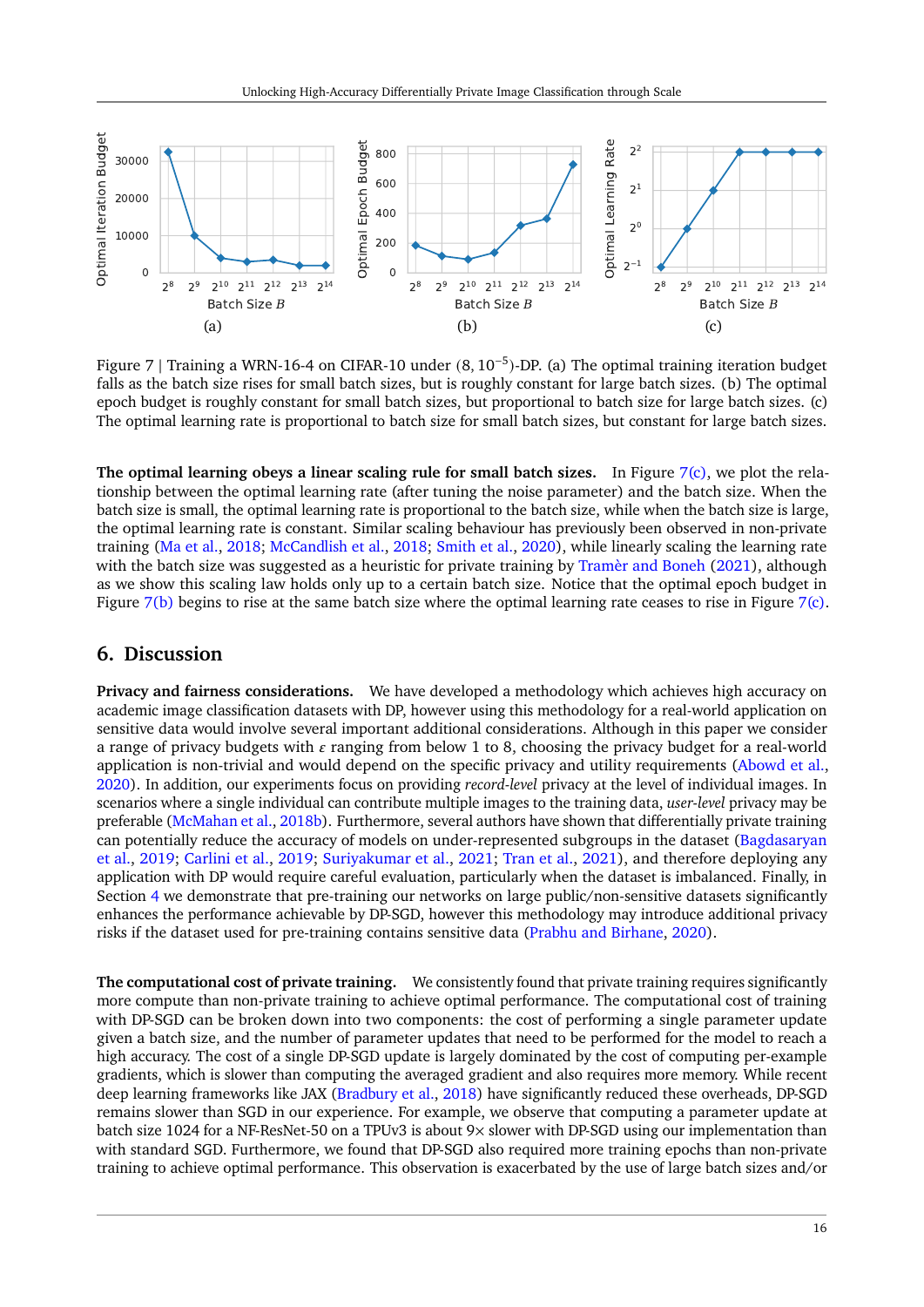large augmentation multiplicities, both of which further increase the computational cost of training. We note that this computational cost is significantly reduced on tasks where fine-tuning only the last layer is sufficient to obtain high accuracy. In our experiments however, we typically found fine-tuning the whole model to be optimal when transferring between datasets other than from JFT-300M/4B to ImageNet.

**Correctness.** While differentially private algorithms provide strong formal privacy certificates, such guarantees are only realized if the algorithm is correctly implemented, which can be prone to human errors arising from minor variations in the algorithm [\(Lyu et al.,](#page-19-19) [2017;](#page-19-19) [Tramer et al.,](#page-20-21) [2022\)](#page-20-21). By releasing our implementation we aim to make the code used in this paper verifiable by the DP community. Additionally, we document key implementation details in Appendix  $A.1$ , and we validate in Appendix  $A.2$  that the claimed privacy guarantees of our implementation are not contradicted by DP lower bounds obtained using membership inference attacks [\(Tramer et al.,](#page-20-21) [2022\)](#page-20-21). Our implementation includes unit-tests, and has undergone two independent internal technical reviews for correctness.

# **Conclusion**

We have shown how to unlock high-accuracy image classification with differential privacy by scaling up models, computational budgets, and pre-training data in order to significantly reduce the utility gap between private and non-private image classification on academic datasets. For instance, we achieve 83.8% top-1 accuracy on ImageNet under a (0.5, 8 · 10−<sup>7</sup> )-DP guarantee. All of our results are obtained using standard architectures popular in the computer vision community with minimal modification, which should make our methodology easy to re-use in existing pipelines. We hope that our insights will significantly reduce the performance penalty that arises when applying differentially private machine learning in real-world applications.

# **Acknowledgements**

We would like to thank: Matthias Bauer and Sven Gowal for insightful comments that helped improve the paper's presentation; Robert Stanforth for engineering support, open-sourcing support and code reviews; Rudy Bunel for code reviews; John Aslanides for code quality reviews and open-sourcing support; Alison Reid for support during the open-sourcing process; Andrew Trask and Thomas Steinke for insightful discussions; Zahra Ahmed and Kitty Stacpoole for project management support; Andrew Brock, Taylan Cemgil, Raia Hadsell, Koray Kavukcuoglu, Pushmeet Kohli, Razvan Pascanu and Yee Whye Teh for advice throughout the project. We would also like to thank Abhradeep Thakurta, Florian Tramèr and Harsh Mehta for discussions on their related works.

# **References**

<span id="page-16-2"></span>M. Abadi, A. Chu, I. Goodfellow, H. B. McMahan, I. Mironov, K. Talwar, and L. Zhang. Deep learning with differential privacy. In *Conference on Computer and Communications Security*, 2016.

<span id="page-16-0"></span>J. M. Abowd. The U.S. census bureau adopts differential privacy. In Y. Guo and F. Farooq, editors, *International Conference on Knowledge Discovery & Data Mining*, 2018.

<span id="page-16-5"></span>J. M. Abowd, G. L. Benedetto, S. L. Garfinkel, S. A. Dahl, A. N. Dajani, M. Graham, M. B. Hawes, V. Karwa, D. Kifer, H. Kim, P. Leclerc, A. Machanavajjhala, J. P. Reiter, R. Rodriguez, I. M. Schmutte, W. N. Sexton, P. E. Singer, and L. Vilhuber. The modernization of statistical disclosure limitation at the u.s. census bureau. [https://www.census.gov/library/working-papers/2020/adrm/modernization](https://www.census.gov/library/working-papers/2020/adrm/modernization-statistical-disclosure-limitation.html)[statistical-disclosure-limitation.html](https://www.census.gov/library/working-papers/2020/adrm/modernization-statistical-disclosure-limitation.html), 2020.

<span id="page-16-4"></span>R. Anil, B. Ghazi, V. Gupta, R. Kumar, and P. Manurangsi. Large-scale differentially private BERT. *arXiv*, 2021.

<span id="page-16-1"></span>Apple Differential Privacy Team. Learning with privacy at scale, 2017. URL [https://docs-assets.](https://docs-assets.developer.apple.com/ml-research/papers/learning-with-privacy-at-scale.pdf) [developer.apple.com/ml-research/papers/learning-with-privacy-at-scale.pdf](https://docs-assets.developer.apple.com/ml-research/papers/learning-with-privacy-at-scale.pdf).

<span id="page-16-3"></span>H. Asi, V. Feldman, T. Koren, and K. Talwar. Private stochastic convex optimization: Optimal rates in L1 geometry. In *International Conference on Machine Learning*, 2021.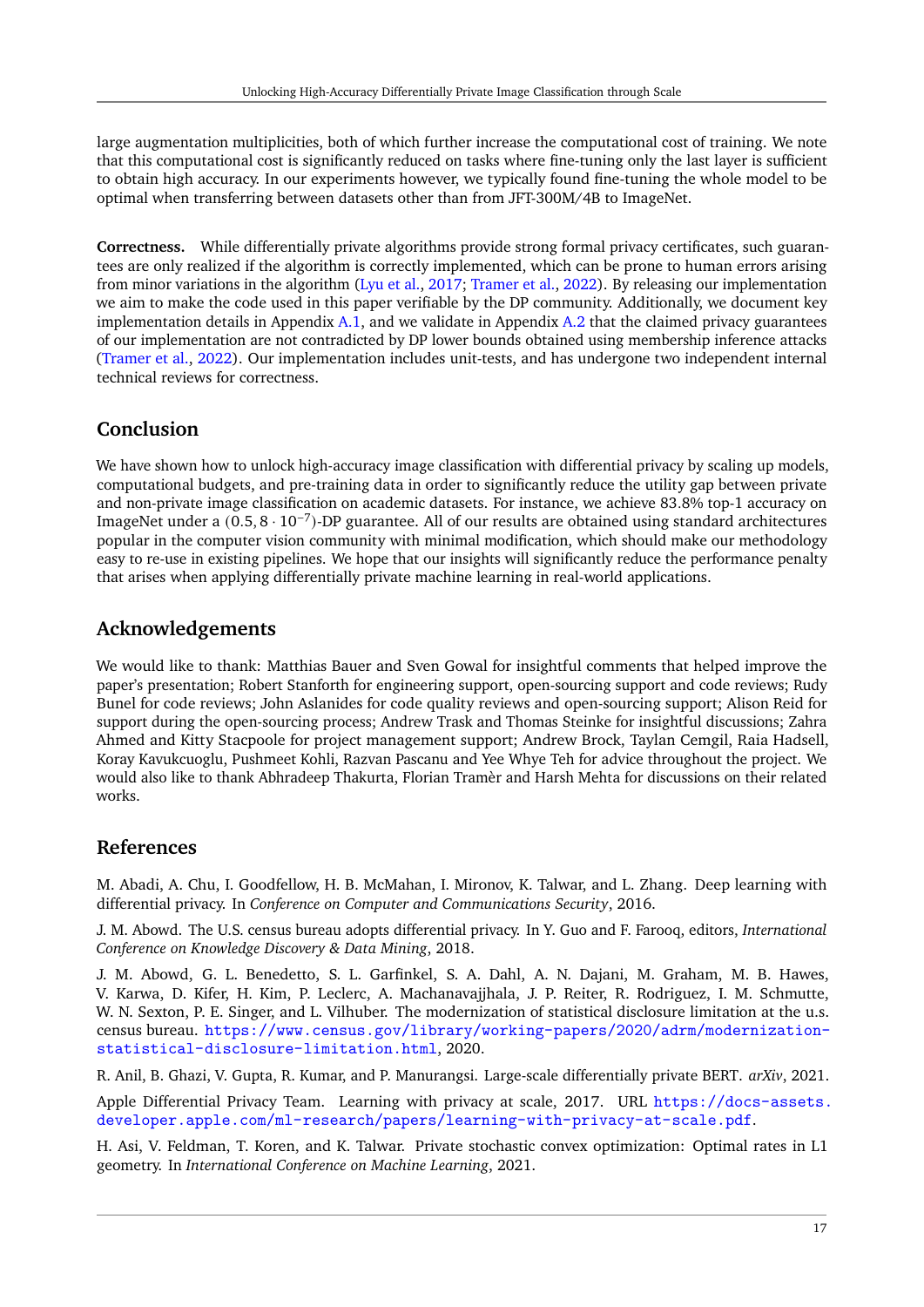<span id="page-17-21"></span>I. Babuschkin, K. Baumli, A. Bell, S. Bhupatiraju, J. Bruce, P. Buchlovsky, D. Budden, T. Cai, A. Clark, I. Danihelka, C. Fantacci, J. Godwin, C. Jones, T. Hennigan, M. Hessel, S. Kapturowski, T. Keck, I. Kemaev, M. King, L. Martens, V. Mikulik, T. Norman, J. Quan, G. Papamakarios, R. Ring, F. Ruiz, A. Sanchez, R. Schneider, E. Sezener, S. Spencer, S. Srinivasan, W. Stokowiec, and F. Viola. The DeepMind JAX Ecosystem, 2020. URL <http://github.com/deepmind>.

<span id="page-17-18"></span>E. Bagdasaryan, O. Poursaeed, and V. Shmatikov. Differential privacy has disparate impact on model accuracy. *Conference on Neural Information Processing Systems*, 2019.

<span id="page-17-1"></span>B. Balle, G. Cherubin, and J. Hayes. Reconstructing training data with informed adversaries. *arXiv*, 2022.

<span id="page-17-10"></span>R. Bassily, A. D. Smith, and A. Thakurta. Private empirical risk minimization: Efficient algorithms and tight error bounds. In *Foundations of Computer Science*, 2014.

<span id="page-17-15"></span>R. Bassily, K. Nissim, A. D. Smith, T. Steinke, U. Stemmer, and J. R. Ullman. Algorithmic stability for adaptive data analysis. In *Symposium on Theory of Computing*, 2016.

<span id="page-17-4"></span>S. Bird. Putting differential privacy into practice to use data responsibly, 2020. URL [https://blogs.](https://blogs.microsoft.com/ai-for-business/differential-privacy/) [microsoft.com/ai-for-business/differential-privacy/](https://blogs.microsoft.com/ai-for-business/differential-privacy/).

<span id="page-17-20"></span>J. Bradbury, R. Frostig, P. Hawkins, M. J. Johnson, C. Leary, D. Maclaurin, G. Necula, A. Paszke, J. VanderPlas, S. Wanderman-Milne, and Q. Zhang. JAX: composable transformations of Python+NumPy programs, 2018. URL <http://github.com/google/jax>.

<span id="page-17-7"></span>A. Brock, S. De, and S. L. Smith. Characterizing signal propagation to close the performance gap in unnormalized resnets. In *International Conference on Learning Representations*, 2021a.

<span id="page-17-5"></span>A. Brock, S. De, S. L. Smith, and K. Simonyan. High-performance large-scale image recognition without normalization. *International Conference on Machine Learning*, 2021b.

<span id="page-17-8"></span>Z. Bu, J. Mao, and S. Xu. Scalable and efficient training of large convolutional neural networks with differential privacy. *arXiv preprint arXiv:2205.10683*, 2022.

<span id="page-17-19"></span>N. Carlini, U. Erlingsson, and N. Papernot. Distribution density, tails, and outliers in machine learning: Metrics and applications. *arXiv*, 2019.

<span id="page-17-2"></span>N. Carlini, S. Chien, M. Nasr, S. Song, A. Terzis, and F. Tramèr. Membership inference attacks from first principles. *arXiv*, 2021a.

<span id="page-17-0"></span>N. Carlini, F. Tramer, E. Wallace, M. Jagielski, A. Herbert-Voss, K. Lee, A. Roberts, T. Brown, D. Song, U. Erlingsson, et al. Extracting training data from large language models. In *USENIX Security Symposium*, 2021b.

<span id="page-17-9"></span>K. Chaudhuri, C. Monteleoni, and A. D. Sarwate. Differentially private empirical risk minimization. *Journal of Machine Learning Research*, 2011.

<span id="page-17-11"></span>X. Chen, Z. S. Wu, and M. Hong. Understanding gradient clipping in private SGD: A geometric perspective. In *Conference on Neural Information Processing Systems*, 2020.

<span id="page-17-3"></span>C. A. Choquette-Choo, F. Tramèr, N. Carlini, and N. Papernot. Label-only membership inference attacks. In *International Conference on Machine Learning*, 2021.

<span id="page-17-17"></span>P. Chrabaszcz, I. Loshchilov, and F. Hutter. A downsampled variant of imagenet as an alternative to the cifar datasets. *arXiv*, 2017.

<span id="page-17-16"></span>E. D. Cubuk, B. Zoph, J. Shlens, and Q. V. Le. Randaugment: Practical automated data augmentation with a reduced search space. In *Conference on Computer Vision and Pattern Recognition*, 2020.

<span id="page-17-14"></span>S. De and S. L. Smith. Batch normalization biases residual blocks towards the identity function in deep networks. In *Conference on Neural Information Processing Systems*, 2020.

<span id="page-17-12"></span>J. Devlin, M.-W. Chang, K. Lee, and K. Toutanova. Bert: Pre-training of deep bidirectional transformers for language understanding. *arXiv*, 2018.

<span id="page-17-6"></span>F. Dörmann, O. Frisk, L. N. Andersen, and C. F. Pedersen. Not all noise is accounted equally: How differentially private learning benefits from large sampling rates. *International Workshop on Machine Learning for Signal Processing*, 2021.

<span id="page-17-13"></span>A. Dosovitskiy, L. Beyer, A. Kolesnikov, D. Weissenborn, X. Zhai, T. Unterthiner, M. Dehghani, M. Minderer,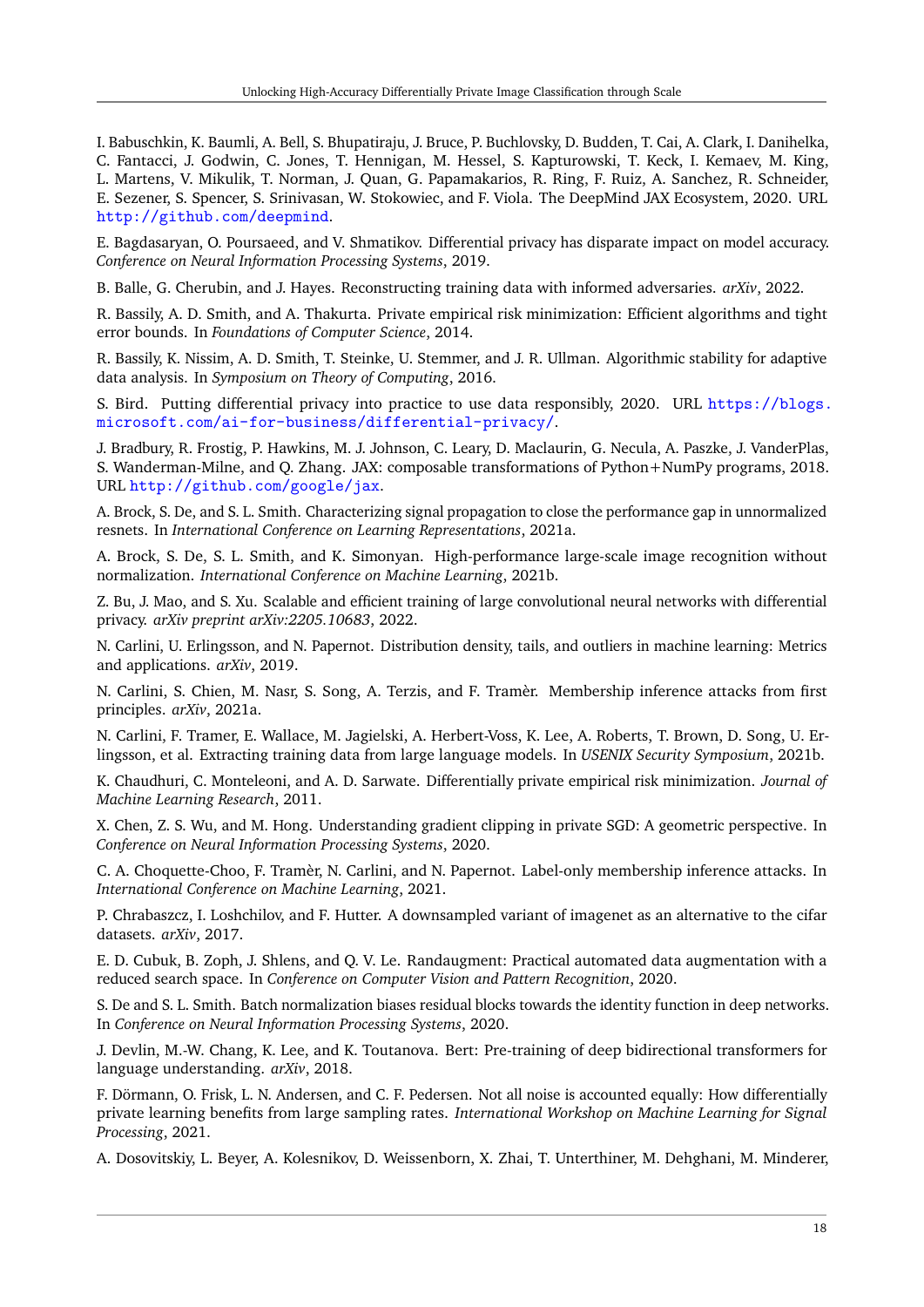G. Heigold, S. Gelly, et al. An image is worth 16x16 words: Transformers for image recognition at scale. *arXiv*, 2020.

<span id="page-18-6"></span>C. Dwork and A. Roth. The algorithmic foundations of differential privacy. *Foundations and Trends® in Theoretical Computer Science*, 2014.

<span id="page-18-0"></span>C. Dwork, F. McSherry, K. Nissim, and A. Smith. Calibrating noise to sensitivity in private data analysis. In *Theory of cryptography conference*, 2006.

<span id="page-18-14"></span>C. Dwork, V. Feldman, M. Hardt, T. Pitassi, O. Reingold, and A. Roth. The reusable holdout: Preserving validity in adaptive data analysis. *Science*, 2015.

<span id="page-18-1"></span>U. Erlingsson. Learning statistics with privacy, aided by the flip of a coin, 2014. URL [https://ai.googleblog.](https://ai.googleblog.com/2014/10/learning-statistics-with-privacy-aided.html) [com/2014/10/learning-statistics-with-privacy-aided.html](https://ai.googleblog.com/2014/10/learning-statistics-with-privacy-aided.html).

<span id="page-18-15"></span>V. Feldman and T. Steinke. Generalization for adaptively-chosen estimators via stable median. In *Conference on Learning Theory*, 2017.

<span id="page-18-8"></span>V. Feldman, T. Koren, and K. Talwar. Private stochastic convex optimization: optimal rates in linear time. In *Symposium on Theory of Computing*, 2020.

<span id="page-18-18"></span>V. Feldman, A. McMillan, and K. Talwar. Hiding among the clones: A simple and nearly optimal analysis of privacy amplification by shuffling. In *Foundations of Computer Science, FOCS*, 2021.

<span id="page-18-11"></span>S. Fort, A. Brock, R. Pascanu, S. De, and S. L. Smith. Drawing multiple augmentation samples per image during training efficiently decreases test error. *arXiv*, 2021.

<span id="page-18-12"></span>X. Glorot and Y. Bengio. Understanding the difficulty of training deep feedforward neural networks. In *Conference on Artificial Intelligence and Statistics*, 2010.

<span id="page-18-3"></span>A. Golatkar, A. Achille, Y. Wang, A. Roth, M. Kearns, and S. Soatto. Mixed differential privacy in computer vision. *Conference on Computer Vision and Pattern Recognition*, 2022.

<span id="page-18-9"></span>Google. Tensorflow privacy. <https://github.com/tensorflow/privacy>, 2018.

<span id="page-18-17"></span>P. Goyal, P. Dollár, R. Girshick, P. Noordhuis, L. Wesolowski, A. Kyrola, A. Tulloch, Y. Jia, and K. He. Accurate, large minibatch sgd: Training imagenet in 1 hour. *arXiv*, 2017.

<span id="page-18-20"></span>R. Hall, A. Rinaldo, and L. A. Wasserman. Differential privacy for functions and functional data. *Journal of Machine Learning Research*, 2013.

<span id="page-18-5"></span>K. He, X. Zhang, S. Ren, and J. Sun. Deep residual learning for image recognition. In *Conference on Computer Vision and Pattern Recognition*, 2016.

<span id="page-18-4"></span>E. Hoffer, T. Ben-Nun, I. Hubara, N. Giladi, T. Hoefler, and D. Soudry. Augment your batch: better training with larger batches. *arXiv*, 2019.

<span id="page-18-13"></span>S. Hoory, A. Feder, A. Tendler, S. Erell, A. Peled-Cohen, I. Laish, H. Nakhost, U. Stemmer, A. Benjamini, A. Hassidim, et al. Learning and evaluating a differentially private pre-trained language model. In *Findings of the Association for Computational Linguistics: EMNLP 2021*, 2021.

<span id="page-18-21"></span>T. Humphries, M. Rafuse, L. Tulloch, S. Oya, I. Goldberg, U. Hengartner, and F. Kerschbaum. Differentially private learning does not bound membership inference. *arXiv*, 2020.

<span id="page-18-10"></span>S. Ioffe and C. Szegedy. Batch normalization: Accelerating deep network training by reducing internal covariate shift. *International Conference on Machine Learning*, 2015.

<span id="page-18-19"></span>M. Jagielski, J. Ullman, and A. Oprea. Auditing differentially private machine learning: How private is private sgd? *Conference on Neural Information Processing Systems*, 2020.

<span id="page-18-16"></span>C. Jung, K. Ligett, S. Neel, A. Roth, S. Sharifi-Malvajerdi, and M. Shenfeld. A new analysis of differential privacy's generalization guarantees. In *Innovations in Theoretical Computer Science Conference*, 2020.

<span id="page-18-7"></span>D. Kifer, A. D. Smith, and A. Thakurta. Private convex optimization for empirical risk minimization with applications to high-dimensional regression. In S. Mannor, N. Srebro, and R. C. Williamson, editors, *Conference on Learning Theory*, 2012.

<span id="page-18-2"></span>H. Klause, A. Ziller, D. Rueckert, K. Hammernik, and G. Kaissis. Differentially private training of residual networks with scale normalisation. *arXiv*, 2022.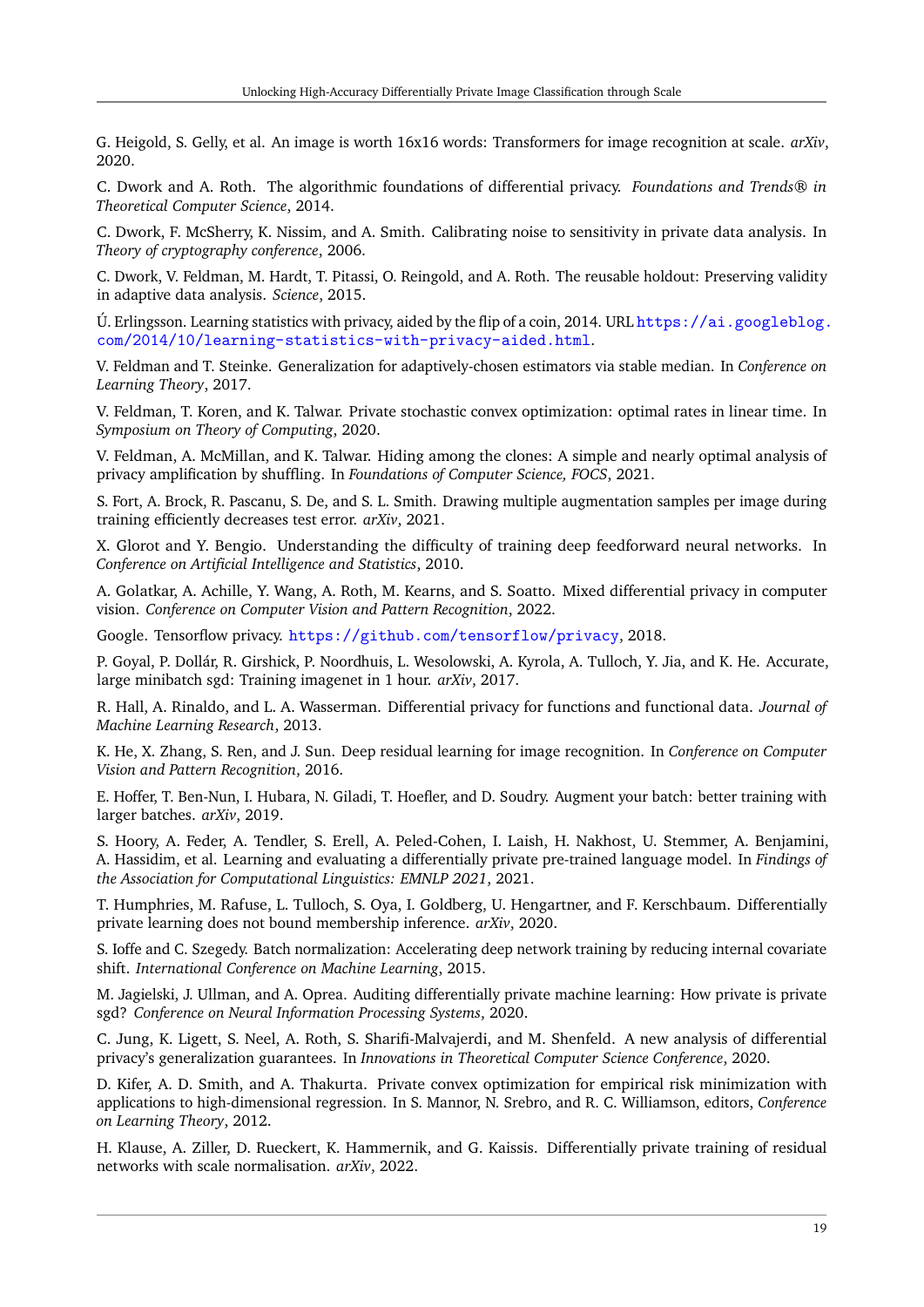<span id="page-19-15"></span>A. Kolesnikov, L. Beyer, X. Zhai, J. Puigcerver, J. Yung, S. Gelly, and N. Houlsby. Big transfer (bit): General visual representation learning. In *European Conference on Computer Vision*, 2020.

<span id="page-19-20"></span>A. Koskela, M. A. Heikkilä, and A. Honkela. Tight accounting in the shuffle model of differential privacy. *arXiv*, 2021.

<span id="page-19-13"></span>A. Krizhevsky, G. Hinton, et al. Learning multiple layers of features from tiny images. 2009.

<span id="page-19-4"></span>A. Kurakin, S. Chien, S. Song, R. Geambasu, A. Terzis, and A. Thakurta. Toward training at imagenet scale with differential privacy. *arXiv*, 2022.

<span id="page-19-22"></span>Y. LeCun, L. Bottou, Y. Bengio, and P. Haffner. Gradient-based learning applied to document recognition. *Proceedings of the IEEE*, 1998.

<span id="page-19-11"></span>X. Li, F. Tramèr, P. Liang, and T. Hashimoto. Large language models can be strong differentially private learners. *International Conference on Learning Representations*, 2021.

<span id="page-19-0"></span>Y. Liu, R. Wen, X. He, A. Salem, Z. Zhang, M. Backes, E. D. Cristofaro, M. Fritz, and Y. Zhang. Ml-doctor: Holistic risk assessment of inference attacks against machine learning models. *arXiv*, 2021.

<span id="page-19-14"></span>Z. Luo, D. J. Wu, E. Adeli, and L. Fei-Fei. Scalable differential privacy with sparse network finetuning. *Conference on Computer Vision and Pattern Recognition*, 2021.

<span id="page-19-19"></span>M. Lyu, D. Su, and N. Li. Understanding the sparse vector technique for differential privacy. *Proceedings of the VLDB Endowment*, 2017.

<span id="page-19-17"></span>S. Ma, R. Bassily, and M. Belkin. The power of interpolation: Understanding the effectiveness of sgd in modern over-parametrized learning. In *International Conference on Machine Learning*, 2018.

<span id="page-19-18"></span>S. McCandlish, J. Kaplan, D. Amodei, and O. D. Team. An empirical model of large-batch training. *arXiv*, 2018.

<span id="page-19-1"></span>B. McMahan and A. Thakurta. Federated learning with formal differential privacy guarantees, 2022. URL <https://ai.googleblog.com/2022/02/federated-learning-with-formal.html>.

<span id="page-19-9"></span>H. B. McMahan, G. Andrew, U. Erlingsson, S. Chien, I. Mironov, N. Papernot, and P. Kairouz. A general approach to adding differential privacy to iterative training procedures. *arXiv*, 2018a.

<span id="page-19-6"></span>H. B. McMahan, D. Ramage, K. Talwar, and L. Zhang. Learning differentially private recurrent language models. *International Conference on Learning Representations*, 2018b.

<span id="page-19-16"></span>H. Mehta, A. Thakurta, A. Kurakin, and A. Cutkosky. Large scale transfer learning for differentially private image classification. *arXiv*, 2022.

<span id="page-19-3"></span>I. Mironov, K. Talwar, and L. Zhang. Rényi differential privacy of the sampled gaussian mechanism. *arXiv*, 2019.

<span id="page-19-21"></span>M. Nasr, S. Songi, A. Thakurta, N. Papemoti, and N. Carlin. Adversary instantiation: Lower bounds for differentially private machine learning. In *Symposium on Security and Privacy (SP)*, 2021.

<span id="page-19-2"></span>C. Nayak. New privacy-protected Facebook data for independent research on social media's impact on democracy, 2020. URL [https://research.facebook.com/blog/2020/02/new-privacy-protected](https://research.facebook.com/blog/2020/02/new-privacy-protected-facebook-data-for-independent-research-on-social-medias-impact-on-democracy/)[facebook-data-for-independent-research-on-social-medias-impact-on-democracy/](https://research.facebook.com/blog/2020/02/new-privacy-protected-facebook-data-for-independent-research-on-social-medias-impact-on-democracy/).

<span id="page-19-23"></span>F. Nielsen and K. Sun. Guaranteed deterministic bounds on the total variation distance between univariate mixtures. In *International Workshop on Machine Learning for Signal Processing (MLSP)*, 2018.

<span id="page-19-12"></span>E. Oyallon and S. Mallat. Deep roto-translation scattering for object classification. In *Conference on Computer Vision and Pattern Recognition*, 2015.

<span id="page-19-10"></span>N. Papernot and T. Steinke. Hyperparameter tuning with renyi differential privacy. *arXiv*, 2021.

<span id="page-19-8"></span>N. Papernot, S. Song, I. Mironov, A. Raghunathan, K. Talwar, and Ú. Erlingsson. Scalable private learning with PATE. In *International Conference on Learning Representations*, 2018.

<span id="page-19-5"></span>N. Papernot, A. Thakurta, S. Song, S. Chien, and Ú. Erlingsson. Tempered sigmoid activations for deep learning with differential privacy. *AAAI Conference on Artificial Intelligence*, 2021.

<span id="page-19-7"></span>B. T. Polyak and A. B. Juditsky. Acceleration of stochastic approximation by averaging. *SIAM journal on control and optimization*, 1992.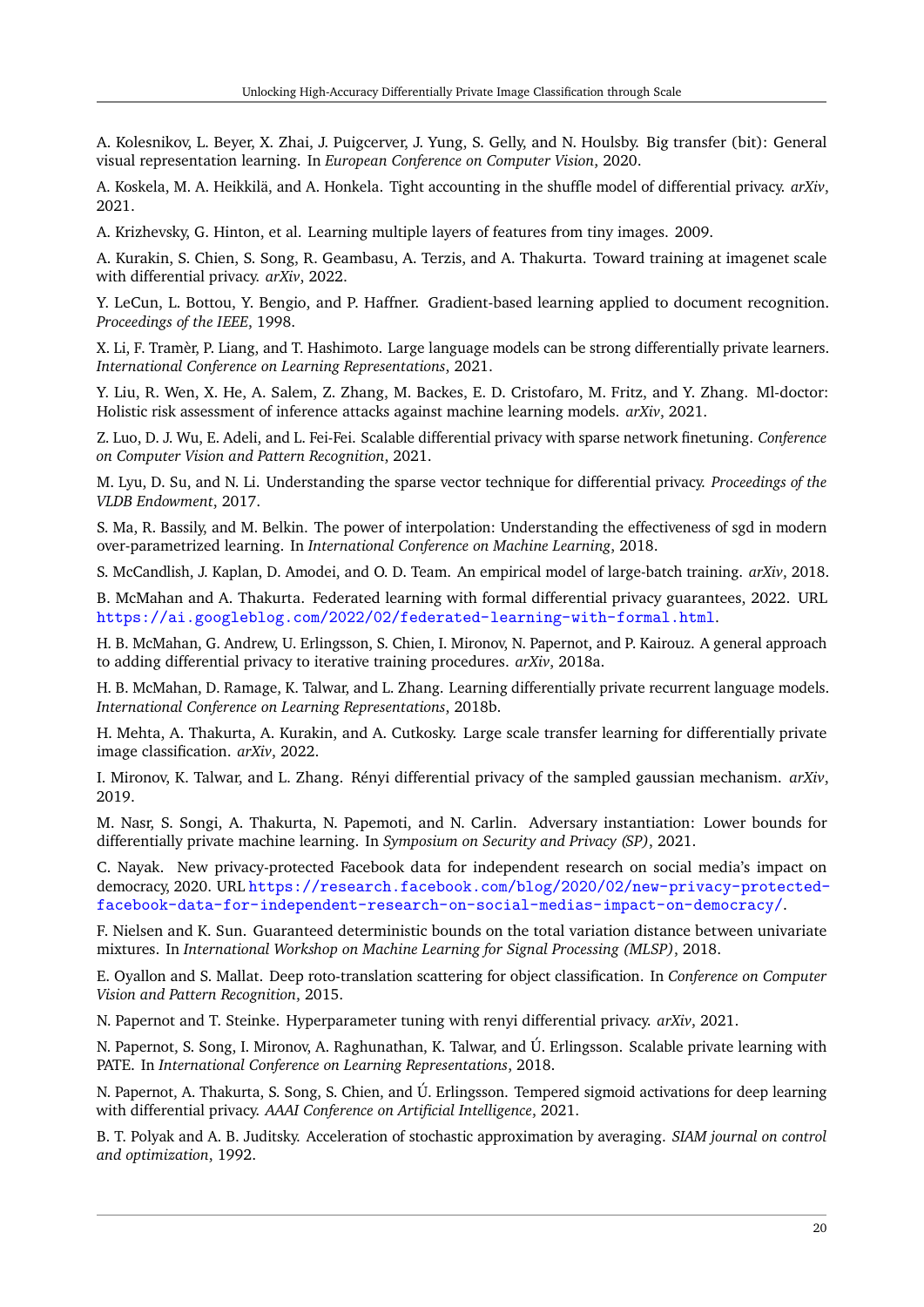<span id="page-20-20"></span>V. U. Prabhu and A. Birhane. Large image datasets: A pyrrhic win for computer vision? *arXiv*, 2020.

<span id="page-20-2"></span>S. Qiao, H. Wang, C. Liu, W. Shen, and A. Yuille. Micro-batch training with batch-channel normalization and weight standardization. *arXiv*, 2019.

<span id="page-20-22"></span>A. Rakhlin, O. Shamir, and K. Sridharan. Making gradient descent optimal for strongly convex stochastic optimization. *arXiv*, 2011.

<span id="page-20-11"></span>P. H. Richemond, J.-B. Grill, F. Altché, C. Tallec, F. Strub, A. Brock, S. Smith, S. De, R. Pascanu, B. Piot, et al. Byol works even without batch statistics. *arXiv*, 2020.

<span id="page-20-14"></span>O. Russakovsky, J. Deng, H. Su, J. Krause, S. Satheesh, S. Ma, Z. Huang, A. Karpathy, A. Khosla, M. Bernstein, A. C. Berg, and L. Fei-Fei. ImageNet Large Scale Visual Recognition Challenge. *Internation Journal of Computer Vision*, 2015.

<span id="page-20-16"></span>C. J. Shallue, J. Lee, J. Antognini, J. Sohl-Dickstein, R. Frostig, and G. E. Dahl. Measuring the effects of data parallelism on neural network training. *arXiv*, 2018.

<span id="page-20-0"></span>Y. Shen, Z. Wang, R. Sun, and X. Shen. Towards understanding the impact of model size on differential private classification. *arXiv*, 2021.

<span id="page-20-12"></span>C. Shorten and T. M. Khoshgoftaar. A survey on image data augmentation for deep learning. *Journal of Big Data*, 2019.

<span id="page-20-8"></span>K. Simonyan and A. Zisserman. Very deep convolutional networks for large-scale image recognition. In *International Conference on Learning Representations*, 2015.

<span id="page-20-15"></span>M. Singh, L. Gustafson, A. Adcock, V. d. F. Reis, B. Gedik, R. P. Kosaraju, D. Mahajan, R. Girshick, P. Dollár, and L. van der Maaten. Revisiting weakly supervised pre-training of visual perception models. *arXiv*, 2022.

<span id="page-20-17"></span>S. Smith, E. Elsen, and S. De. On the generalization benefit of noise in stochastic gradient descent. In *International Conference on Machine Learning*, 2020.

<span id="page-20-18"></span>S. L. Smith, P.-J. Kindermans, C. Ying, and Q. V. Le. Don't decay the learning rate, increase the batch size. *arXiv*, 2017.

<span id="page-20-4"></span>S. Song, K. Chaudhuri, and A. D. Sarwate. Stochastic gradient descent with differentially private updates. In *Global Conference on Signal and Information Processing*, 2013.

<span id="page-20-5"></span>S. Song, T. Steinke, O. Thakkar, and A. Thakurta. Evading the curse of dimensionality in unconstrained private glms. In A. Banerjee and K. Fukumizu, editors, *Conference on Artificial Intelligence and Statistics*, 2021.

<span id="page-20-3"></span>C. Sun, A. Shrivastava, S. Singh, and A. Gupta. Revisiting unreasonable effectiveness of data in deep learning era. In *International Conference on Computer Vision*, 2017.

<span id="page-20-19"></span>V. M. Suriyakumar, N. Papernot, A. Goldenberg, and M. Ghassemi. Chasing your long tails: Differentially private prediction in health care settings. In *Conference on Fairness, Accountability, and Transparency*, 2021.

<span id="page-20-6"></span>K. Talwar, A. Thakurta, and L. Zhang. Nearly optimal private LASSO. In *Conference on Neural Information Processing Systems*, 2015.

<span id="page-20-9"></span>M. Tan and Q. Le. Efficientnet: Rethinking model scaling for convolutional neural networks. In *International Conference on Machine Learning*, 2019.

<span id="page-20-7"></span>O. Thakkar, G. Andrew, and H. B. McMahan. Differentially private learning with adaptive clipping. *Conference on Neural Information Processing Systems*, 2021.

<span id="page-20-10"></span>H. Touvron, M. Cord, M. Douze, F. Massa, A. Sablayrolles, and H. Jégou. Training data-efficient image transformers & distillation through attention. *International Conference on Machine Learning*, 2021a.

<span id="page-20-13"></span>H. Touvron, M. Cord, A. Sablayrolles, G. Synnaeve, and H. Jégou. Going deeper with image transformers. In *International Conference on Computer Vision*, 2021b.

<span id="page-20-1"></span>F. Tramèr and D. Boneh. Differentially private learning needs better features (or much more data). *International Conference on Learning Representations*, 2021.

<span id="page-20-21"></span>F. Tramer, A. Terzis, T. Steinke, S. Song, M. Jagielski, and N. Carlini. Debugging differential privacy: A case study for privacy auditing. *arXiv*, 2022.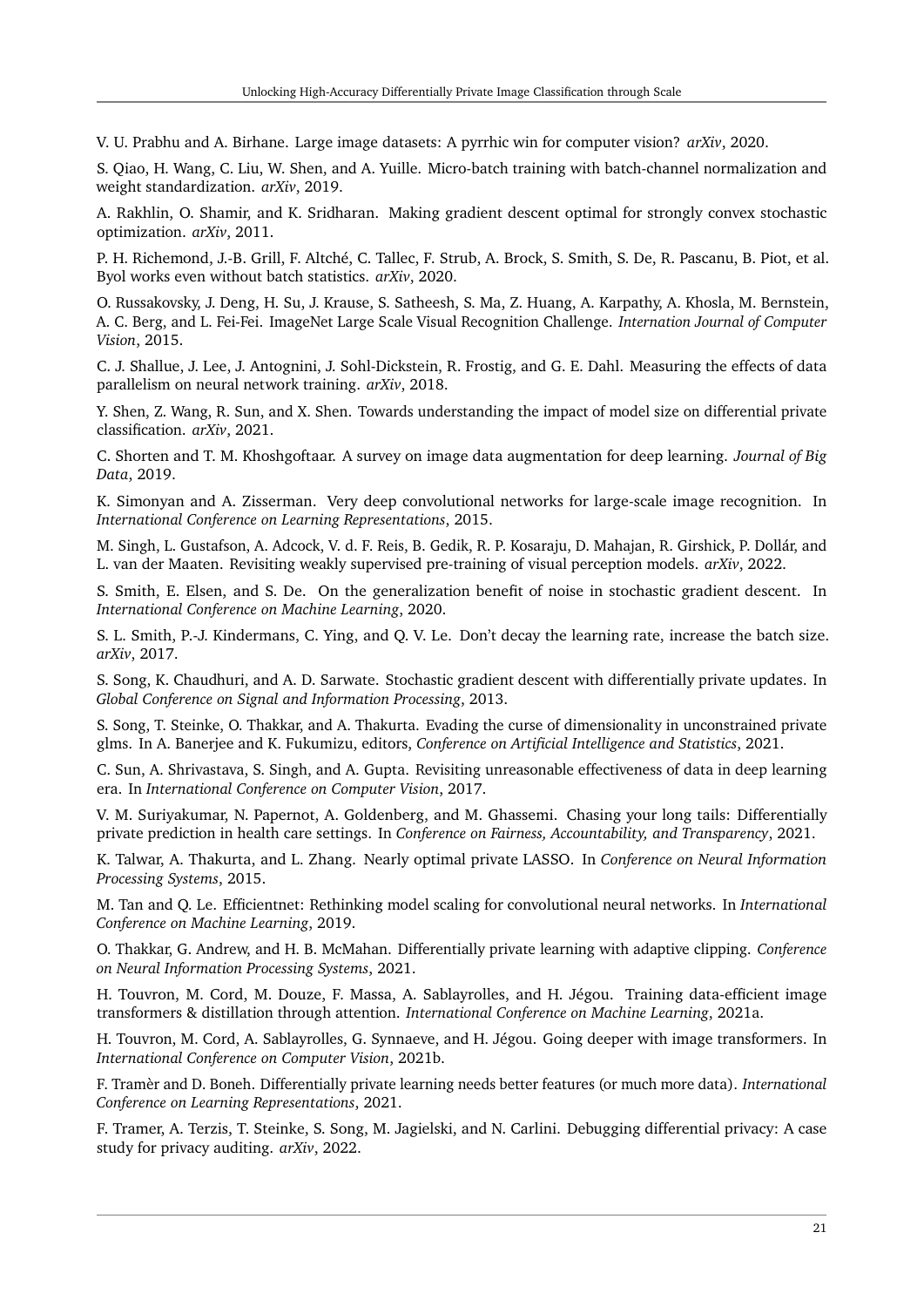<span id="page-21-16"></span>C. Tran, M. H. Dinh, and F. Fioretto. Differentially private deep learning under the fairness lens. *arXiv*, 2021.

<span id="page-21-4"></span>L. van der Maaten and A. Y. Hannun. The trade-offs of private prediction. *arXiv*, 2020.

<span id="page-21-7"></span>A. Vaswani, N. Shazeer, N. Parmar, J. Uszkoreit, L. Jones, A. N. Gomez, Ł. Kaiser, and I. Polosukhin. Attention is all you need. *Conference on Neural Information Processing Systems*, 2017.

<span id="page-21-18"></span>B. Welford. Note on a method for calculating corrected sums of squares and products. *Technometrics*, 1962.

<span id="page-21-6"></span>X. Wu, F. Li, A. Kumar, K. Chaudhuri, S. Jha, and J. F. Naughton. Bolt-on differential privacy for scalable stochastic gradient descent-based analytics. In S. Salihoglu, W. Zhou, R. Chirkova, J. Yang, and D. Suciu, editors, *International Conference on Management of Data*, 2017.

<span id="page-21-10"></span>Y. Wu and K. He. Group normalization. *Internation Journal of Computer Vision*, 2020.

<span id="page-21-12"></span>S. Yeom, I. Giacomelli, M. Fredrikson, and S. Jha. Privacy risk in machine learning: Analyzing the connection to overfitting. In *Computer Security Foundations Symposium*, 2018.

<span id="page-21-17"></span>A. Yousefpour, I. Shilov, A. Sablayrolles, D. Testuggine, K. Prasad, M. Malek, J. Nguyen, S. Ghosh, A. Bharadwaj, J. Zhao, G. Cormode, and I. Mironov. Opacus: User-friendly differential privacy library in PyTorch. *arXiv*, 2021.

<span id="page-21-8"></span>D. Yu, S. Naik, A. Backurs, S. Gopi, H. A. Inan, G. Kamath, J. Kulkarni, Y. T. Lee, A. Manoel, L. Wutschitz, S. Yekhanin, and H. Zhang. Differentially private fine-tuning of language models. *International Conference on Learning Representations*, 2021a.

<span id="page-21-1"></span>D. Yu, H. Zhang, W. Chen, and T. Liu. Do not let privacy overbill utility: Gradient embedding perturbation for private learning. *International Conference on Learning Representations*, 2021b.

<span id="page-21-9"></span>D. Yu, H. Zhang, W. Chen, J. Yin, and T.-Y. Liu. Large scale private learning via low-rank reparametrization. *International Conference on Machine Learning*, 2021c.

<span id="page-21-0"></span>J. Yu, Z. Wang, V. Vasudevan, L. Yeung, M. Seyedhosseini, and Y. Wu. Coca: Contrastive captioners are image-text foundation models. *arXiv preprint arXiv:2205.01917*, 2022.

<span id="page-21-5"></span>S. Zagoruyko and N. Komodakis. Wide residual networks. *The British Machine Vision Conference*, 2016.

<span id="page-21-15"></span>X. Zhai, A. Kolesnikov, N. Houlsby, and L. Beyer. Scaling vision transformers. *arXiv*, 2021.

<span id="page-21-13"></span>H. Zhang, M. Cisse, Y. N. Dauphin, and D. Lopez-Paz. mixup: Beyond empirical risk minimization. In *International Conference on Learning Representations*, 2018a.

<span id="page-21-11"></span>H. Zhang, Y. N. Dauphin, and T. Ma. Fixup initialization: Residual learning without normalization. In *International Conference on Learning Representations*, 2018b.

<span id="page-21-2"></span>H. Zhang, I. Mironov, and M. Hejazinia. Wide network learning with differential privacy. *arXiv*, 2021.

<span id="page-21-14"></span>B. Zhou, A. Lapedriza, A. Khosla, A. Oliva, and A. Torralba. Places: A 10 million image database for scene recognition. *Transactions on Pattern Analysis and Machine Intelligence*, 2017.

<span id="page-21-3"></span>Y. Zhou, S. Wu, and A. Banerjee. Bypassing the ambient dimension: Private SGD with gradient subspace identification. *International Conference on Learning Representations*, 2021.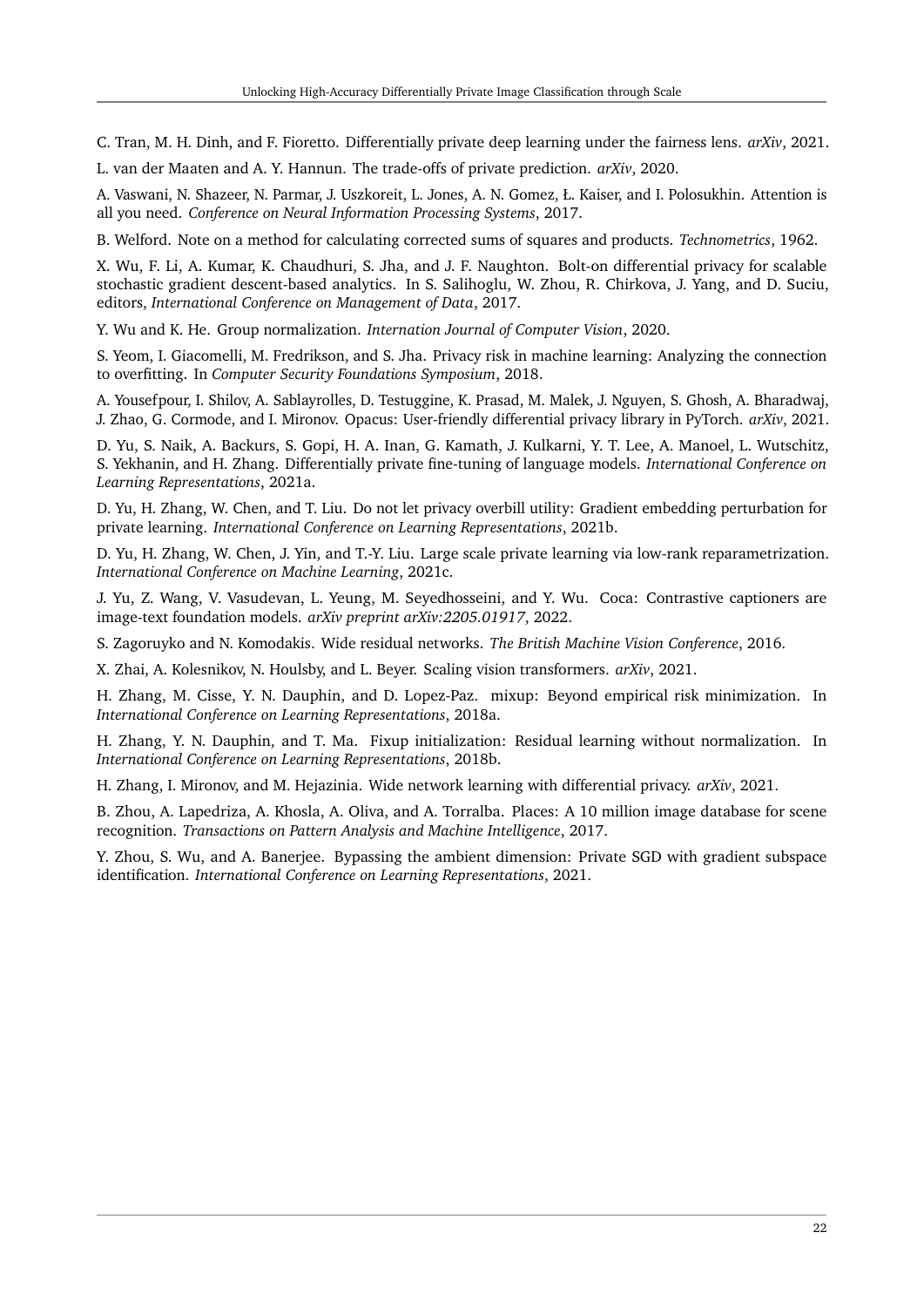# <span id="page-22-0"></span>**A. Implementing and Auditing DP-SGD**

All the experiments reported in this paper use a JAX [\(Bradbury et al.,](#page-17-20) [2018\)](#page-17-20) implementation of DP-SGD based on JAXline [\(Babuschkin et al.,](#page-17-21) [2020\)](#page-17-21), a re-usable framework for distributed model training and evaluation. Our full implementation, including launch scripts for reproducing experiments that do not depend on models pre-trained on JFT-300M, is available at

[https://github.com/deepmind/jax\\_privacy](https://github.com/deepmind/jax_privacy)

Besides enabling reproducibility of our results, another important reason for open sourcing our code is to allow the differential privacy community to verify our implementation of DP-SGD. To help navigate our code base, Appendix [A.1](#page-22-1) provides an in-depth description of how our code parallelizes the computation of privatized gradients across many devices when using virtual batching and multiple augmentations. Furthermore, Appendix [A.2](#page-24-0) describes how we used the methodology proposed by [Tramer et al.](#page-20-21) [\(2022\)](#page-20-21) to empirically test our implementation against membership inference attacks.

Our implementation leverages the default Rényi DP privacy accountant for DP-SGD provided by the TensorFlow Privacy [\(Google,](#page-18-9) [2018\)](#page-18-9) implementation. As a minor technical note, we remark that this accountant assumes that at each iteration mini-batches are sampled with replacement from the entire dataset by including every training example with probability  $q$ , while in practice we sample mini-batches using a random shuffling scheme, such that each example is sampled once per training epoch. This discrepancy commonly arises in empirical studies of DP-SGD, as well as in popular open-source implementations [\(Google,](#page-18-9) [2018;](#page-18-9) [Yousefpour et al.,](#page-21-17) [2021\)](#page-21-17). The main driver behind this discrepancy is the pervasiveness of shuffling-based mini-batching in deep learning frameworks. Obtaining tight numerical accounting methods for shuffled DP mechanisms based on Gaussian perturbations remains an open problem [\(Feldman et al.,](#page-18-18) [2021;](#page-18-18) [Koskela et al.,](#page-19-20) [2021\)](#page-19-20).

### <span id="page-22-1"></span>**A.1. Implementation Details**

**Algorithm 1:** Private gradient computation across multiple devices with virtual-batching, multiple augmentations, synchronized noise and gradient normalization.

**Input:** Current model parameters  $w$ , clipping norm  $C$ , noise multiplier  $\sigma$ , device id  $d$ , per-device per-step batch-size  $B_{local}$ , number of gradient accumulation steps  $N_{acc}$ , number of devices  $N_{dev}$ , number of per-example augmentations  $K$ , training examples  $\{(x_{d,s,i}, y_{d,s,i}) : s \in [N_{acc}], i \in [B_{local}]\}\$ , shared noise samples  $\xi_1, \ldots, \xi_{N_{acc}} \stackrel{iid}{\sim} \mathcal{N}(0, I)\}$  $B \leftarrow B_{local} \cdot N_{dev} \cdot N_{acc}$  $g \leftarrow 0$ **for**  $s \in \{1, \ldots, N_{acc}\}$  **do for**  $i \in \{1, ..., B_{local}\}$  **do**  $g_{d,s,i} \gets \frac{1}{C} \texttt{clip}_{C} \left(\frac{1}{K} \sum_{j=1}^{K} \nabla \mathcal{L}(w, \texttt{augment}(x_{d,s,i}), y_{d,s,i})\right)$  $g_{d,s} \leftarrow \frac{1}{B_{local}}\sum_i g_{d,s,i}$  // Average over local mini-batch  $\hat{g}_{d,s} \leftarrow g_{d,s} + \frac{\sigma \sqrt{N_{acc}}}{B} \xi_s \text{ // Add the same (scaled) noise on each device.}$  $\bar{g}_s \leftarrow \frac{1}{N_{dev}} \sum_{d'} \hat{g}_{d',s}^{\top}$ // Synchronize average gradient across devices  $g \leftarrow g + \frac{\bar{g}_s - g}{s}$  // Numerically stable averaging across accumulation steps **return** // Each device gets the same gradient

<span id="page-22-2"></span>Algorithm [1](#page-22-2) provides a high-level description of how our DP-SGD implementation computes the privatized gradient used in each model update step. The structure of the code is informed by the way model training pipelines are implemented in JAXline. The implementation is parallelized across  $N_{dev}$  devices, where each device runs a copy of Algorithm [1.](#page-22-2) To extract the maximum possible throughput from the implementation, each device processes training examples in batches of size  $B_{local}$ , where this parameter is adjusted depending on the memory available in each device and the size of model gradients for the present architecture. To accommodate settings where the desired batch size for a single model update is larger than  $B_{local} \cdot N_{dev}$ , our implementation incorporates gradient accumulation (i.e. virtual batching) where  $N_{acc}$  gradient accumulation steps are performed before each model update, giving a total batch size  $B = B_{local} \cdot N_{dev} \cdot N_{acc}$ .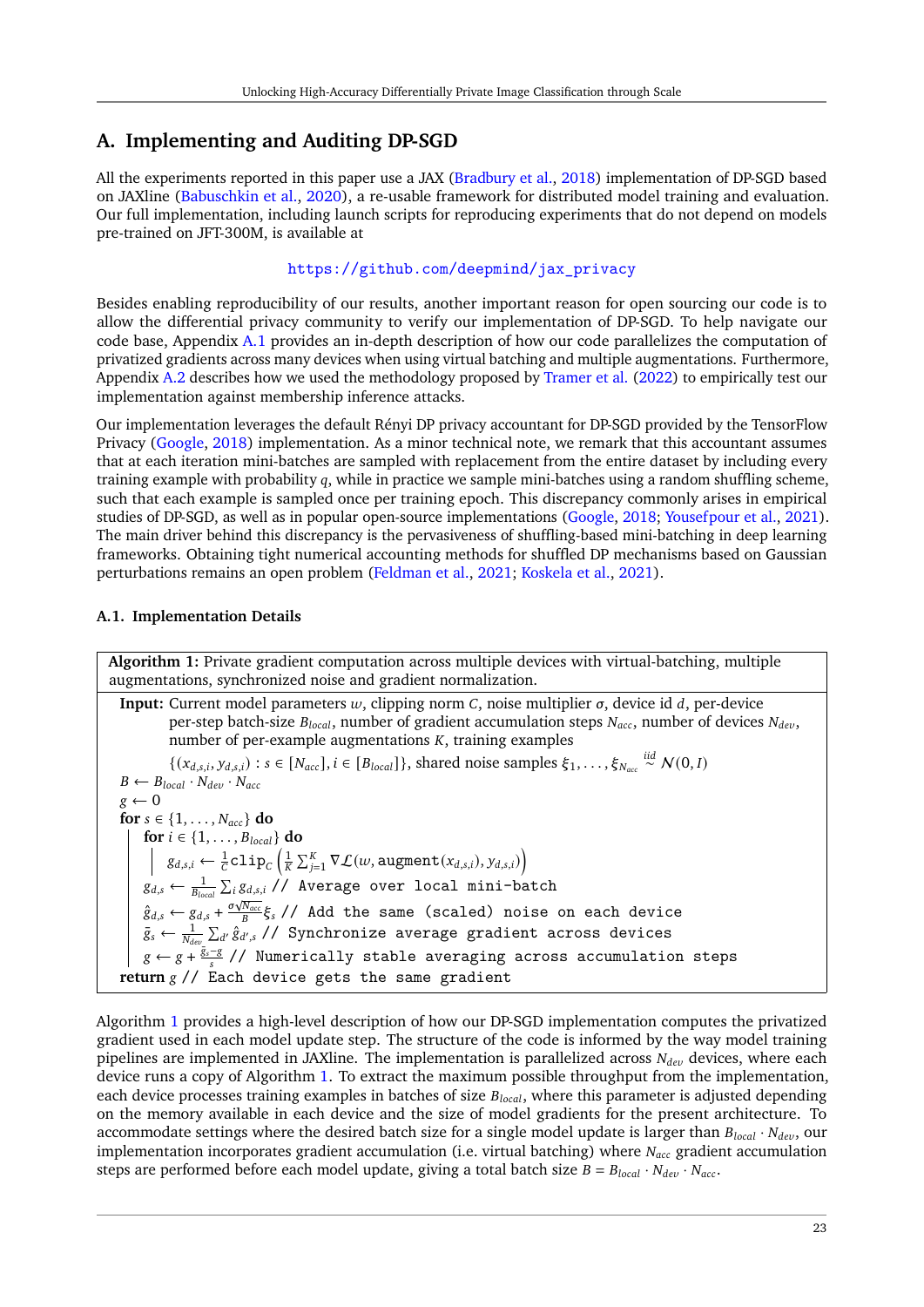As input to the gradient computation step, each device receives the current model parameters  $w$  (which are identical across devices), the desired clipping norm  $C$  and noise standard deviation  $\sigma$ , and their device identifier  $d \in \{1, \ldots, N_{dev}\}.$  In addition, each device d has access to  $N_{acc} \cdot B_{local}$  training examples  $\{(x_{d,s,i}, y_{d,s,i}) : s \in$  $[N_{acc}]$ ,  $i \in [B_{local}]\}$ , and  $N_{acc}$  i.i.d. samples from a standard Gaussian distribution  $\xi_1, \ldots, \xi_{N_{acc}}$ . Crucially, these samples are *shared* across devices, meaning that noise is independent across gradient accumulation steps but not across devices. This is enforced in our implementation by broadcasting the same pseudo-random number generator key to all devices – this is preferred over having a different PRNG key per-device because it makes the pipeline more reproducible across training infrastructures with different numbers of devices.

In the innermost loop of Algorithm [1,](#page-22-2) client *d* computes the individual contribution  $g_{d,s,i}$  of a single example  $x_{d,s,i}$ (where  $s$  indexes the accumulation step and  $i$  the local batch-size). As discussed in Section [3.1,](#page-5-1) in our algorithm this contribution is based on the average parameter gradient with respect to  $K$  random augmentations of  $x_{d,s,i}$ . These augmentations are returned by *independent* calls to the augment subroutine. The result of this average is then clipped to a maximal  $\ell_2$  norm of C by the  $\texttt{clip}_C$  function and then normalized by C (cf. Equation [\(3\)](#page-4-1)). This results in a contribution  $g_{d,s,i}$  to the model update with norm bounded by 1, which is then averaged locally over *i* on device *d* to produce  $g_{d,s}$ . We note that although the loop over  $i \in [B_{local}]$  is presented in Algorithm [1](#page-22-2) as a sequential computation for convenience, in reality our implementation uses hardware parallelism offered by modern accelerators – this means that as long as the device can process  $B_{local} \cdot K$  examples in parallel, the cost of computing  $g_{d,s}$  is constant in these parameters.

After computing the average of clipped gradient contributions  $g_{d,s}$ , each device d adds appropriately calibrated Gaussian noise to obtain  $\hat{g}_{d,s}$  – we emphasize again that in step *s* each device shares the same random noise sample, so the noise adding process is not independent across devices. At this point devices synchronize their updates by computing the average of  $\hat{g}_{d,s}$  over  $d \in [N_{dev}]$ . After this step, each device has the same averaged noisy gradient  $\bar{g}_s$ . Finally, each device updates their local copy of the accumulated gradient g by using Welford's incremental averaging algorithm for numerical stability [\(Welford,](#page-21-18) [1962\)](#page-21-18).

That Algorithm [1](#page-22-2) provides a correct implementation of the privatized gradients required by DP-SGD follows by comparing the following result to Equation [\(3\)](#page-4-1).

**Lemma A.1.** *Each device participating in Algorithm [1](#page-22-2) obtains the same noisy gradient given by*

$$
g = \left\{\frac{1}{B}\sum_{d=1}^{N_{dev}}\sum_{s=1}^{N_{acc}}\sum_{i=1}^{B_{local}}\frac{1}{C}c\, \text{Lip}_C\left(\frac{1}{K}\sum_{j=1}^K\nabla \mathcal{L}(w, \text{augment}(x_{d,s,i}), y_{d,s,i})\right)\right\} + \frac{\sigma}{B}\xi \quad ,\tag{5}
$$

*where*  $\xi \sim N(0, I)$ *.* 

*Proof.* By construction it is clear that each device gets the same gradient. Now let  $g^{(s)}$  be the value of  $g$  (on an arbitrary device) at the end of iteration  $s$  of the outermost loop. By induction on  $s$  we can show that  $g^{(s)} = \frac{1}{s} \sum_{s'=1}^{s} \bar{g}_{s'}$ : it is clear that  $g^{(1)} = \bar{g}_1$ , and

<span id="page-23-0"></span>
$$
g^{(s+1)} = g^{(s)} + \frac{\bar{g}_{s+1} - g^{(s)}}{s+1} = \frac{sg^{(s)} + \bar{g}_{s+1}}{s+1} = \frac{1}{s+1} \sum_{s'=1}^{s+1} \bar{g}_{s'} ,
$$

where the last identity follows by the inductive hypothesis. Thus, at the end of the algorithm each device gets  $g = g^{(N_{acc})} = \frac{1}{N}$  $\frac{1}{N_{acc}}\sum_{s=1}^{N_{acc}} \bar{g}_s$ . Unrolling the computations done at every accumulation step on every device we get:

$$
g = \frac{1}{N_{acc}} \sum_{s=1}^{N_{acc}} \bar{g}_s
$$
  
\n
$$
= \frac{1}{N_{acc} \cdot N_{dev}} \sum_{s=1}^{N_{acc}} \sum_{d=1}^{N_{dev}} \hat{g}_{d,s}
$$
  
\n
$$
= \frac{1}{N_{acc} \cdot N_{dev}} \sum_{s=1}^{N_{acc}} \sum_{d=1}^{N_{dev}} g_{d,s} + \frac{\sigma}{\sqrt{N_{acc} \cdot N_{dev} \cdot B}} \sum_{s=1}^{N_{acc}} \sum_{d=1}^{N_{dev}} \xi_s
$$
  
\n
$$
= \frac{1}{N_{acc} \cdot N_{dev} \cdot B_{local}} \sum_{s=1}^{N_{acc}} \sum_{d=1}^{N_{dev}} \sum_{i=1}^{B_{local}} g_{d,s,i} + \frac{\sigma}{\sqrt{N_{acc} \cdot B}} \sum_{s=1}^{N_{acc}} \xi_s.
$$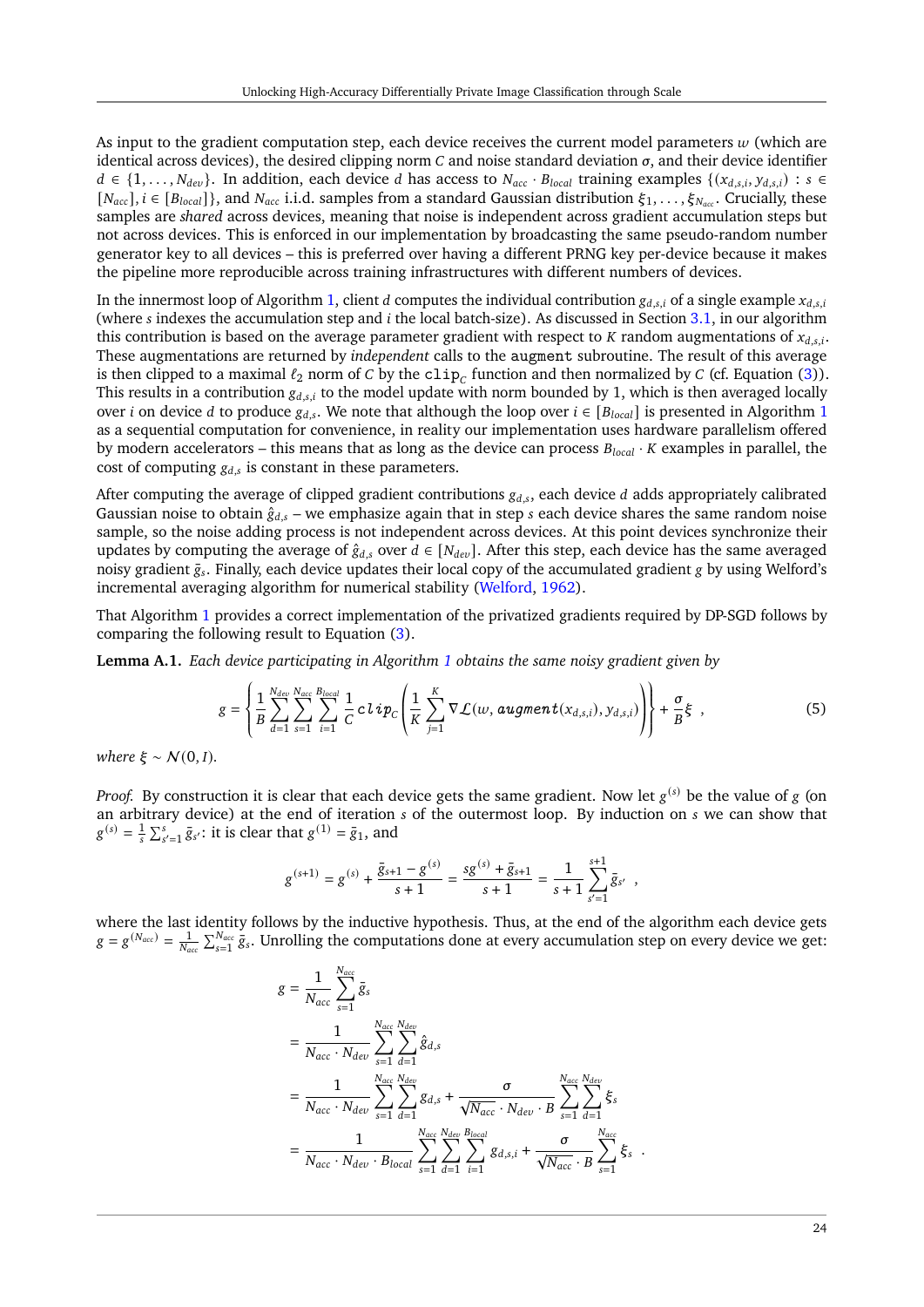The result now follows by observing that the first term in the sum above equals the first term in Equation [\(5\)](#page-23-0) and  $\frac{1}{\sqrt{N_{acc}}} \sum_{s=1}^{N_{acc}} \xi_s \sim \mathcal{N}(0, I).$ 

#### <span id="page-24-0"></span>**A.2. Privacy Lower Bounds via Membership Inference Attacks**

Inspired by recent work on auditing DP algorithms with privacy attacks [\(Jagielski et al.,](#page-18-19) [2020;](#page-18-19) [Nasr et al.,](#page-19-21) [2021;](#page-19-21) [Tramer et al.,](#page-20-21) [2022\)](#page-20-21), we carry out membership inference attacks on models trained with Algorithm [1.](#page-22-2) The extent to which these attacks are successful can be used to provide (empirical) *lower bounds* on the privacy guarantees afforded by our implementation, which can then be compared with the nominal upper bound. Note that this type of test is incomplete; a failure to find a violation of the upper bound does not rule out the possibility that one exists. However, along with independent code reviews and unit testing, it provides another signal that our implementation of DP-SGD is correct.

**DP lower bounds via hypothesis testing.** Given two datasets,  $D$  and  $D' = D \cup \{z\}$ , that differ by a single data point  $z$ , a model trained with a DP algorithm reduces an adversary's ability to infer via a simple hypothesis test whether the model was trained on *D* or *D'*. More formally, if an algorithm is  $(\varepsilon, \delta)$ -DP then it must satisfy ln ( $\frac{1-\beta-\delta}{\alpha}$ ) ≤  $\varepsilon$  [\(Hall et al.,](#page-18-20) [2013\)](#page-18-20), where  $\alpha$  and  $\beta$  denote the Type I and Type II errors of the hypothesis testing  $\lim_{\alpha}$   $\frac{1}{\alpha}$  is a critical et al., 2013), where a and p denote the Type I and Type II errors of the hypothesis testing procedure. If we can construct datasets *D* and *D'* such that this bound is violated, we can b does not provide ( $\varepsilon$ ,  $\delta$ )-DP; evaluating ln ( $\frac{1-\beta-\delta}{\alpha}$ ) through a membership inference attack will give a valid lower bound of  $\varepsilon$ . In practice, the test relies on comparing the loss (distribution) of point  $z$  under models trained with  $D$  and  $D'$ .

**Overview of the attack.** Note that DP is a worst-case guarantee, and so we are free to design our datasets D and D' in any way we choose. In addition, our algorithm provides the same privacy guarantees for many setting of its hyper-parameters. Our attack operates in two phases: in phase I, we design a learning problem that we expect will maximize the ability to infer membership, while in phase II, we use the procedure set out by [Tramer](#page-20-21) [et al.](#page-20-21) [\(2022\)](#page-20-21) to run a membership inference attack to find a (statistically valid) lower bound for  $\varepsilon$ . In phase I, we sweep over different hyper-parameter configurations and choices for  $z$ , to find a choice that is likely to maximize the ratio  $1-\beta-\delta/\alpha$  when the model is trained with Algorithm [1.](#page-22-2) In phase II, we use the best configuration from phase I and train a large number of models to ensure the lower bound is statistically valid with enough confidence. For completeness, we repeat the same procedure with two dataset sizes ( $|D| \in \{100, 60K\}$ ) and four settings of the nominal privacy parameters:  $\varepsilon \in \{1, 2, 4, 8\}$ , where we set  $\delta = 1/|D|$ .

**Experimental details.** Throughout, we will use a simple LeNet classifier [\(LeCun et al.,](#page-19-22) [1998\)](#page-19-22) as the trained model and take  $D$  from the MNIST dataset. The hyper-parameters and choices of  $z$  we evaluated in phase I are given in Table [8.](#page-25-0) Given a choice of  $(\epsilon, \delta)$ , we find a choice of hyperparameters that maximizes distinguishability between models trained on  $D$  and  $D'$  as follows: for each hyperparameter configuration, we train 1K models on  $D$  and 1K models on  $D'$ , where the only randomness originates from the noise added from DP-SGD. In particular, all models are initialized with the same parameters, as prior work has shown random initialization weakens privacy attacks [\(Balle et al.,](#page-17-1) [2022;](#page-17-1) [Jagielski et al.,](#page-18-19) [2020\)](#page-18-19). We then record the loss on  $\zeta$  for each model trained on  $D$  and on  $D'$ , and fit two Gaussians over these histograms. After this, we record the total variation distance between these two Gaussians [\(Nielsen and Sun,](#page-19-23) [2018\)](#page-19-23), and choose the hyperparameter configuration that maximizes this distance. The choice of learning rate, clipping norm, and number of model updates that maximize our ability to infer if z was included in training varied for each  $\varepsilon \in \{1, 2, 4, 8\}$  and  $|D| \in \{100, 60K\}$ . However, we found that selecting  $z$  to be a blank image was a consistently better choice than using uniform noise or mislabeling an MNIST test set example.

In phase II, we repeat the procedure set out by [Tramer et al.](#page-20-21) [\(2022\)](#page-20-21) for each choice of privacy parameters, dataset size and best hyper-parameters from phase I. For both  $D$  and  $D'$  we train 500K models, reserving the first 10K models on each setting as the set from which we find a threshold that maximizes the ratio between  $1 - \beta$  and  $\alpha$ , and the remaining models are used to evaluate this chosen threshold and report the  $\varepsilon$  lower bound. To gain statistical confidence in our  $\varepsilon$  lower bounds we compute the lower bound of the true positive rate,  $1 - \beta$ , and upper bound of the false positive rate,  $\alpha$ , over the remaining 980K models using Clopper-Pearson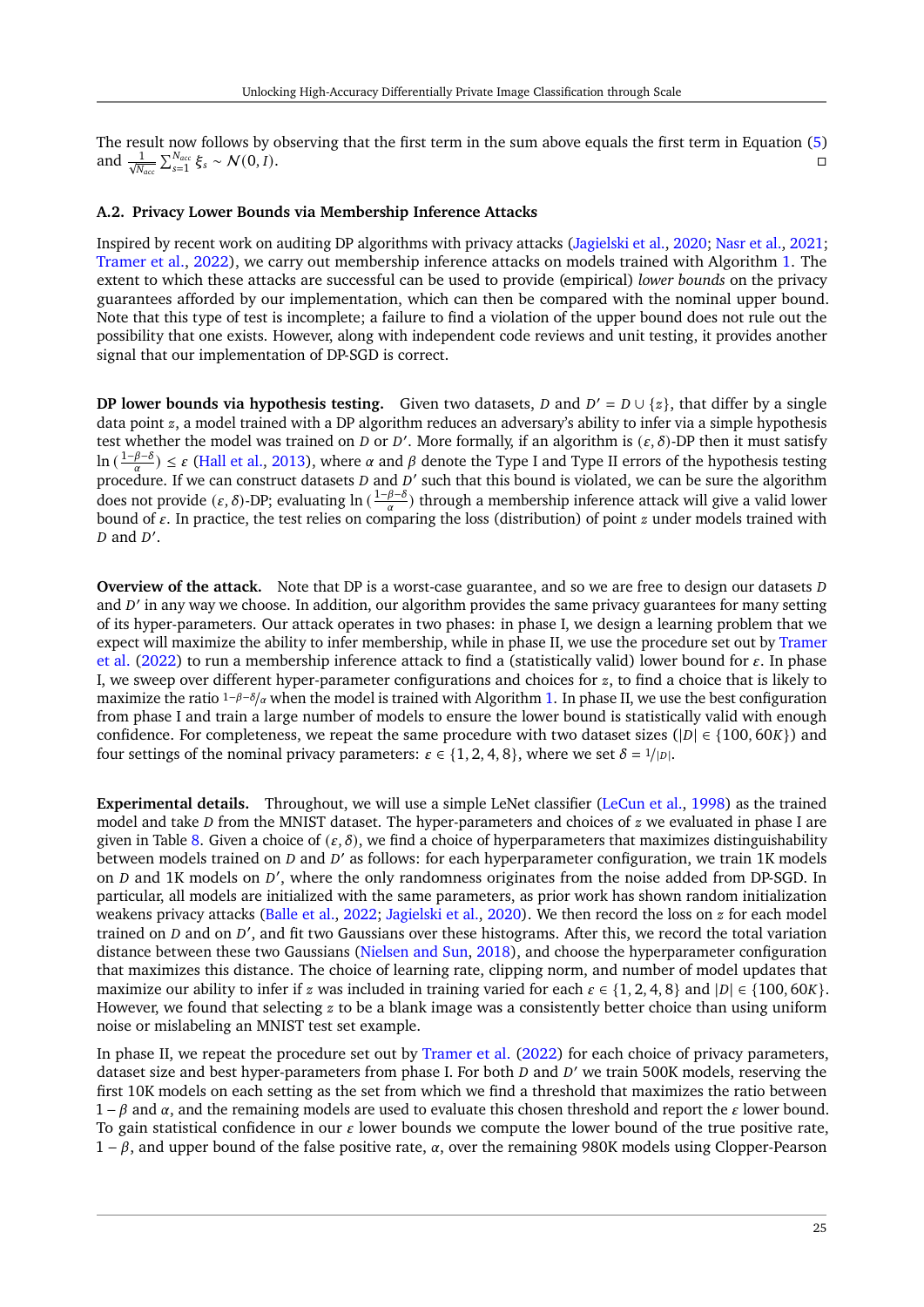confidence intervals. With an appropriate choice of significance level this gives us a probabilistic  $\varepsilon$  lower bound with 99.9% confidence.

**Results.** Our results are given in Table [9;](#page-25-1) we did not find any violation of our reported  $(\varepsilon, \delta)$ -DP guarantees. Note that our lower bounds when using  $|D| = 100$  are substantially tighter than when training with  $|D| = 60K$ for example at nominal  $\epsilon > 1$  training on a small dataset yields  $\epsilon$  lower bounds which are over 2× stronger. We also provide membership inference AUC and advantage  $(1 - \beta - \alpha)$  scores for inferring if z was or was not included in training over the 980K models, and give upper bounds to the membership advantage that can be derived in closed form from  $\varepsilon$  and  $\delta$  (c.f. [Humphries et al.](#page-18-21) [\(2020\)](#page-18-21)). Throughout our entire experiment we chose to train models without augmentation multiplicity to expedite experimentation, however, we ran an additional experiment for  $\varepsilon = 1$  and  $|D| = 100$  where we turned on augmentation multiplicity during training with 16 augmentations per image, and found the  $\varepsilon$  lower bound was almost unchanged.

<span id="page-25-0"></span>Table 8 | Phase I of the  $\varepsilon$  lower bound experiment: Finding the best choice of hyperparameters that distinguish models trained with and without  $z$ .

| Hyperparameter            | Values                                                                                                  |         |  |  |  |
|---------------------------|---------------------------------------------------------------------------------------------------------|---------|--|--|--|
| z                         | Uniform noise: $\Box$ , Blank: Label 7 as 8: <b>7</b> , Label 6 as 7: <b>6</b> , Label 0 as 1: <b>0</b> |         |  |  |  |
| Learning rate             | 0.1, 0.5, 1.0                                                                                           |         |  |  |  |
| Clipping norm             | 0.1, 1.0, 10.0                                                                                          |         |  |  |  |
| $\left\vert D\right\vert$ | 60K                                                                                                     | 100     |  |  |  |
| Batch size                | 4096 (accumulated over two steps of batch size 2048)                                                    | 64      |  |  |  |
| Number of updates         | 500, 1K                                                                                                 | 50, 100 |  |  |  |

<span id="page-25-1"></span>Table 9 | Phase II of the  $\epsilon$  lower bound experiment: Reporting probabilistic  $\epsilon$  lower bounds with 99.9% confidence and the membership inference (inferring if  $z$  was or was not used in training) AUC and advantage  $(1 - \beta - \alpha)$ .

| D   |               |       |      | Nominal $\varepsilon$ $\varepsilon$ lower bound Membership AUC Membership advantage | Membership advantage upper bound |
|-----|---------------|-------|------|-------------------------------------------------------------------------------------|----------------------------------|
|     |               | 0.279 | 0.54 | 0.06                                                                                | 0.46                             |
| 60K |               | 0.456 | 0.57 | 0.10                                                                                | 0.76                             |
|     | 4             | 1.139 | 0.62 | 0.17                                                                                | 0.96                             |
|     | 8             | 2.153 | 0.72 | 0.31                                                                                | 1.00                             |
|     |               | 0.361 | 0.59 | 0.13                                                                                | 0.47                             |
| 100 | $\mathcal{D}$ | 0.837 | 0.66 | 0.22                                                                                | 0.76                             |
|     | 4             | 2.461 | 0.79 | 0.43                                                                                | 0.96                             |
|     | 8             | 4.327 | 0.91 | 0.67                                                                                | 1.00                             |

Note, it is unlikely that taking  $D$  to be the MNIST dataset is the optimal choice for maximizing privacy lower bounds; one could imagine taking  $D$  to be a pathological dataset with the same pixel value everywhere, and taking  $z$  to be an image with different pixel values, would improve distinguishability between models trained on *D* or *D'*. However, our aim is to verify that the end-to-end implementation of our DP training procedure is correct, including the data pre-processing part of the pipeline. Data pre-processing (including augmentations) may have a null effect on such a pathological dataset, meaning if an error was introduced in this stage of the training pipeline it would not be captured by our membership attack. Therefore, we chose to use the MNIST dataset to increase the likelihood that any errors from data pre-processing pipeline will be reflected and included in our membership attack. We leave the design of datasets to elicit the best lower bounds for future work.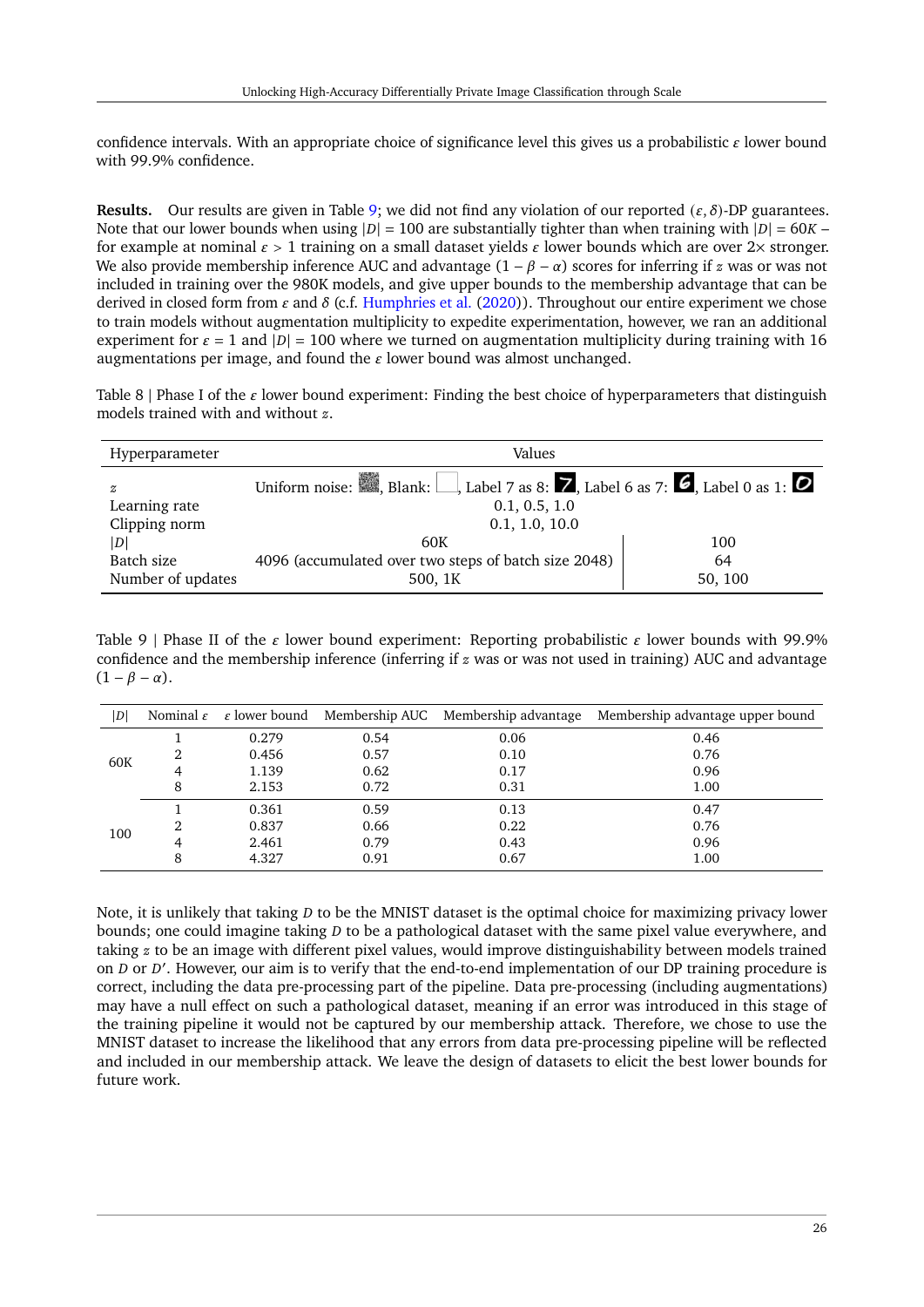# **B. Additional Experimental Results**

### <span id="page-26-0"></span>**B.1. Choice of the Clipping Norm under the Modified DP-SGD Update**

In the DP-SGD update as described in Equation  $(2)$ , the clipping norm  $C$  determines the norm of the parameter update, and therefore affects the optimal choice of the learning-rate. This results in an undesirable dependency between the clipping norm and the learning rate, which can make the performance of DP-SGD appear to be sensitive to the choice of the clipping norm when the learning rate is not carefully tuned [\(Li et al.,](#page-19-11) [2021\)](#page-19-11). To decouple the effect of the learning rate and the clipping norm, we instead use a slightly modified version of the DP-SGD update as described in Equation [\(3\)](#page-4-1), where the learning rate  $\eta$  absorbs a factor of C. Using this update, performance becomes less sensitive to the choice of clipping norm, as we demonstrate in Figure [8](#page-26-2) where we show the accuracy of the WRN-16-4 over a range of clipping norms and learning rates at batch size 4096 and augmentation multiplicity 16. More importantly, the optimal choice of the learning rate does not depend on the clipping norm under this modified DP-SGD update, as long as the clipping norm is lower or equal to 1. Therefore, to reduce the cost of hyper-parameter tuning, for all of our experiments in this paper, we fix  $C = 1$ .

<span id="page-26-2"></span>

Figure 8 | Sensitivity of performance to clipping norm for different learning rates.

### <span id="page-26-1"></span>**B.2. The Optimal Model Depth Depends on the Privacy Budget and Training Setup**

Scaling the depth of neural networks has been crucial in achieving good performance with non-private training [\(Brock et al.,](#page-17-5) [2021b;](#page-17-5) [He et al.,](#page-18-5) [2016;](#page-18-5) [Tan and Le,](#page-20-9) [2019\)](#page-20-9). In this paper, we were interested in exploring whether we could leverage the same benefits of deep models when training with DP-SGD. However, in our initial experiments on WRN models for CIFAR-10 classification without extra data under (8, 10−<sup>5</sup> )-DP, we found that both training and validation set performance degraded for networks deeper than the WRN-16-4.

To understand this, in Figure [9,](#page-27-2) we train a range of Wide-ResNets at different depths (from 16 to 100 layers) using a fixed noise parameter  $\sigma = 2$  and a batch size of 4096 until exhausting a very large privacy budget of  $(64, 10^{-5})$ -DP, and track the performance of these models during training. We emphasize that  $\varepsilon = 64$  is too large to provide a meaningful notion of privacy, but our goal here is to gain an understanding for the training dynamics. In our initial experiment, we train without data augmentation. We find that the deeper models start converging slower than the shallower models, likely due to the added noise in DP-SGD. However, when trained for long enough (i.e., for a sufficiently large privacy budget), the deeper models outperform the shallower models. This is illustrated in Figure [9\(a\),](#page-27-3) where we show that at low  $\varepsilon$  values (which corresponds to early in training for this experiment), the WRN-16-4 outperforms all deeper models, while at high  $\varepsilon$  values (i.e., late in training), some of the deeper models start to outperform the shallower models.

Interestingly, we find that using data augmentation with large augmentation multiplicities significantly speeds up convergence of the deeper models. Performing the same experiment as before using augmentation multiplicity  $K = 16$ , we see in Figure [9\(c\)](#page-27-4) that even early in training at  $\varepsilon = 8$ , the WRN-40-4 significantly outperforms the WRN-16-4. Late in training, at larger values of  $\varepsilon$ , a much deeper network is optimal compared to when not using augmentation multiplicity. We note this effect of speeding up convergence of deeper models is not simply due to using data augmentation (See Figure  $9(b)$  using augmentation multiplicity 1).

We conclude from these results that the optimal network depth depends on the privacy budget, as well as other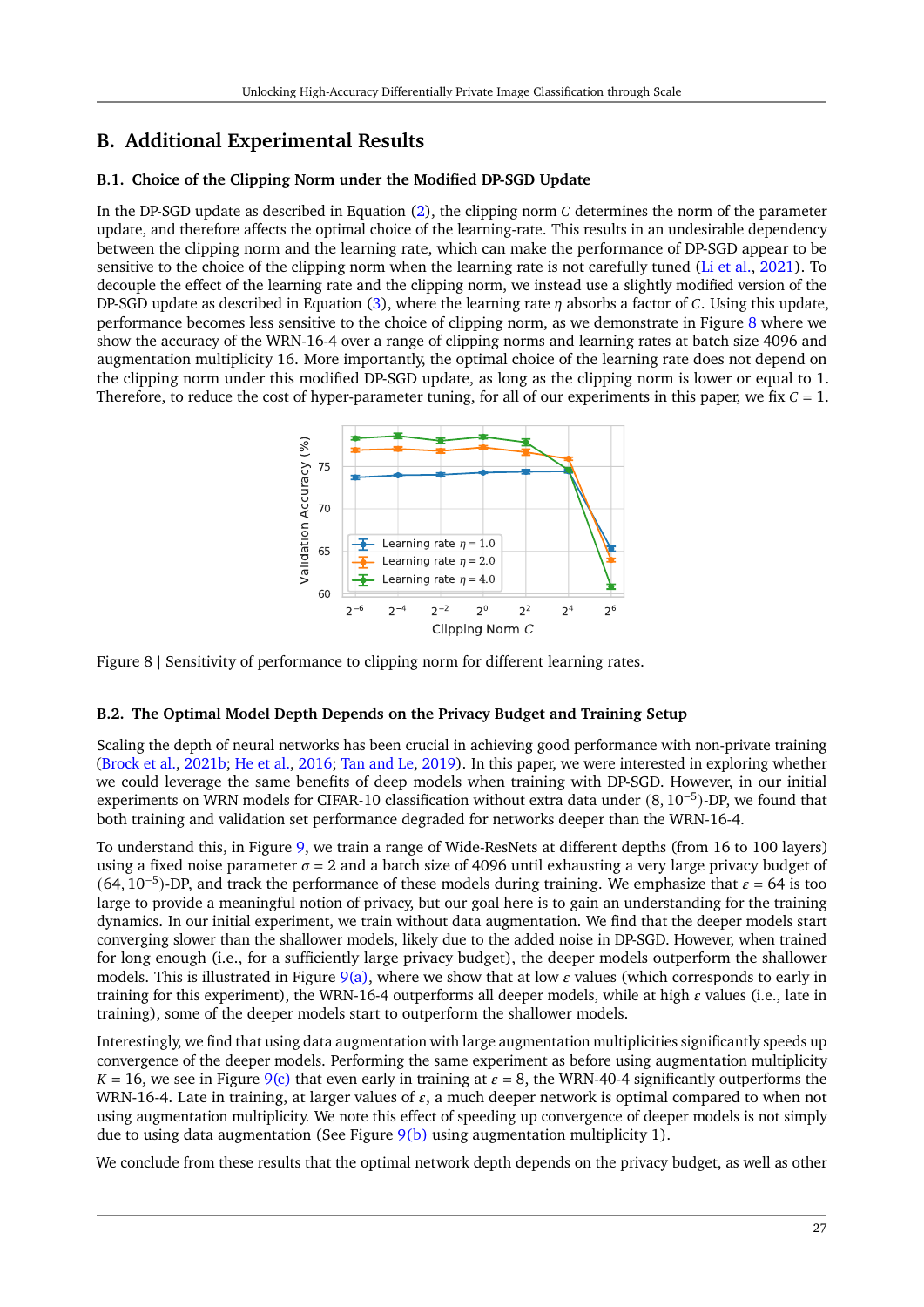choices made during training. We notice this in Table [3,](#page-9-1) where at a small privacy budget of (1, 10<sup>-5</sup>)-DP, the WRN-16-4 slightly outperforms the WRN-40-4. For larger privacy budgets, we find the WRN-40-4 performs better. Additionally, we find the optimal network depth to also depend on whether we train without using any extra data, or if we privately fine-tune a pre-trained network. In the fine-tuning setting, we find larger models to consistently perform better than shallower networks, even at small  $\varepsilon$  values, as shown throughout Section [4.](#page-10-1)

<span id="page-27-3"></span><span id="page-27-2"></span>

<span id="page-27-5"></span>Figure 9 | Validation accuracy at different points in training (corresponding to different values of  $\varepsilon$ ) for WRNs at different depths and different augmentation multiplicities K, trained with fixed noise parameter  $\sigma = 2$ .

#### <span id="page-27-0"></span>**B.3. Private Fine-Tuning on CIFAR-10 Using a WRN-40-4 Model Pre-trained on ImageNet-32**

In Section [4.1,](#page-10-0) we provided results for privately fine-tuning a WRN-28-10 on CIFAR-10 and CIFAR-100, which was pre-trained on ImageNet-32. We now provide additional results for this same task using a pre-trained WRN-40-4 model instead, and with the same experimental setup as in Section [4.1.](#page-10-0) We show results in Table [10.](#page-27-6) We fine-tuned all layers of the model simultaneously, which we found to perform better than fine-tuning only the last layer for this experiment. We show that we achieve 95.6% test accuracy under (8, 10−<sup>5</sup> )-DP. As mentioned in Section [4.1,](#page-10-0) we find that the WRN-28-10 to outperform the WRN-40-4 at all values of  $\varepsilon$  considered, likely due to the WRN-28-10 model being a better pre-trained model.

<span id="page-27-6"></span>Table 10 | Test accuracy on fine-tuning on CIFAR-10 using a WRN-40-4 pre-trained on ImageNet-32.

<span id="page-27-4"></span>

|   | Fine-tuning Method $\varepsilon$ Test Accuracy (%) |
|---|----------------------------------------------------|
|   | 93.6                                               |
| 2 | 94.3                                               |
|   | 95.1                                               |
|   | 95.6                                               |
|   |                                                    |

#### <span id="page-27-1"></span>**B.4. Private Fine-Tuning on CIFAR-10 Using a WRN-40-4 Model Pre-Trained on CIFAR-100**

In Section [4.1,](#page-10-0) we provided results for privately fine-tuning WRNs on CIFAR-10 and CIFAR-100 using a model pre-trained on ImageNet-32. We now provide additional results, when fine-tuning with DP-SGD on CIFAR-10, using a model pre-trained without privacy on CIFAR-100. We compare our results with [Luo et al.](#page-19-14) [\(2021\)](#page-19-14), who provide the current SOTA for this task. We use the WRN-40-4 model, which we pre-train on CIFAR-100 using SGD with momentum for 100K iterations with a batch size of 128. We use the same fine-tuning procedure on CIFAR-10 as in Section [4.1](#page-10-0) (See Appendix [C\)](#page-29-0), and use batch size 4096 and augmentation multiplicity  $K = 16$ .

We present our results in Table [11.](#page-28-0) We fine-tuned all layers of the model simultaneously, which we found to perform better than fine-tuning just the last layer for this experiment, similar to Section [4.1.](#page-10-0) As before, we outperform previous SOTA results for this task at all privacy budgets considered. In particular we achieve a test accuracy of 80.4% under (1, 10−<sup>5</sup> )-DP and a test accuracy of 89.0% under (8, 10−<sup>5</sup> )-DP. We note however that the accuracies achieved on CIFAR-10 after pre-training on CIFAR-100 are significantly lower than those obtained after pre-training on ImageNet. This emphasizes the importance of using a strong pre-trained model if we wish to achieve performance competitive with non-private training.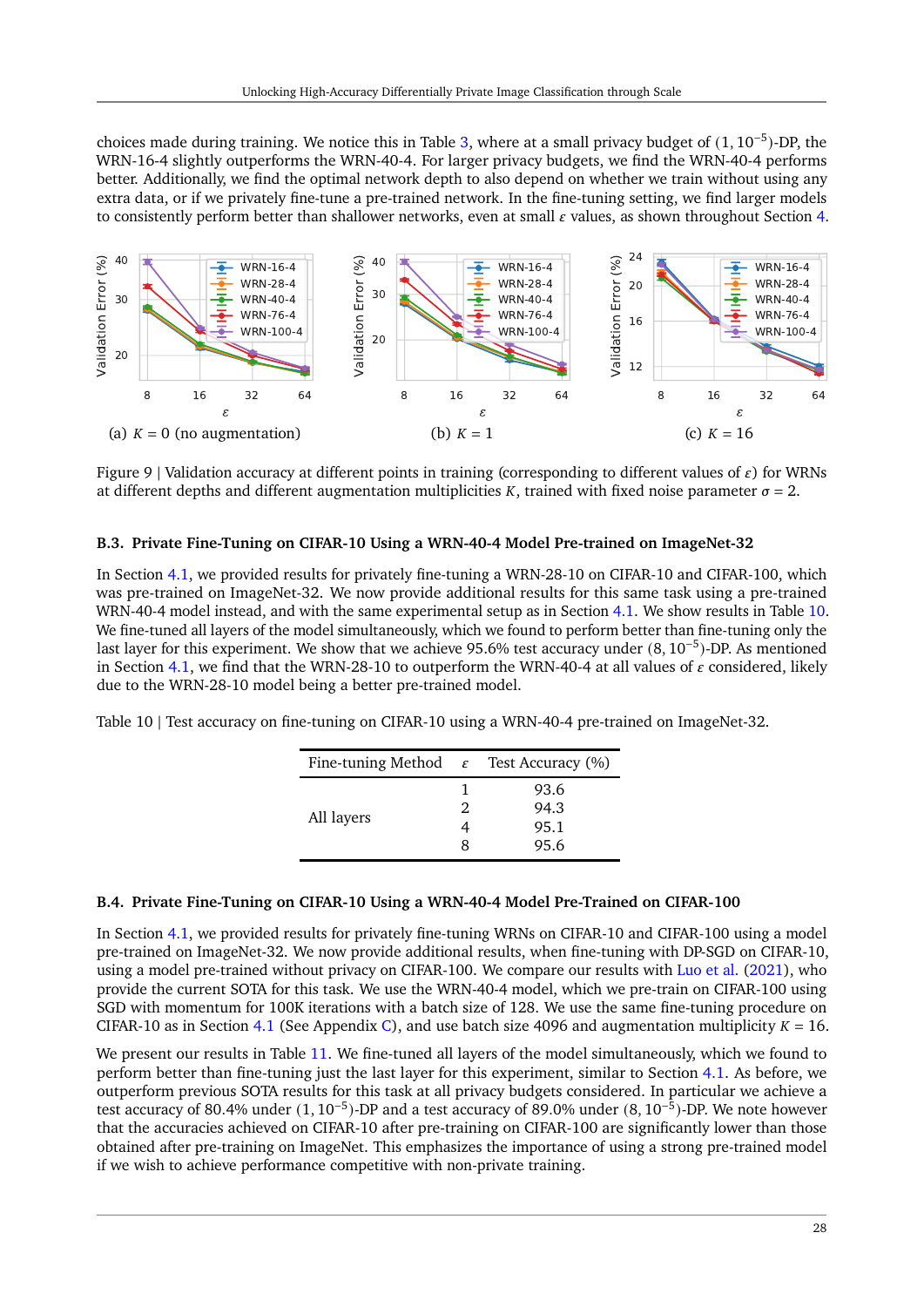| £.                            | Method                                 |                              | Test Accuracy (%)                |
|-------------------------------|----------------------------------------|------------------------------|----------------------------------|
|                               |                                        | Median                       | Std. Dev.                        |
| 0.5                           | Luo et al. (2021)<br>Ours              | 73.3<br>76.7                 | (0.3)                            |
| 1.0                           | Luo et al. (2021)<br>Ours              | 76.6<br>80.4                 | (0.7)                            |
| $1.5\,$                       | Luo et al. (2021)<br>O <sub>111S</sub> | 81.6<br>83.8                 | (0.3)                            |
| $\mathfrak{D}$<br>4<br>6<br>8 | Ours<br>Ours<br>Ours<br><b>Durs</b>    | 84.9<br>87.0<br>88.4<br>89.0 | (0.2)<br>(0.2)<br>(0.2)<br>(0.2) |

<span id="page-28-0"></span>Table 11 | Test accuracy on CIFAR-10 when privately fine-tuning from the WRN-40-4 pre-trained on CIFAR-100. We report the median test accuracy and the standard deviation across 5 independent runs.

#### **B.5. Optimal Noise Scale for a Fixed Batch Size: Experiments on the WRN-40-4**

In Figure [6,](#page-14-3) we showed that on the WRN-16-4, there is an optimal noise scale, and consequently an optimal compute budget, for a fixed batch size of 4096. To provide additional evidence of this, we show a similar plot in Figure [10](#page-28-1) on a WRN-40-4 trained on CIFAR-10 under (8, 10−<sup>5</sup> )-DP and using a batch size of 16384 (with all other experimental details the same as in Figure [6\)](#page-14-3). We found this property to hold also at other batch sizes.

<span id="page-28-1"></span>

Figure 10 | Training a WRN-40-4 on CIFAR-10 at batch size 16384 under (8, 10−<sup>5</sup> )-DP.

#### **B.6. Scaling of the Compute Budget with the Batch Size: Experiments on the WRN-40-4**

In Figure [7,](#page-15-2) we showed how the optimal budget of training iterations and epochs and the optimal learning rate varied with the batch size on the WRN-16-4 under (8, 10−<sup>5</sup> )-DP. To provide additional evidence of the main takeaways from Figure [7,](#page-15-2) we provide additional experiments under the same experimental setup with the WRN-40-4 model in Figure [11](#page-28-2) where we observe qualitatively the same behaviour as in Figure [7.](#page-15-2)

<span id="page-28-2"></span>

Figure 11 | Optimal compute budgets and optimal learning rates at a range of batch sizes on the WRN-40-4 under  $(8, 10^{-5})$ -DP.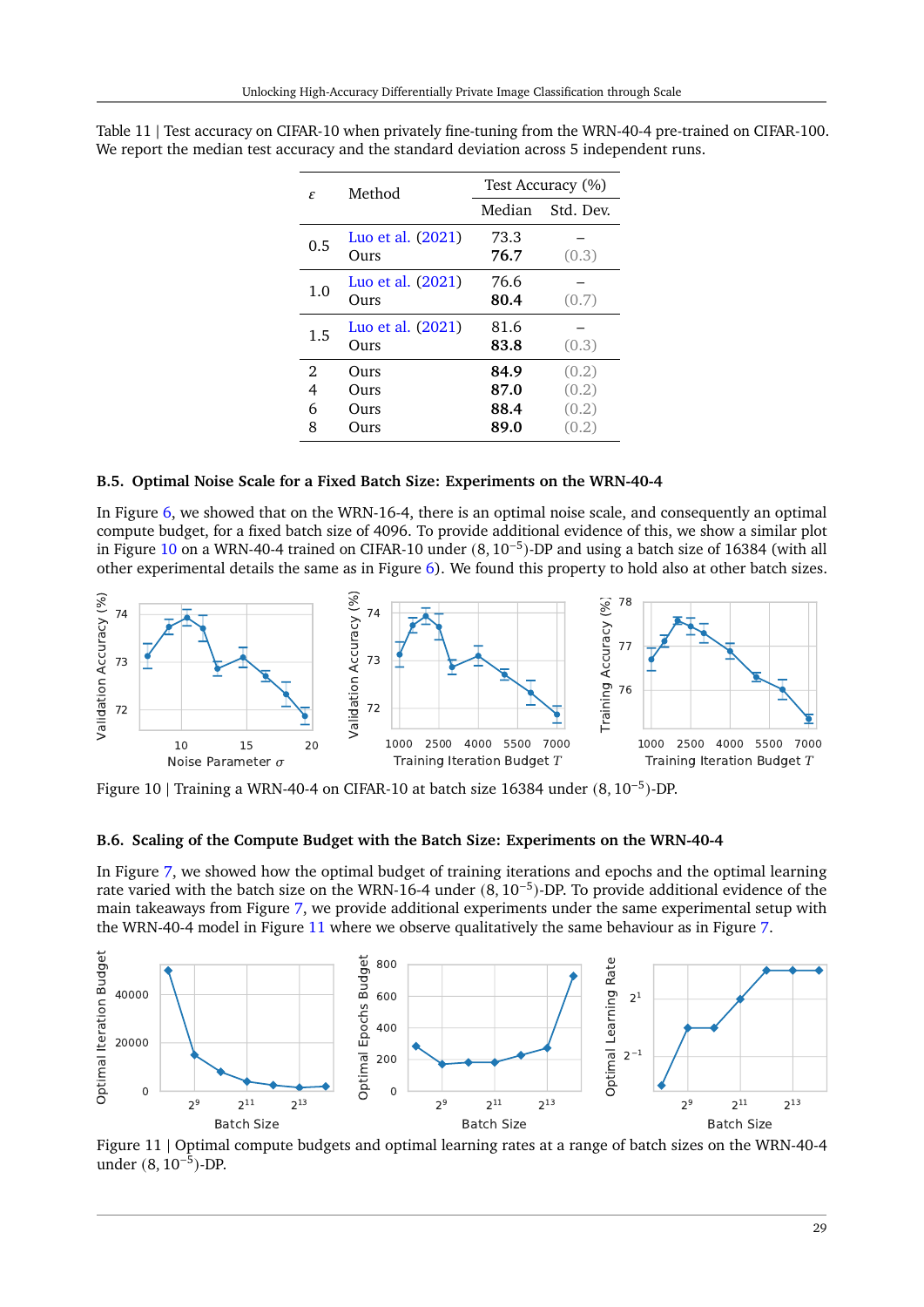# <span id="page-29-0"></span>**C. Additional Experimental Details**

### <span id="page-29-1"></span>**C.1. Model Details**

**Wide-ResNet models.** We use the Wide-ResNet model family from [Zagoruyko and Komodakis](#page-21-5) [\(2016\)](#page-21-5) for all of our experiments on CIFAR-10 and CIFAR-100, and replace all the batch normalization layers with group normalization layers with the number of groups set to 16. We use Gaussian initialization for all weight parameters with variance (1/fan-in) [\(Glorot and Bengio,](#page-18-12) [2010\)](#page-18-12). We also use Weight Standardization for each convolutional layer as follows:

$$
\hat{W}_{i,j} = \frac{W_{i,j} - \hat{\mu}_{W_{i,\cdot}}}{\hat{\sigma}_{W_{i,\cdot}}\sqrt{\text{fan-in}}},
$$

where  $\hat\mu_{W_{i,\cdot}}$  and  $\hat\sigma_{W_{i,\cdot}}$  denote the empirical mean and the standard deviation calculated over the fan-in extent for the convolutional layer W. This is similar to the implementation in [Brock et al.](#page-17-7) [\(2021a\)](#page-17-7). We note for clarity that we employ Weight Standardization throughout training as a differentiable operation. We remove explicit regularizers such as dropout from the model.

**NF-ResNet models.** We use the Normalizer-Free (NF) ResNet family of models from [Brock et al.](#page-17-7) [\(2021a\)](#page-17-7) in most of our experiments on ImageNet and Places-365. When training on ImageNet from random initialization (without using any extra data) as described in Section [3.3,](#page-9-0) we initialize the SkipInit parameter in the NF-ResNets to 1.0, which we found to result in slightly faster convergence when training NF-ResNets with DP-SGD. We remove all explicit regularizers from the model such as dropout and stochastic depth.

**NFNet models.** We use the Normalizer-Free F3 Network (NFNet) from [Brock et al.](#page-17-5) [\(2021b\)](#page-17-5) to achieve our best results when fine-tuning on ImageNet. As before, we remove all explicit regularizers from the model.

#### **C.2. Dataset Details**

**Overview.** When using data augmentation, we perform random crops and random horizontal flips at training time. We never use data augmentation at evaluation time. When the augmentation multiplicity is set to 0, it means that no data augmentation is used. Our best hyper-parameters are selected on the validation set, and we report the corresponding performance on the test set for our best results, and on the validation set for all other analysis and ablation experiments. The data splits used for each dataset are reported in Table [12.](#page-29-2)

| Dataset          | Train     | Valid  | Train + Valid | Test   |
|------------------|-----------|--------|---------------|--------|
| CIFAR-10         | 45,000    | 5,000  | 50,000        | 10,000 |
| <b>CIFAR-100</b> | 45,000    | 5,000  | 50,000        | 10,000 |
| ImageNet         | 1,271,167 | 10,000 |               | 50,000 |
| ImageNet-32      | 1,271,167 | 10,000 |               | 50,000 |
| Places-365       | 1,803,460 |        |               | 36,500 |

<span id="page-29-2"></span>Table 12 | Number of samples in each split per dataset.

**CIFAR.** When results are reported on the validation set, the model is trained on the 45K training images. When results are reported on the test set, the model is trained on the full  $50K$  training + valid images. We ensure that the DP accountant uses the corresponding number of examples to calculate the  $\varepsilon$  guarantee. Each image is centered and standardized per channel. When using random crops, every image is padded with 4 pixels on each edge with "mirror" padding.

**ImageNet.** We construct a validation set from the official training set of the ImageNet dataset, so that we can cross-validate hyper-parameters on it. We report our best results on the official validation set. Each image is centered and standardized per channel. For all our experiments training from random initialization without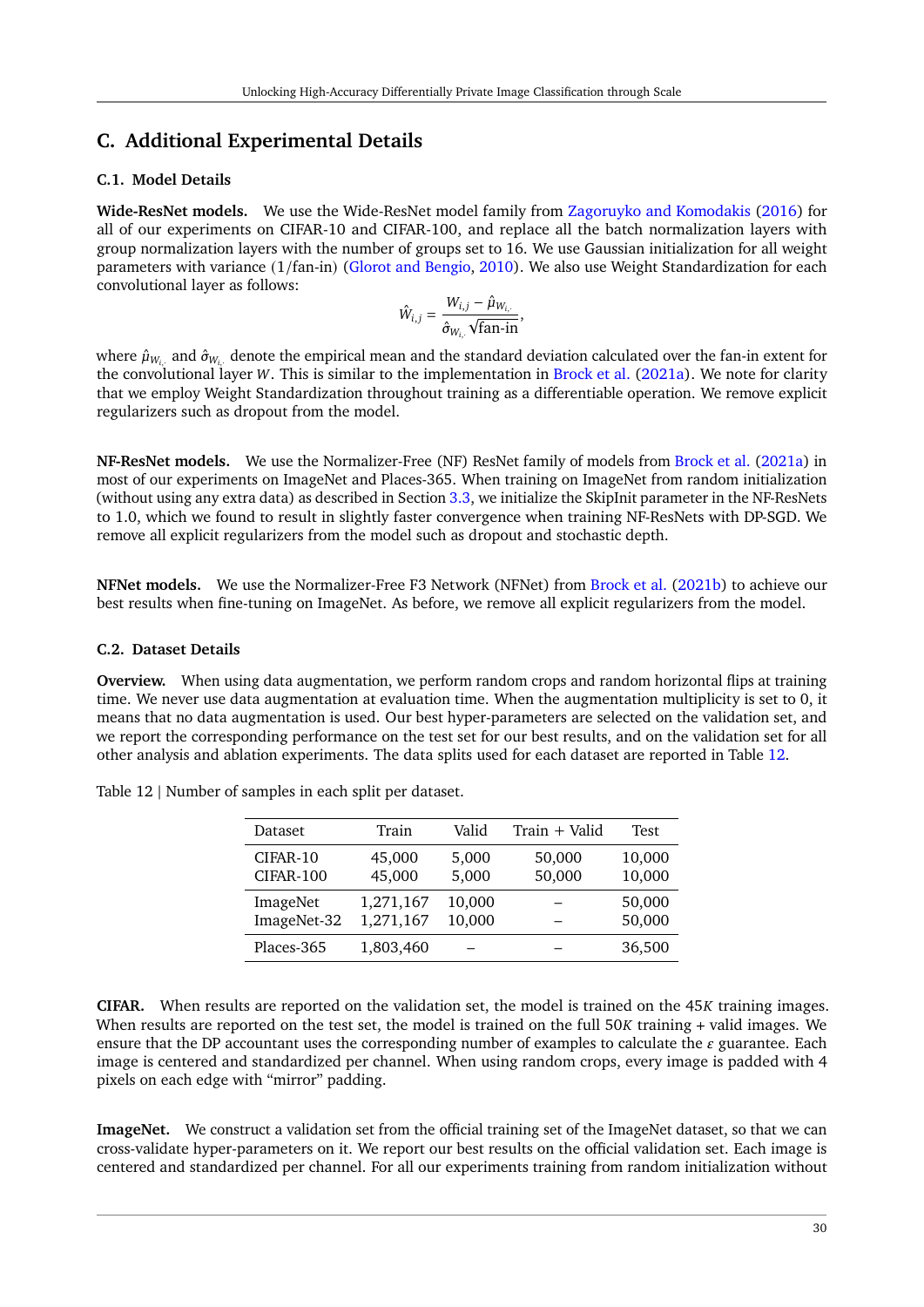any extra data (as in Section [3.3\)](#page-9-0), we use an image size of  $224 \times 224$  both during training and evaluation. When fine-tuning on ImageNet from a pre-trained model (as in Section [4.2\)](#page-11-0), we noticed that using larger image sizes for training and evaluation improved performance, and we use an image size of  $320 \times 320$  for all our experiments. When using random crops, we first resize the image to have 1.2 times the desired height and width, and then take a random crop of the desired size within this large image.

**ImageNet-32.** We construct a validation set from the official training set similar to the ImageNet dataset. In the ImageNet-32 dataset, each image from the ImageNet dataset is down-sampled to  $32 \times 32$ . We follow the same image down-sampling procedure as described in [Chrabaszcz et al.](#page-17-17) [\(2017\)](#page-17-17). Each image is translated and normalized so as to have values between -1 and 1. When using random crops, every image is padded with 4 pixels on each edge with "mirror" padding.

**Places-365.** We train on the training set and report results on the test set. Each image is centered and standardized per channel, and we use an image size of  $256 \times 256$  for both training and evaluation. When using random crops, we first resize the image to have 1.2 times the desired height and width, and then take a crop of the desired size within this large image.

### **C.3. Training Details**

**Training with DP-SGD.** For all our experiments training with DP-SGD (both when training from random initialization or when fine-tuning a pre-trained model), we use a constant learning rate without any learning rate decay. We also do not use explicit regularizers such as weight decay or label smoothing.

We found that using parameter averaging helped reduce the oscillations of the iterates during training and improved accuracy. While Polyak averaging schemes [\(Polyak and Juditsky,](#page-19-7) [1992\)](#page-19-7) have good theoretical convergence properties in non-private training [\(Rakhlin et al.,](#page-20-22) [2011\)](#page-20-22), neural network practitioners typically use an exponential moving average (EMA) of the model parameters [\(Brock et al.,](#page-17-5) [2021b;](#page-17-5) [Tan and Le,](#page-20-9) [2019\)](#page-20-9) which is easier to tune. Following [Tan and Le](#page-20-9) [\(2019\)](#page-20-9), we use EMA with a warm-up schedule where the decay on training iteration *t* equals  $\min(decay_rate, \frac{1+t}{10+t})$ . For our experiments on CIFAR-10 and CIFAR-100, we use a decay rate of 0.9999. For our experiments on ImageNet and Places-365, where we train for a larger number of iterations compared to the CIFAR experiments, we use a decay rate of 0.99999.

**Pre-training on ImageNet-32.** For non-private pre-training on ImageNet-32 using the WRN-28-10 and the WRN-40-4 (Section [4.1,](#page-10-0) we use SGD with a momentum parameter of 0.9. We use a constant learning rate of 0.3 and a weight decay parameter of 5 · 10−<sup>5</sup> . We use random crops and random flips of the images with augmentation multiplicity 1. We train for 240K iterations with batch size 1024.

**Pre-training on CIFAR-100.** For non-private pre-training on CIFAR-100 using the WRN-40-4 (Appendix [B.4\)](#page-27-1), we use SGD with a momentum parameter of 0.9. We use random crops and random flips of the images with augmentation multiplicity 1. We train for 100K iterations with batch size 128. We use an initial learning rate of 0.1, and decay the learning rate by factors of 10 at 50K and 75K iterations. We use a weight decay of 5 · 10−<sup>4</sup> .

**Pre-training on JFT-300M.** We use the same pre-training procedure on JFT-300M as described in [Brock et al.](#page-17-5) [\(2021b\)](#page-17-5). We use SGD with momentum parameter 0.9. We use a learning rate of 0.4, using a warm-up from 0 over 5K iterations and then use cosine annealing to decay the learning rate to 0 through the rest of training. We use random crops and random flips of the images with augmentation multiplicity 1, and train with an image size of 224  $\times$  224. We train for 10 epochs using a batch size of 1024. We use a weight decay of 10<sup>-6</sup>.

**Pre-training on JFT-4B.** We use the same procedure for fine-tuning on JFT-4B as described in the previous section on pre-training on JFT-300M, except that we pre-train the NF-ResNet models on JFT-4B for 1 epoch, instead of 10 epochs. We pre-train the NFNet-F3 models on JFT-4B for 2 epochs.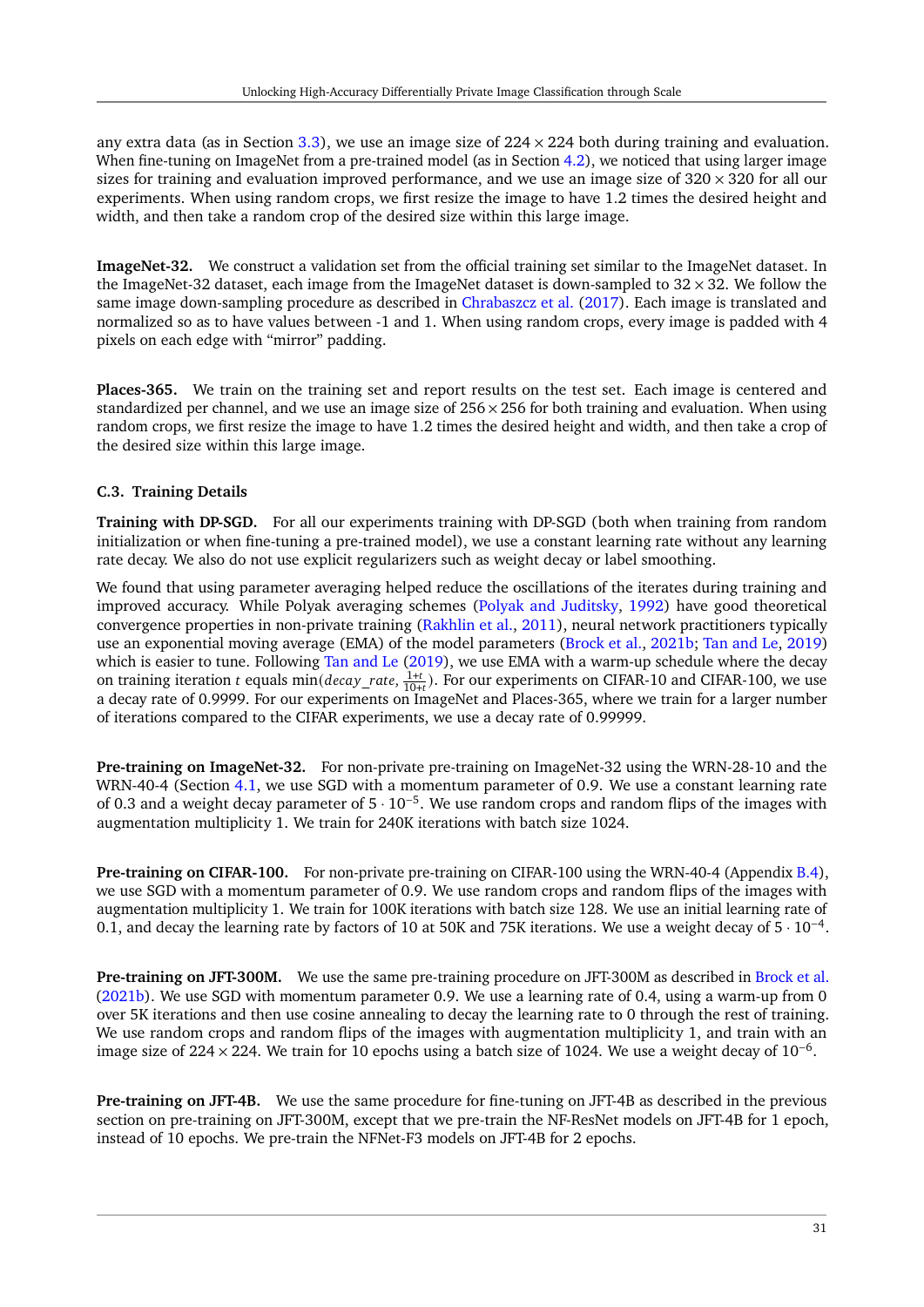### **C.4. Hyper-parameter Sweeps for the Analyses and Ablations**

For our experiments shown in Table [2](#page-6-0) and Figures [2,](#page-7-0) [3,](#page-7-0) [6](#page-14-3) and [7,](#page-15-2) we tune the learning rate  $\eta$  on a logarithmic grid and the number of training iterations  $T$  on a linear grid (and calculate the corresponding noise parameter  $\sigma$  for each combination of  $\eta$  and  $T$  using the privacy accountant) and made sure the optimal values did not lie on the edge of the hyper-parameter grid.

### **C.5. Optimal Hyper-parameter Values for the Best Results**

In the tables below, we now report the hyper-parameters used to achieve our best results for each image classification task considered in this paper.

|  |  | Table 13   Hyper-parameters for training without extra data on CIFAR-10 with a WRN-16-4 (Table 3). |
|--|--|----------------------------------------------------------------------------------------------------|
|  |  |                                                                                                    |
|  |  |                                                                                                    |

| Hyper-parameter           | Value                         |                |                |           |           |           |  |  |
|---------------------------|-------------------------------|----------------|----------------|-----------|-----------|-----------|--|--|
| ε                         | 1.0                           | 2.0            | 3.0            | 4.0       | 6.0       | 8.0       |  |  |
| $\delta$                  | $10^{-5}$                     | $10^{-5}$      | $10^{-5}$      | $10^{-5}$ | $10^{-5}$ | $10^{-5}$ |  |  |
| Augmult                   | 16                            | 16             | 16             | 16        | 16        | 16        |  |  |
| Batch-size                | 4096                          | 4096           | 4096           | 4096      | 4096      | 4096      |  |  |
| Clipping-norm             |                               |                |                |           |           | 1         |  |  |
| Learning-rate             | $\mathfrak{D}_{\mathfrak{p}}$ | $\mathfrak{D}$ | $\mathfrak{D}$ | 2         | 4         | 4         |  |  |
| Noise multiplier $\sigma$ | 10.0                          | 6.0            | 5.0            | 4.0       | 3.0       | 3.0       |  |  |
| Number Updates            | 875                           | 1125           | 1593           | 1687      | 1843      | 2468      |  |  |

Table 14 | Hyper-parameters for training without extra data on CIFAR-10 with a WRN-40-4 (Table [3\)](#page-9-1).

| Hyper-parameter           |                |           |                |           |           |           |
|---------------------------|----------------|-----------|----------------|-----------|-----------|-----------|
| ε                         | 1.0            | 2.0       | 3.0            | 4.0       | 6.0       | 8.0       |
| $\delta$                  | $10^{-5}$      | $10^{-5}$ | $10^{-5}$      | $10^{-5}$ | $10^{-5}$ | $10^{-5}$ |
| Augmult                   | 32             | 32        | 32             | 32        | 32        | 32        |
| Batch-size                | 16384          | 16384     | 16384          | 16384     | 16384     | 16384     |
| Clipping-norm             |                |           |                |           |           |           |
| Learning-rate             | $\mathfrak{D}$ | 2         | $\mathfrak{D}$ | 2         | 4         | 4         |
| Noise multiplier $\sigma$ | 40.0           | 24.0      | 20.0           | 16.0      | 12.0      | 9.4       |
| Number Updates            | 906            | 1156      | 1656           | 1765      | 2007      | 2000      |

Table 15 | Hyper-parameters for training without extra data on ImageNet with an NF-ResNet-50 (Section [3.3\)](#page-9-0).

| Value                    |
|--------------------------|
| 8.0<br>$8 \cdot 10^{-7}$ |
|                          |
|                          |
| 16384                    |
| 1                        |
| 4                        |
| 2.5                      |
| 71589                    |
|                          |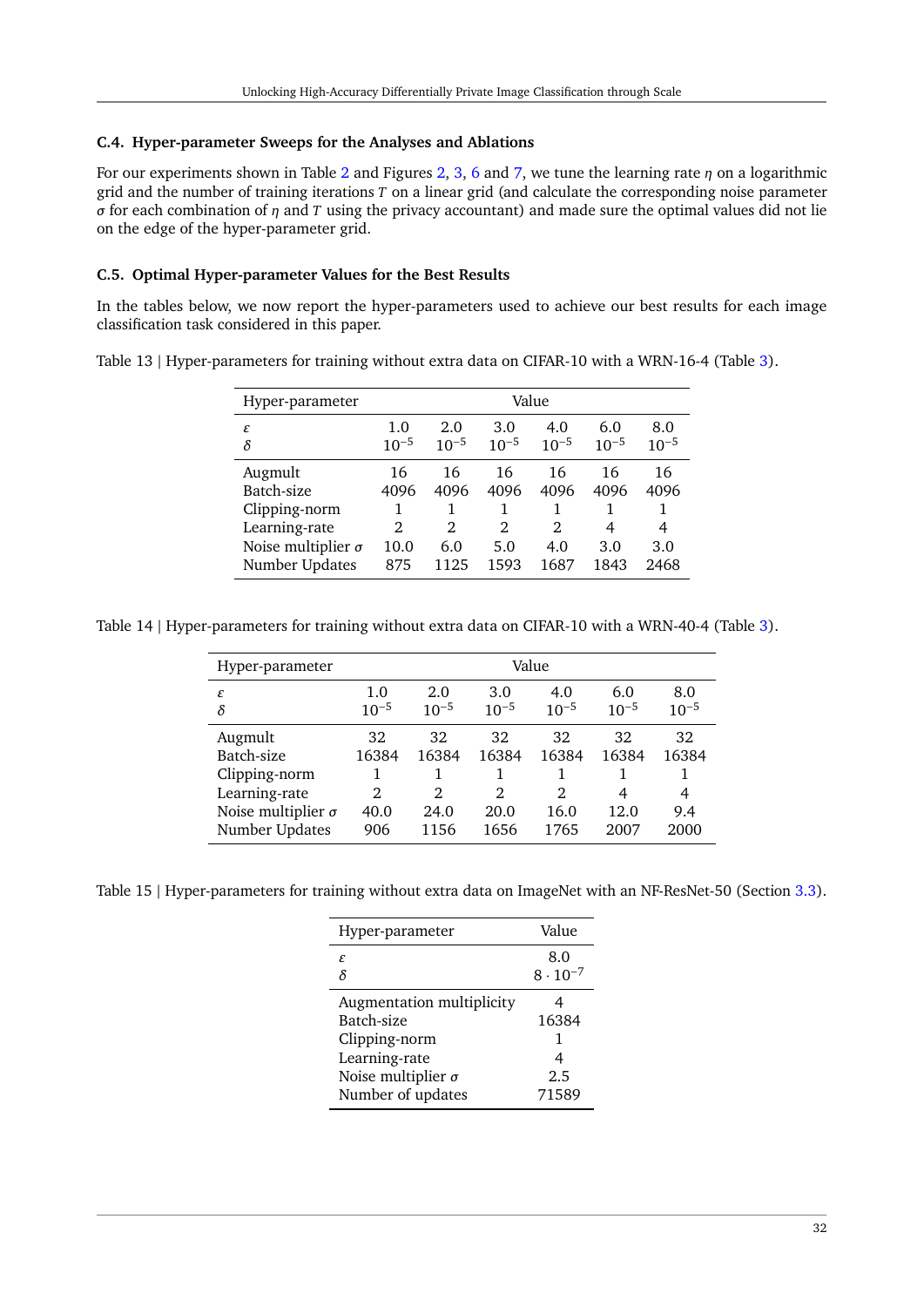| Hyper-parameter                                                                                                             | Value                           |                                 |                             |                                 |  |  |
|-----------------------------------------------------------------------------------------------------------------------------|---------------------------------|---------------------------------|-----------------------------|---------------------------------|--|--|
| ε<br>δ                                                                                                                      | 1.0<br>$10^{-5}$                | 2.0<br>$10^{-5}$                | 4.0<br>$10^{-5}$            | 8.0<br>$10^{-5}$                |  |  |
| Augmentation multiplicity<br>Batch-size<br>Clipping-norm<br>Learning-rate<br>Noise multiplier $\sigma$<br>Number of updates | 16<br>16384<br>1<br>21.1<br>250 | 16<br>16384<br>1<br>15.8<br>500 | 16<br>16384<br>12.0<br>1000 | 16<br>16384<br>1<br>9.4<br>2000 |  |  |

Table 16 | Hyper-parameters for ImageNet-32  $\rightarrow$  CIFAR-10, fine-tuning all layers of WRN-28-10 (Table [5\)](#page-11-1).

Table 17 | Hyper-parameters for ImageNet-32  $\rightarrow$  CIFAR-10, fine-tuning the last layer of WRN-28-10 (Table [5\)](#page-11-1).

| Hyper-parameter           | Value            |                  |                  |                  |  |  |
|---------------------------|------------------|------------------|------------------|------------------|--|--|
| ε<br>δ                    | 1.0<br>$10^{-5}$ | 2.0<br>$10^{-5}$ | 4.0<br>$10^{-5}$ | 8.0<br>$10^{-5}$ |  |  |
| Augmentation multiplicity | 16               | 16               | 16               | 16               |  |  |
| Batch-size                | 16384            | 16384            | 16384            | 16384            |  |  |
| Clipping-norm             |                  |                  |                  |                  |  |  |
| Learning-rate             | 4                | 4                |                  | 4                |  |  |
| Noise multiplier $\sigma$ | 21.1             | 15.8             | 12.0             | 9.4              |  |  |
| Number of updates         | 250              | 500              | 1000             | 2000             |  |  |

Table 18 | Hyper-parameters for ImageNet-32  $\rightarrow$  CIFAR-100, fine-tuning all layers of WRN-28-10 (Table [5\)](#page-11-1).

| Hyper-parameter                                                                                        | Value                    |                     |                          |                         |  |  |
|--------------------------------------------------------------------------------------------------------|--------------------------|---------------------|--------------------------|-------------------------|--|--|
| ε<br>δ                                                                                                 | 1.0<br>$10^{-5}$         | 2.0<br>$10^{-5}$    | 4.0<br>$10^{-5}$         | 8.0<br>$10^{-5}$        |  |  |
| Augmentation multiplicity<br>Batch-size<br>Clipping-norm<br>Learning-rate<br>Noise multiplier $\sigma$ | 16<br>16384<br>1<br>21.1 | 16<br>16384<br>15.8 | 16<br>16384<br>1<br>12.0 | 16<br>16384<br>1<br>9.4 |  |  |
| Number of updates                                                                                      | 250                      | 500                 | 1000                     | 2000                    |  |  |

Table 19 | Hyper-parameters for ImageNet-32  $\rightarrow$  CIFAR-100, fine-tuning the last layer of WRN-28-10 (Table [5\)](#page-11-1).

| Hyper-parameter                                                                  | Value            |                  |                   |                  |  |  |
|----------------------------------------------------------------------------------|------------------|------------------|-------------------|------------------|--|--|
| ε                                                                                | 1.0              | 2.0              | 4.0               | 8.0              |  |  |
| $\delta$                                                                         | $10^{-5}$        | $10^{-5}$        | $10^{-5}$         | $10^{-5}$        |  |  |
| Augmentation multiplicity                                                        | 16               | 16               | 16                | 16               |  |  |
| Batch-size                                                                       | 16384            | 16384            | 16384             | 16384            |  |  |
| Clipping-norm<br>Learning-rate<br>Noise multiplier $\sigma$<br>Number of updates | 4<br>21.1<br>250 | 4<br>15.8<br>500 | 4<br>12.0<br>1000 | 4<br>9.4<br>2000 |  |  |